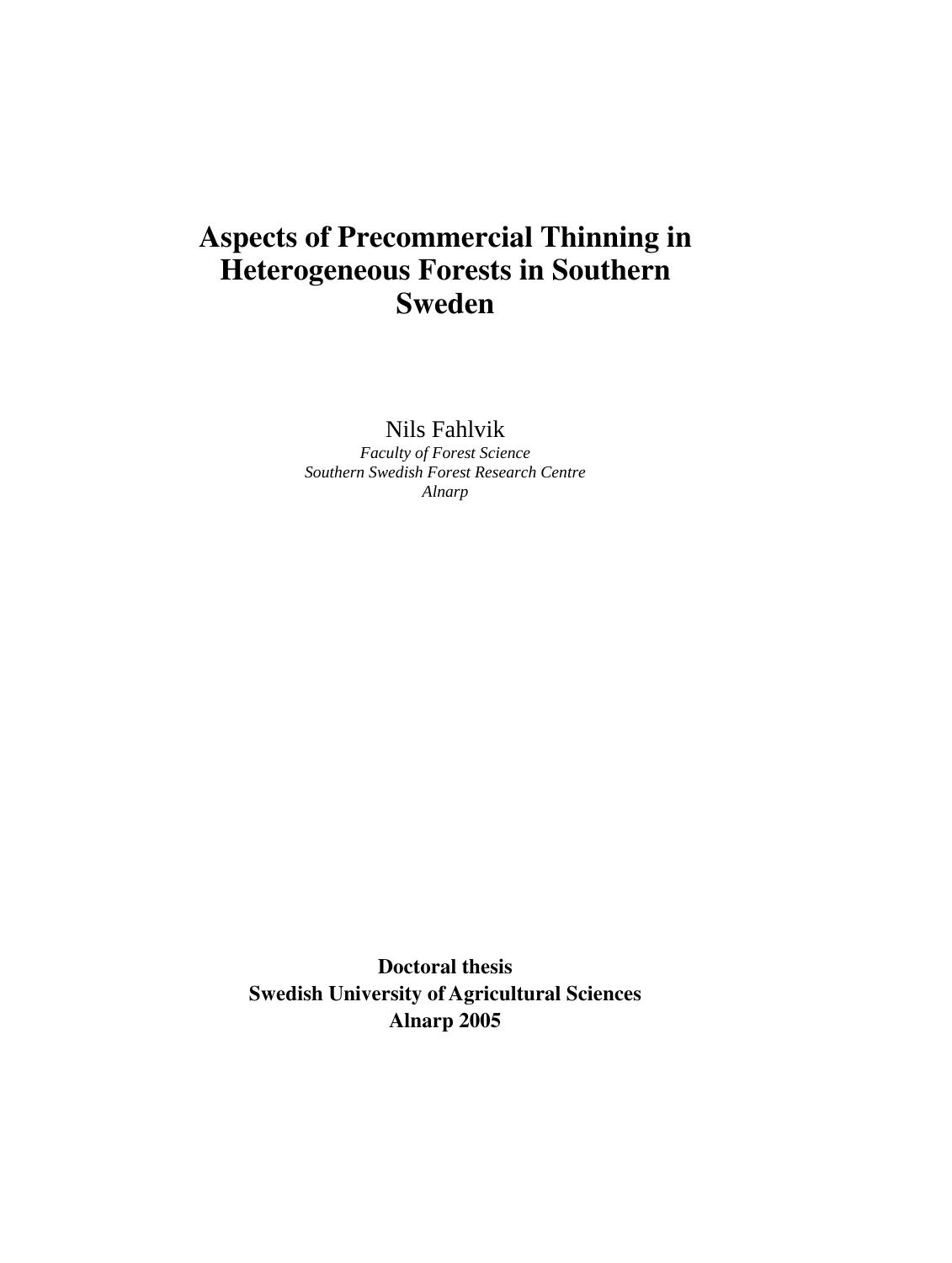# **Acta Universitatis Agriculturae Sueciae**

2005: 68

ISSN 1652-6880 ISBN 91-576-6967-8 © 2005 Nils Fahlvik, Alnarp Tryck: SLU Reproenheten, Alnarp 2005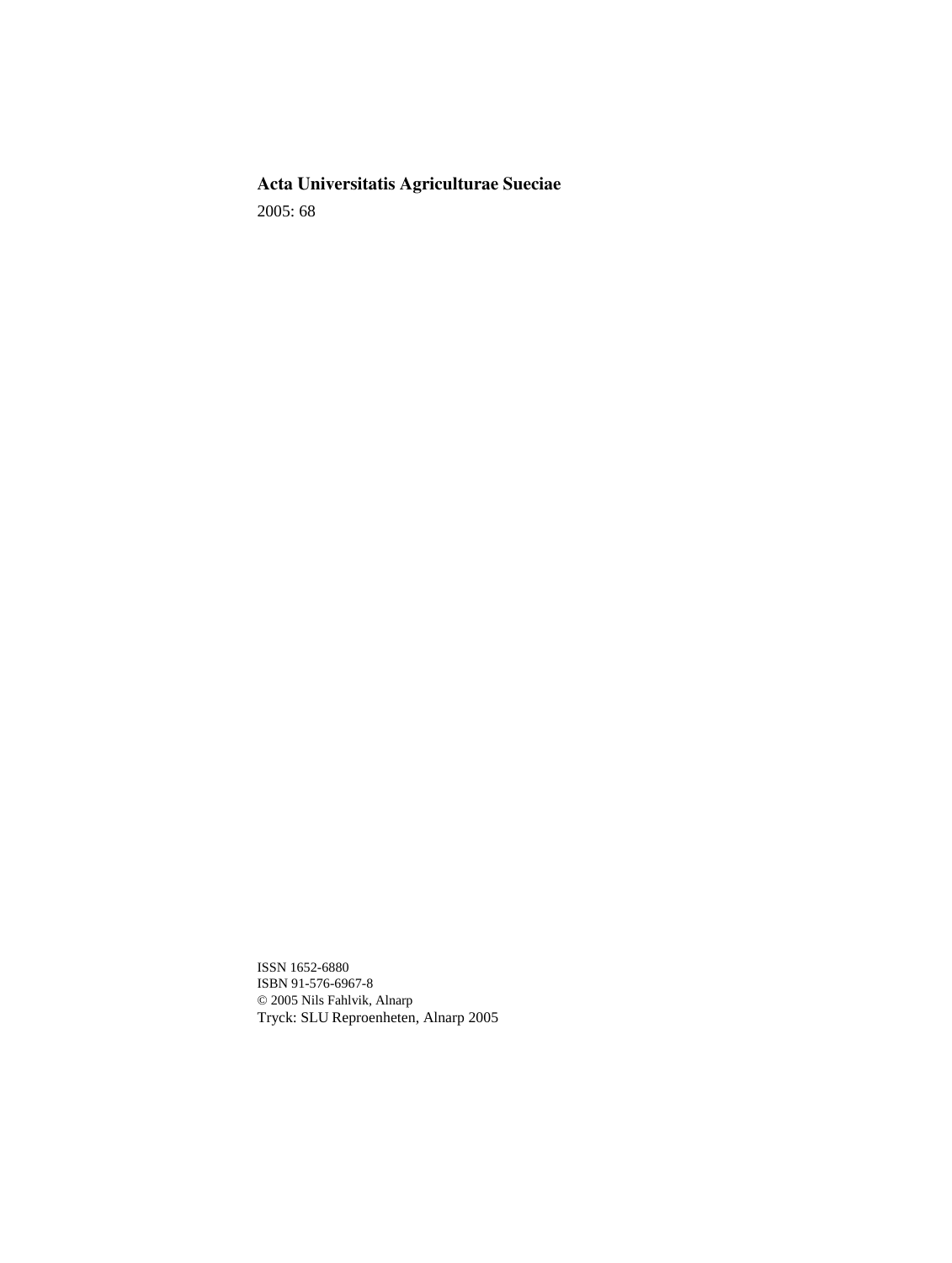# **Abstract**

Fahlvik, N. 2005. Aspects of precommercial thinning in heterogeneous forests in southern Sweden. Doctor's dissertation.

ISSN 1652-6880, ISBN 91-576-6967-8.

The overall objective of the work underlying this thesis was to suggest and evaluate possible strategies for the tending of young heterogeneous stands of Norway spruce, Scots pine and birch in southern Sweden. Heterogeneity was defined as variation in species composition, height distribution and spatial arrangement of the trees.

The influence of stand density after precommercial thinning and timing of thinning on the diameter of the thickest branch was studied for naturally regenerated Scots pine. The branch diameter was found to decrease with increasing number of remaining stems after precommercial thinning. However, leaving very dense stands ( $>$  3000 stems ha<sup>-1</sup>) resulted only in a minor reduction of the branch diameter. Late precommercial thinning, compared to early, reduced the branch diameter. The influence of the precommercial thinning regime on the crown ratio (living crown length/tree height) was also analysed.

To be able to simulate the influence of different management options on the development of the young forest, single-tree growth models was developed for Scots pine, Norway spruce and birch. Height growth and diameter was estimated as a function of tree height, stand and site variables. Growth reduction due to competition was estimated using individual, distance independent indices as well as expressions of the overall stand density.

In the third study the influence of stand structure after precommercial thinning on the development of mixtures between Norway spruce and silver birch was simulated. The aim was to identify mixtures that allowed both species to develop well until the first commercial thinning. By leaving birches with an average height slightly greater than spruce at precommercial thinning, a large proportion of competitive birches were available at first commercial thinning, at the same time as the relative diameter distribution of spruce in the mixture was equal to that of a pure spruce stand of the same density. The height difference between the species as well as the species proportion had a decisive impact on volume production.

In the fourth study different precommercial thinning strategies were identified and applied to a heterogeneous stand including Scots pine, Norway spruce and birch. Stand development and economical returns over a rotation was estimated using a set of empirical models. The aim of the long-term strategies was: (i) a conifer dominated stand with focus on high production, (ii) a conifer dominated stand with focus on high timber quality, (iii) to preserve the heterogeneous stand structure, (iv) a mosaic pattern by tree species, (v) to reduce the precommercial thinning cost, without jeopardizing the future stand development. The difference in total volume production was found to be relatively small between the strategies. The lowest production was found for the strategies promoting species mixture at tree level (iii) and group level (iv). The net present value was highest for the strategy aiming at high production (ii) and lowest for the strategy aiming at preserved heterogeneity (iii). The minimal precommercial thinning (v) was a less profitable alternative, mainly because of an expensive first commercial thinning. Differences in timber quality were not considered in the simulations. The case study illustrates the possibilities for influencing the structure of a heterogeneous stand through precommercial thinning, as well as the limitations imposed by the initial stand structure.

*Key words*: *Betula* spp., branch diameter, cleaning, growth simulator, layering, mixed stand, *Picea abies*, *Pinus sylvestris*, spatial distribution, stand development, young stand.

Author's address: Nils Fahlvik, Southern Swedish Forest Research Centre, P.O. Box 49, S-230 53 ALNARP, Sweden.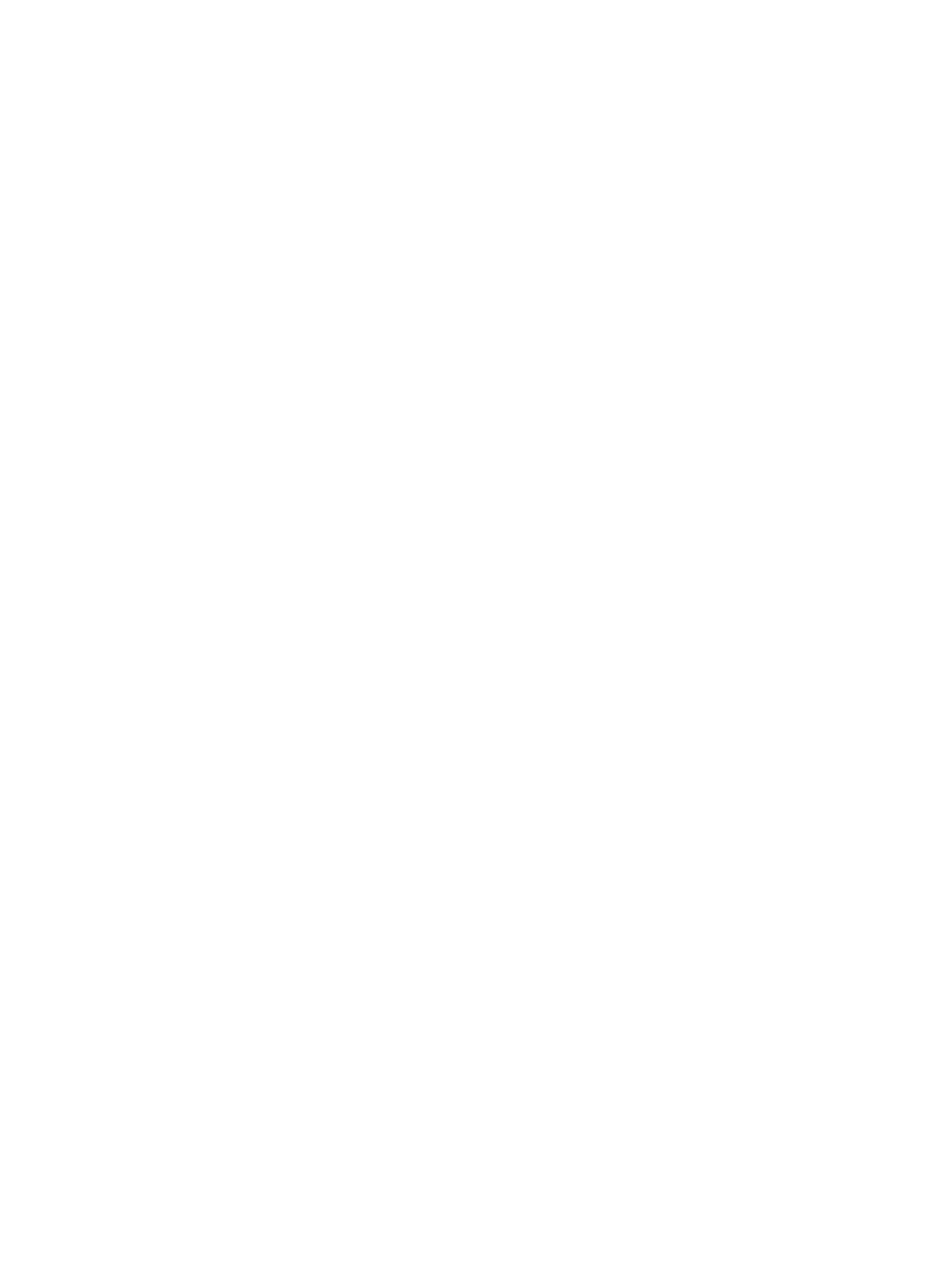# **Contents**

### **Introduction, 7**

Precommercial thinning – application and research, 7 *Precommercial thinning in Swedish forestry, 7 Research into traditional methods of precommercial thinning, 9*  Ongoing changes in forestry practice, 11 Heterogeneous young forest, 13 *Establishment, 13 Classifying heterogeneous young forest, 14*  Development of heterogeneous forests, 14 Precommercial thinning in heterogeneous forests, 17 Objectives, 18

#### **Summary of the papers, 18**

Paper I, 18 Paper II, 19 Paper III, 20 Paper IV, 21

### **Discussion, 22**

Methods, 22. The initial stand structure and restrictions on tree selection in thinnings, 24 Managing heterogeneous forests, 27 Strategies for the management of heterogeneous forests, 28 *Stand development, 29 Economical returns, 30*  Practical implications, 31

### **References, 32**

**Acknowledgements, 38**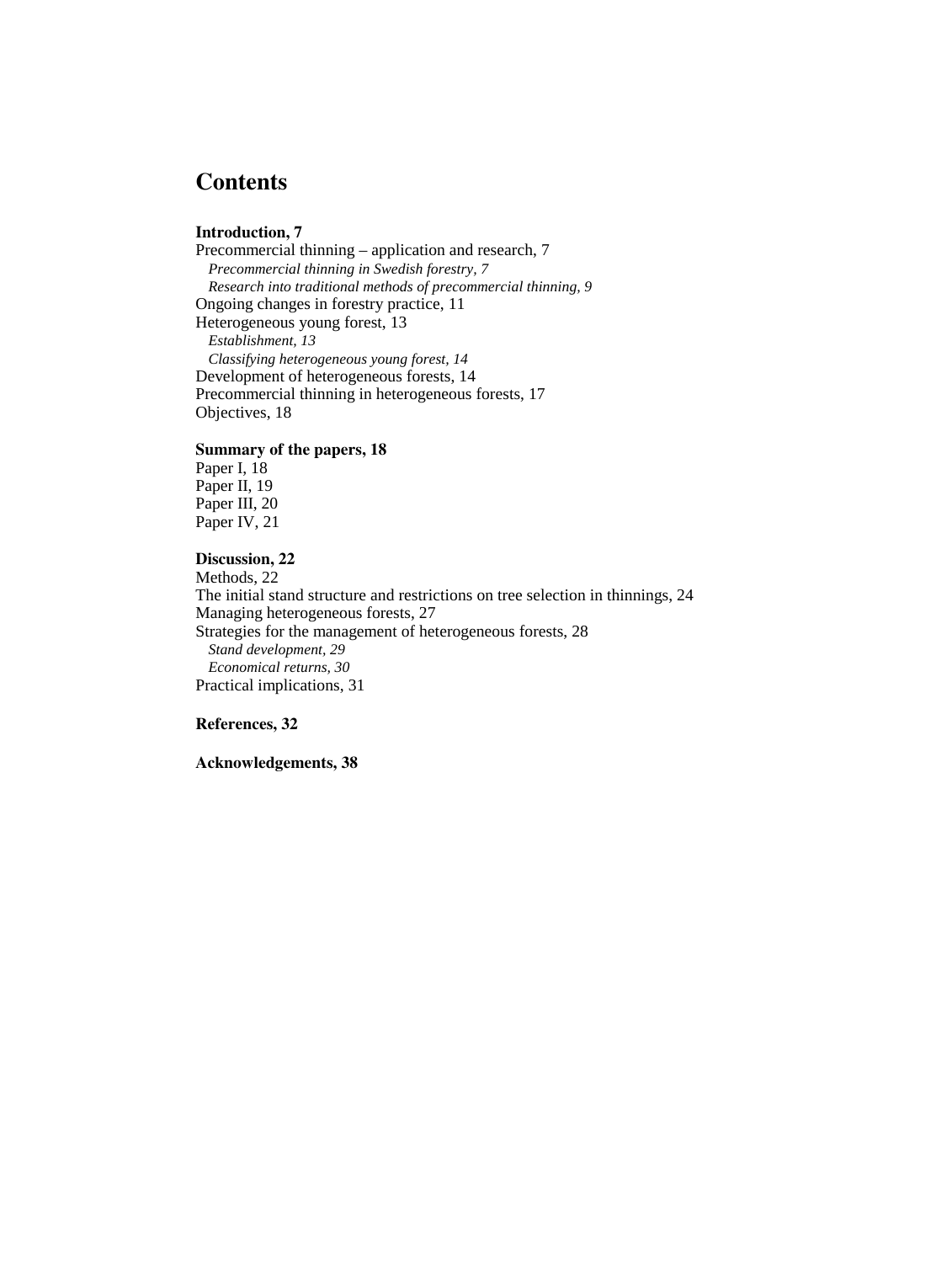# **Appendix**

## **Paper I-IV**

The present thesis is based on the following papers, which will be referred to by their Roman numerals.

- I. Fahlvik, N., Ekö, P.-M. & Pettersson, N. 2005. Influence of precommercial thinning grade on branch diameter and crown ratio in *Pinus sylvestris* in southern Sweden. (In press, Scandinavian Journal of Forest Research)
- II. Fahlvik, N. & Nyström, K. Models for predicting single tree height increment and tree diameter in young stands in southern Sweden. (Submitted)
- III. Fahlvik, N., Agestam, E., Nilsson, U. & Nyström, K. 2005. Simulating the influence of initial stand structure on the development of young mixtures of Norway spruce and birch. (In press, Forest Ecology and Management)
- IV. Fahlvik, N., Ekö, P.-M. & Pettersson, N. Effects of different precommercial thinning strategies on a heterogeneous stand of Scots pine, Norway spruce and birch. (Manuscript.)

Paper I and III are printed with the kind permission from the publishers.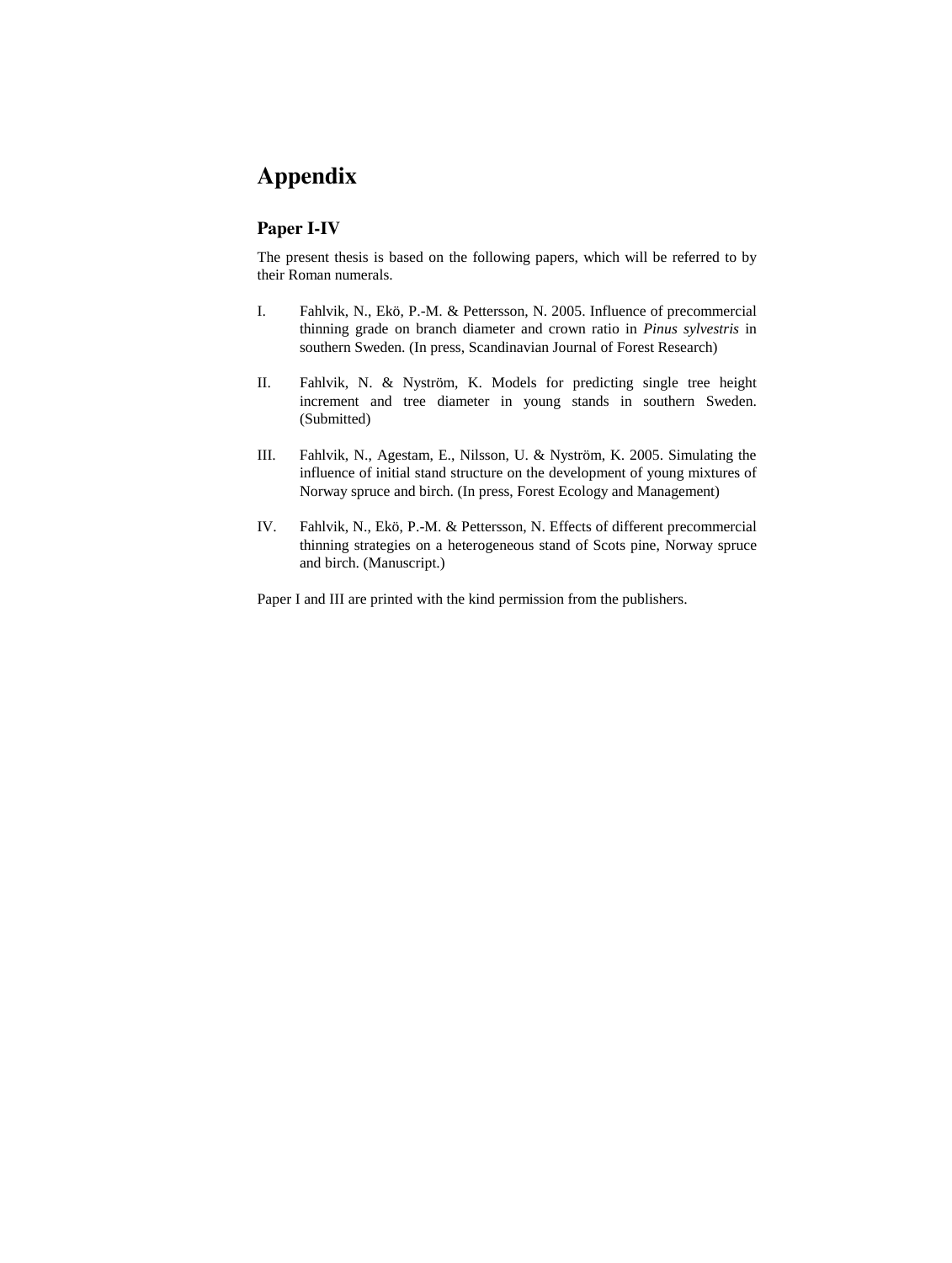# **Introduction**

The possibility to influence the stand structure through thinning is regarded to be greatest in the young stand (*cf.* Pretzsch, 1999; Klang, 2000). It is therefore important to have clear goals and a sound knowledge of how precommercial thinning affects stand development. Understanding how current methods of precommercial thinning could be adapted to meet different objectives of forestry, *e.g.* economic, ecological and recreational, would be valuable. This is becoming increasingly important as the young forests of today have a more heterogeneous composition (*e.g.* Anon., 2002b; Anon., 2004a).

### **Precommercial thinning – application and research**

Precommercial thinning became a standard silvicultural technique when the clear felling system was introduced on a broad scale in Sweden, in the middle of the twentieth century (Anon., 2002a). However, the history of precommercial thinning extends further back, and the importance of early thinnings has been emphasized in the literature for more than 150 years (*e.g.* af Ström, 1822). The current definition of precommercial thinning as "a tending removal of trees, without extraction of merchantable timber" has changed little over time, except that the definition now usually includes the extraction of biofuel (Anon., 2000c). The main objective of precommercial thinning has been to favour trees with desirable properties by removing individuals of inferior quality and poor growth potential (Björkman, 1877; Wahlgren, 1914; Juhlin-Dannerfelt, 1947; Anon., 1969).

#### *Precommercial thinning in Swedish forestry*

The most common motives for precommercial thinning today are to improve the growth of the remaining trees, to enhance mean timber quality and to influence the species composition of the stand (*e.g.* Anon., 1996; Anon., 2000a; Anon., 2000b). Furthermore, precommercially thinned stands are thought to be more vigorous than unthinned counterparts, with a better capacity to withstand damage, particularly damage due to snow breakages (*e.g.* Anon., 2000). Today, precommercial thinning has become an important tool in efforts to preserve and enhance the environmental and recreational value of forests (Anon., 2000a; Anon., 2000b).

Precommercial thinning is classified on the basis of the method used to select stems, the timing and the purpose of the thinning. First, a distinction is made between selective and geometric (schematic) thinning (Anon., 2000c). During selective thinning, the choice of stems is based on the properties and relative position of the individual stem, whereas in geometric thinning trees are removed in a defined pattern; rows, corridors etc. Selective precommercial thinning is the dominant method used in Sweden. Geometric thinning could be an option in highly mechanized systems (Bergkvist & Glöde, 2004) and is practiced in very dense natural regenerations of beech (Møller-Madsen, 2002). Precommercial thinning is carried out during the period between the sapling stage and the first commercial thinning. A special form of precommercial thinning, known as 'cleaning', involves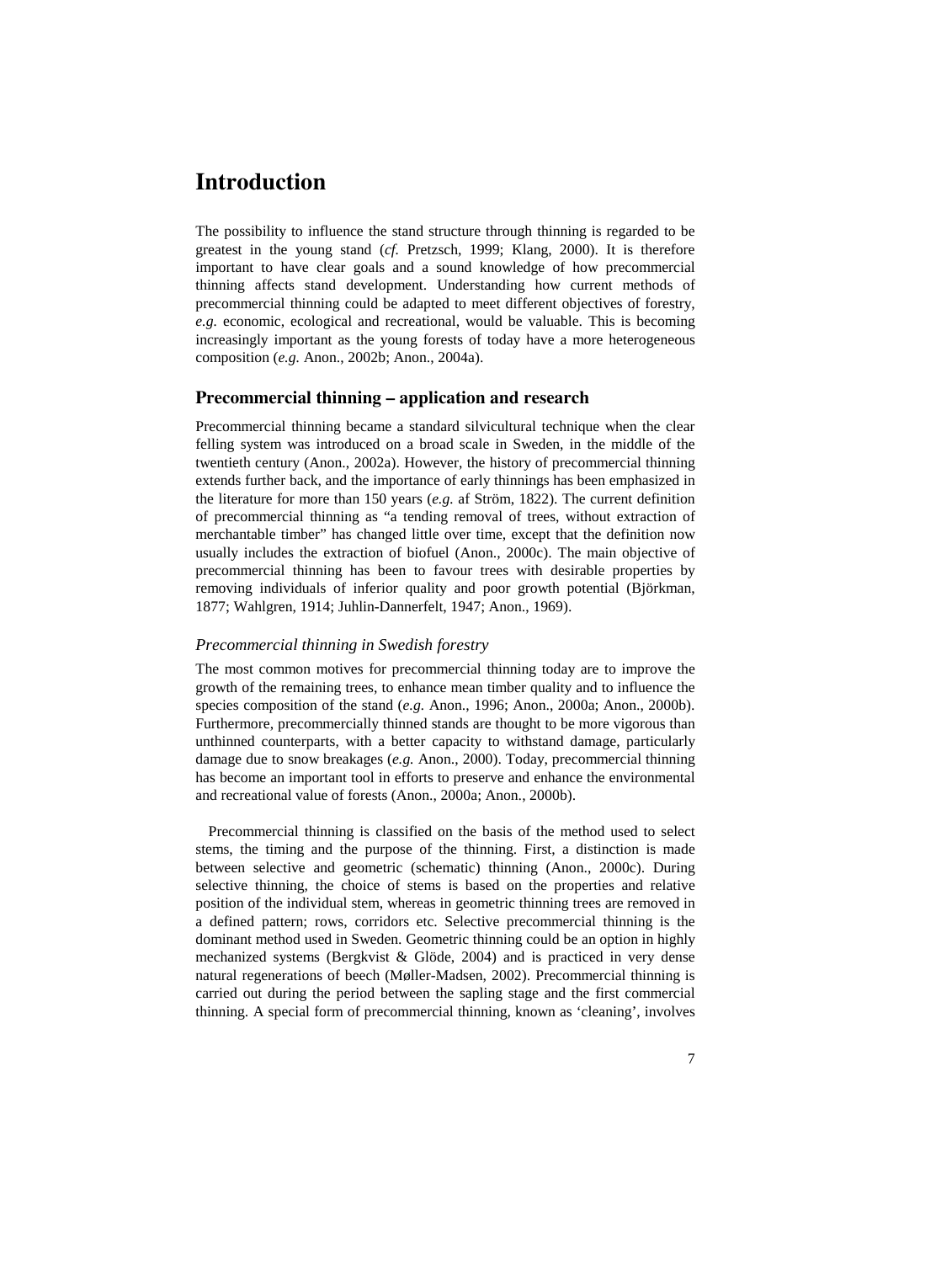a preparatory cut in dense regenerations with a mean height less than 1.3 m (Anon., 2001). This treatment is often limited to the thinning of dense groups of trees, together with the removal of wolf trees (dominant trees of poor quality, exerting heavy competition to neighboring threes) and unwanted fast-growing species.

Precommercial thinning is generally carried out in young forest areas, with a mean height greater than 1.3 m. Traditionally, precommercial thinning in Scots pine (*Pinus sylvestris* L.) and Norway spruce (*Picea abies* (L.) Karst.) dominated stands is carried out as a single treatment when the stand is 2–3 m tall, leaving 2000–3000 stem ha<sup>-1</sup> (*cf.* Anon., 2000a). The recommended stand density is usually somewhat higher for pine than for spruce and increases with increasing site fertility (Anon., 2000a). The main stems are selected from the healthiest stems of acceptable quality. Damaged trees and wolf trees are removed first. After careful selection of main stems, the usual objective is to achieve an even crown canopy and an even spatial distribution of trees (Anon., 2001).

Precommercial thinning in order to remove broad-leaved trees from coniferous stands and thinning aiming at high timber quality are usually recognized as two special cases of precommercial thinning. Removal of broad-leaves can involve total removal or point cleaning. In point cleaning, competing trees within a radius of 0.5 - 1 m around the main stems are removed. Subsequent adjustments are usually required as the stand develops and competition from neighbors increases (Karlsson *et al.*, 2002). Shelters are sometimes used in stands with spruce and naturally regenerated birch (*Betula* spp.) to protect the spruce trees from frost, to improve their quality, and to exploit the fast initial growth of birch (*e.g.* Johansson, 1992).

In successful regenerations with a high number of stems, *e.g.* natural regenerations of pine, the conditions are favorable for producing high quality timber. Precommercial thinning with the aim of increasing timber quality can be carried out in two steps in order to gradually release the competitive pressure on the main stems. The first is carried out as a 'cleaning', at a stand height of 1 m and the second at 4 - 5 m, when the number of stems is reduced to 2000 - 3000 stems ha<sup>-1</sup> (*cf.* Anon., 2001). Precommercial thinning in broad-leaves is also often done in several steps (as described, for instance, by Ekö *et al.*, 1995; Anon., 2000a). Finally, cleaning or precommercial thinning is sometimes carried out in the understory shortly before the first commercial thinning. However, this should perhaps not be classified as precommercial thinning since it is only undertaken to facilitate the following operation.

Almost all precommercial thinning in Sweden is carried out motor-manually, using a brush saw. Attempts to mechanize precommercial thinning operations have so far failed, since the tested methods have only been profitable in a limited range of stand structures (Glöde & Bergkvist, 2003). However, research concerning methods of mechanized precommercial thinning is currently being undertaken (Bergkvist & Glöde, 2004; Ligné, 2004).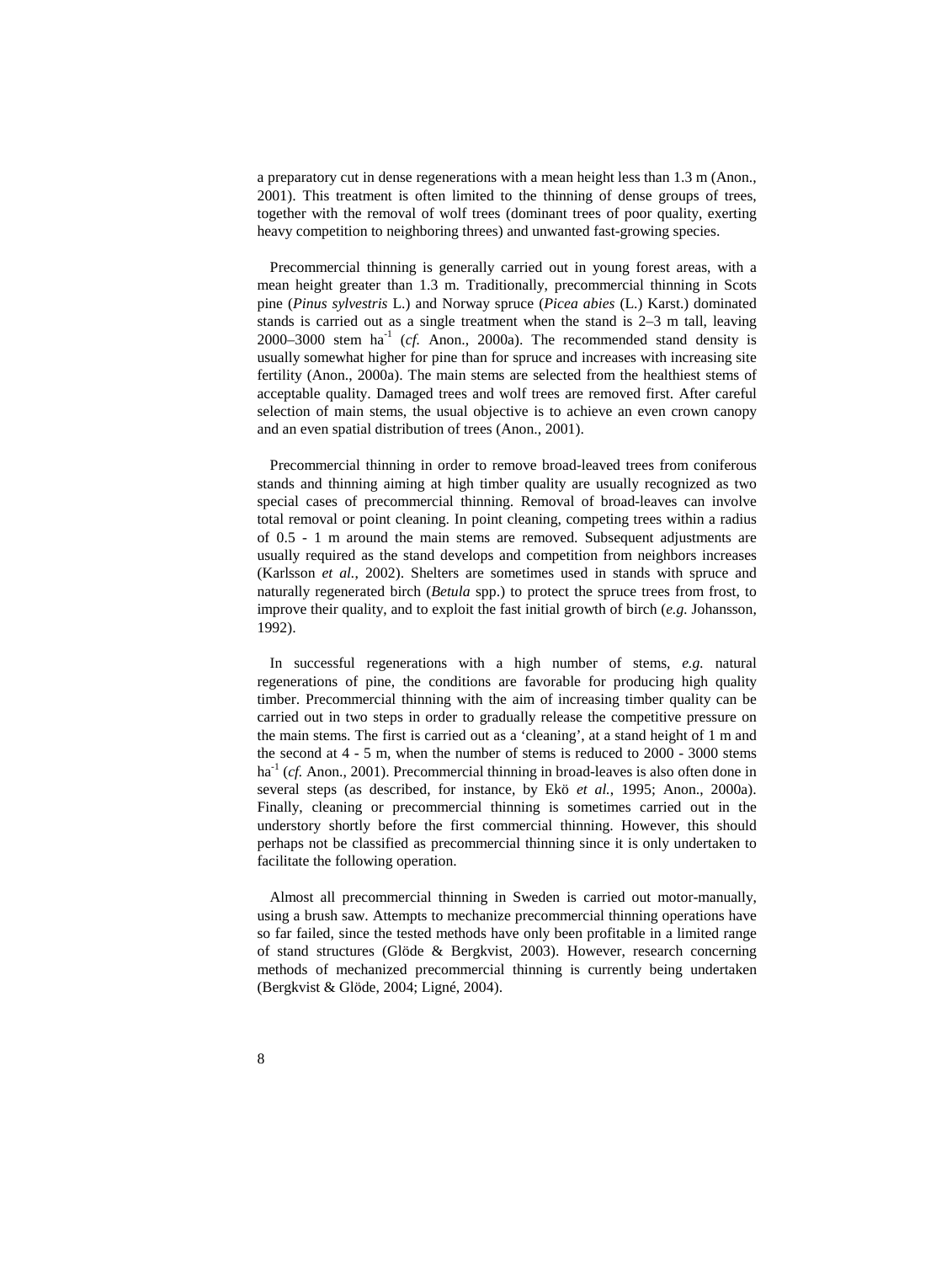#### *Research into traditional methods of precommercial thinning*

Significant research concerning precommercial thinning began in the Nordic countries in the 1950s. To date, most of the research has been conducted in evenaged monocultures of Scots pine and Norway spruce. The main focus has been to examine the influence of different thinning regimes on stand development, especially in terms of volume growth and diameter distribution. The influence of precommercial thinning on quality-related properties has also been studied, but to a lesser extent. In the following discussion, the main results and conclusions from precommercial thinning experiments in pine and spruce dominated stands are reviewed.

In order to define thinning programs, pre-commercial thinning is usually described with respect to its intensity, timing and form. The intensity is often expressed as the number of stems remaining after thinning. The timing usually refers to the average tree height, while the form refers to the way in which stems are selected, *e.g.* removal of wolf trees, or the prioritized removal of certain tree species and/or trees of certain classes.

Several studies have found positive correlations between the number of stems after precommercial thinning and the development of stand volume (Vestjordet, 1977; Varmola, 1982; Fryk, 1984; Pettersson, 1993; Braastad & Tveite, 2000). Pettersson (1992) studied the effect of precommercial thinning resulting in 1000 - 8000 stems  $ha^{-1}$ . The total volume when the stand height reached 14 m was found to increase dramatically with increasing stocking levels at the lower densities. The volume in pine and spruce stands with 4000 stems  $ha^{-1}$  was 15 % and 25 % greater than in stands with  $1000$  stems ha<sup>-1</sup>. However, the increase in volume leveled out at about  $4000$  stems ha<sup>-1</sup>, *i.e.* additional stems had only a marginal influence on the volume. The potential volume growth is usually greater in unthinned stands than in thinned stands (*e.g.* Andersson, 1973). However, due to frequent damage occurring in unthinned stands, particularly snow breakage, experiments sometimes show the opposite result (*cf.* Andersson, 1974; Vestjordet, 1977). The timing of precommercial thinning also affects volume production. Thernström (1982) observed a considerably greater standing volume in pine stands 10 years after the establishment of an experiment when the thinning was undertaken at a mean height of 1.5 m compared to thinnings at 3 or 5 m. Varmola and Salminen (2004) studied thinnings at 3, 6 and 9 m height, and found no clear influence of timing on standing or total volumes. The greatest standing volume was, however, observed in the stand that had been thinned earliest (3 m).

The diameter growth of the remaining stems increases with increased thinning intensity (Haveraaen, 1960; Varmola, 1982; Pettersson, 1992; Hartig, 1999; Braastad  $\&$  Tveite, 2000). The diameter growth after precommercial thinning has also been observed to increase with increasing tree diameter within a stand (Andersson, 1976; Braastad & Tveite, 2000). The positive correlation between mean diameter and thinning grade has been attributed to both the reduction in competition experienced by the remaining trees and the positive selection of more vigorous trees (Andersson, 1976; Pettersson, 1992; Varmola & Salminen, 2004).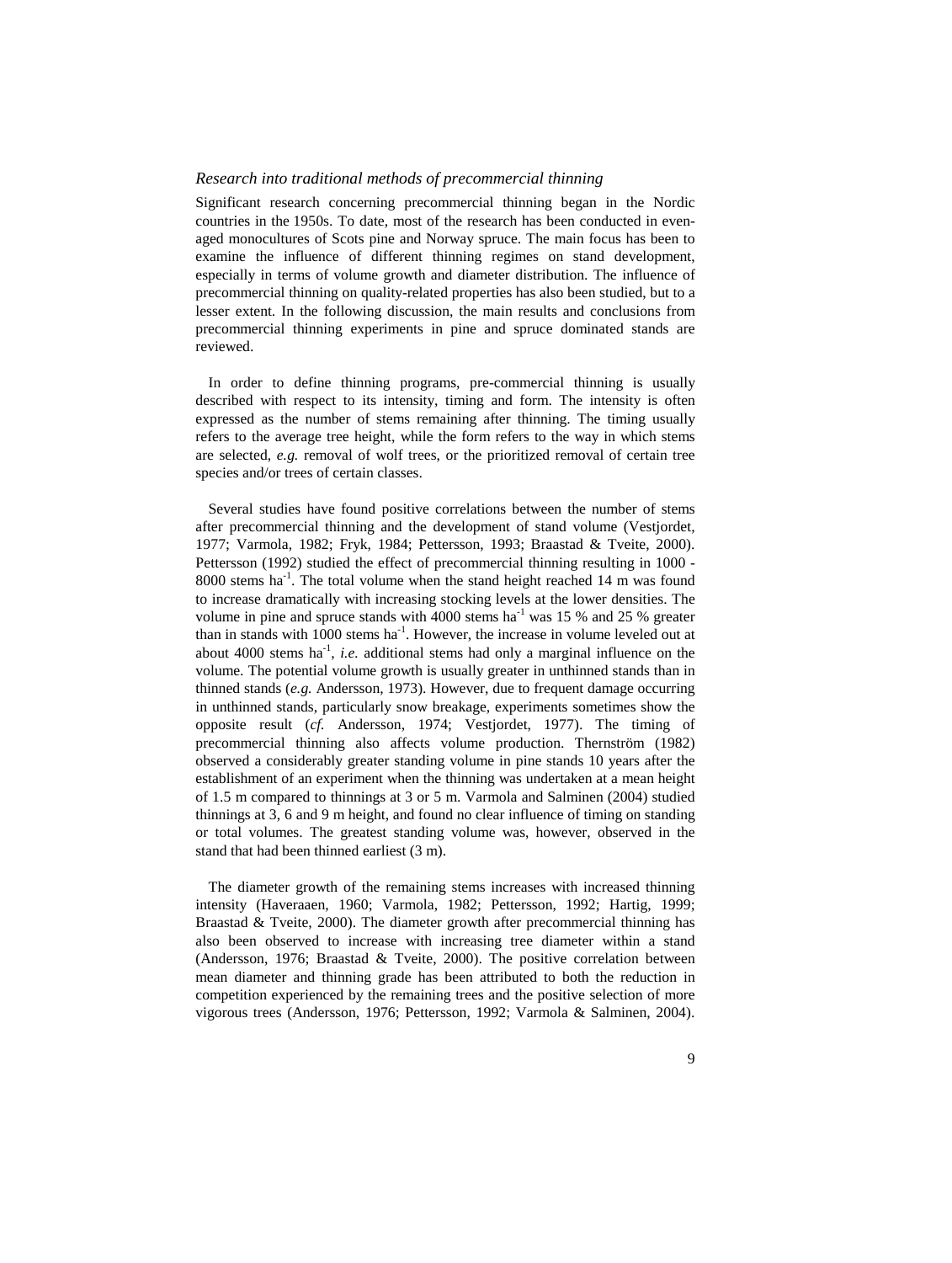With the current predominant use of wood as pulpwood and timber, the yield of merchantable wood is dependent on the tree dimensions. One of the most important features of precommercial thinning is, therefore, the possibility of adjusting the diameter distribution and, thus, the volume distribution. Unthinned stands and stands subject to low thinning grades will have a high total volume, but a large proportion of the volume will consist of small trees (Varmola, 1982; Pettersson, 1992). Hence, an increased thinning grade may result in an increased yield of merchantable wood although the total yield is reduced (*e.g.* Andersson, 1975). However, the optimum stand density after thinning in order to maximize the yield of merchantable wood is dependent on the minimum diameter requirements (Andersson, 1974; Varmola, 1982; Salminen & Varmola, 1990). With respect to the timing of precommercial thinning, it has been found that an early thinning increases the yield of merchantable wood at a given stand density (Andersson, 1974; Vestjordet, 1979; Varmola & Salminen, 2004).

The effect of precommercial thinning on height growth has not been as thoroughly studied as its influence on volume and diameter growth. Andersson (1976) studied the height increment of pine trees with the same height at the time of precommercial thinning and found no clear effect of thinning grade on height development. According to Varmola (1982) and Salminen & Varmola (1990), the dominant height of pine was not affected by the thinning grade in the stands they examined. Varmola & Salminen (2004) found no significant effect of thinning intensity on the mean height or the dominant height of pine stands 23 - 25 years after precommercial thinning. In a precommercial thinning experiment with spruce, leaving 820 - 2070 stem ha<sup>-1</sup>, Braastad & Tveite (2000) reported that the increment of the dominant height was similar for all treatments; the assessment was made 28 years after thinning.

In both field experiments and practical forestry, the diameter of the branches is often used as an indicator of wood quality. In Scots pine, the diameter of the thickest branch on the lower part of the trunk has been found to be highly correlated with both visual timber grading and strength grading (Persson, 1976; Uusvaara, 1985). A number of studies have shown that the diameter of the thickest branch on the lower part of the stem increases with increasing precommercial thinning grade (Johansson *et al.*, 1992; Braastad & Tveite, 2000; Varmola & Salminen, 2004). For precommercial thinning to a given stand density, the future branch diameter can be reduced by carrying out the precommercial thinning at a later stage (Andersson, 1985a; Ruha & Varmola, 1997; Varmola & Salminen, 2004). Late thinning also reduces the effect of thinning grade on the thickness of the branches (Andersson, 1985b; Ruha & Varmola, 1997).

The development of the crown is another factor of importance for future wood quality. A fast natural debranching rate is favorable since it implies an early cessation of branch growth and an early start to the healing process. Ruha & Varmola (1997) and Braastad & Tveite (2000) reported a positive correlation between the height to the lower limit of the living crown and the stand density, 10 and 28 years, respectively, after precommercial thinning. Varmola & Salminen (2004) found the living crown limit of the 500 thickest trees ha<sup>-1</sup> to be 16 % lower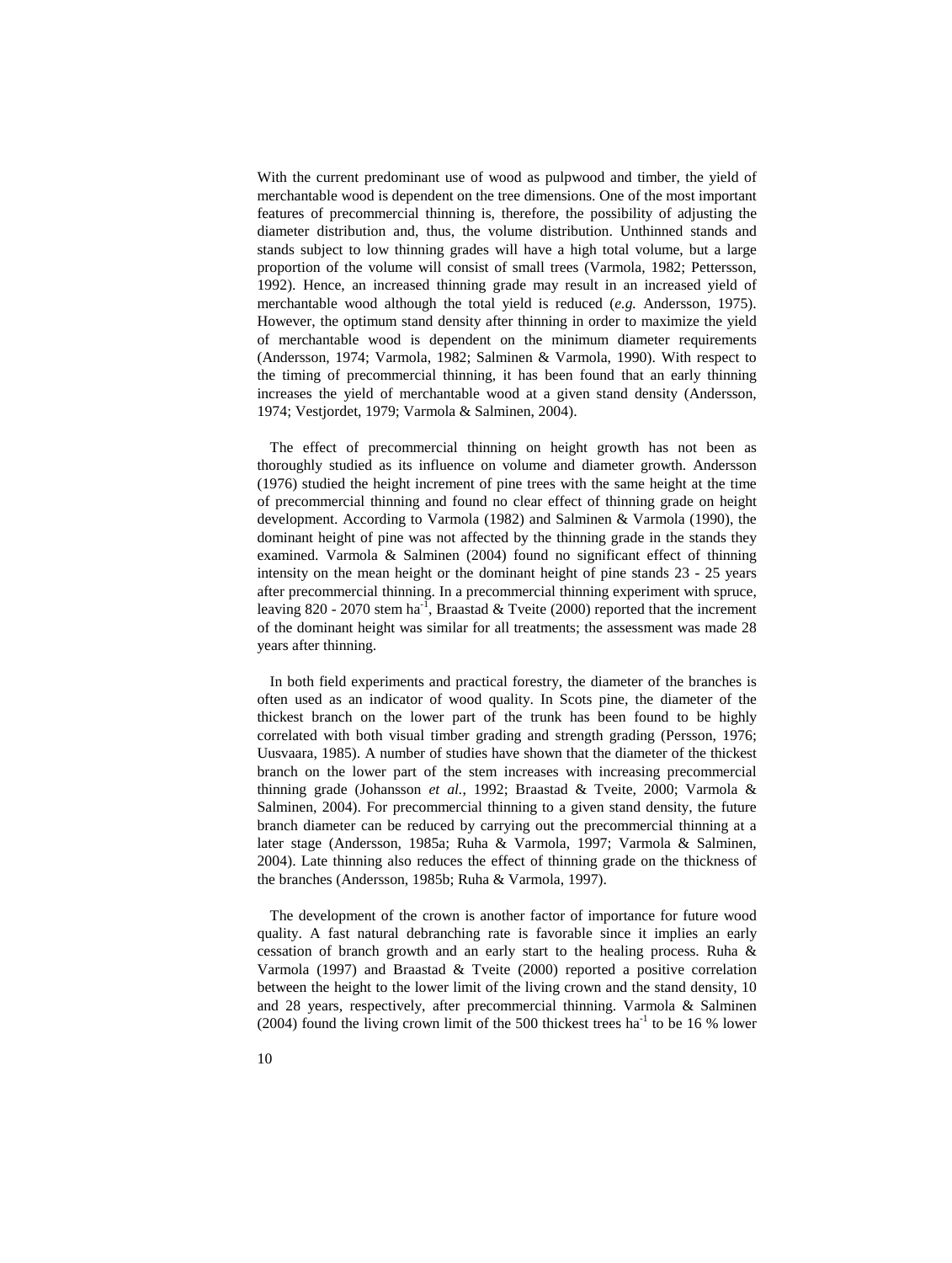in pine stands with 1000 stems  $ha^{-1}$  compared to stands with 2200 stems  $ha^{-1}$ , 23 -25 years after thinning.

Research in Sweden has also considered alternative precommercial thinning methods applied to stands other than pure conifer stands. In a number of experiments, different methods for gradually reducing the competition from secondary stems have been tested. Karlsson *et al.* (2002) compared point cleaning and conventional precommercial thinning, with respect to the development and quality of pine stems. The effect of topping (*i.e.* cutting the treetops of secondary stems) on height development and quality-related main stem properties has been studied in birch-dominated stands (Karlsson & Albrektsson, 2001; Fällman *et al.*, 2003; Ligné, 2004). Attempts to mechanize precommercial thinning have prompted studies on the biological effects of geometric precommercial thinning in pine and spruce stands (Eriksson, 1976b; Elfving, 1985; Pettersson, 1986a). Research concerning conventional precommercial thinning in stands other than monocultures of pine and spruce are rare in the Nordic countries. In an experiment on European beech (*Fagus sylvatica* L.), Ekö *et al.* (1995) studied the influence of precommercial thinning intensity on yield, diameter development and properties related to timber quality. A special type of structure that has been thoroughly examined is birch shelter over spruce (Andersson, 1985c; Tham, 1994; Mård, 1996; Bergqvist, 1999; Klang & Ekö, 1999; Johansson, 2001).

#### **Ongoing changes in forestry practice**

Forest policy, technology and economic factors have all influenced the frames and objectives of forestry (Anon., 2002a). Hence, the nature and intensity of precommercial thinning has varied over time as the conditions within which forestry operates have changed. The methods used in precommercial thinning must also be adapted to changes occurring with respect to regeneration practice and other factors influencing the structure of the young forest.

The high and sustainable production of valuable wood has been the prevailing forestry objective over a long period of time. The principle of sustainable wood production was specifically expressed for the first time in the Forest Act of 1948 (Enander, 2001). This Forest Act also implied that clear felling became the dominant silvicultural system and, hence, that precommercial thinning became a standard silvicultural measure (Anon., 2002a). Although the annually precommercially thinned area increased between 1950 and the end of the 1970s, the accumulated area of unthinned young stands increased steadily (Enander, 2003). In the Forest Act of 1979, precommercial thinning became mandatory, to ensure that future production goals were met (Ekelund & Hamilton, 2001). This Forest Act prescribed precommercial thinning in stands with densities above certain limits and included recommendations concerning the stand density after thinning (Anon., 1979). The Forest Act of 1979 was the most production-oriented act so far. In the present Forest Act, passed in 1994, environmental objectives are given equal importance to those related to timber production (Anon., 1994). The obligation to carry out precommercial thinning was dropped, allowing the use of alternative silvicultural methods (Enander, 2003).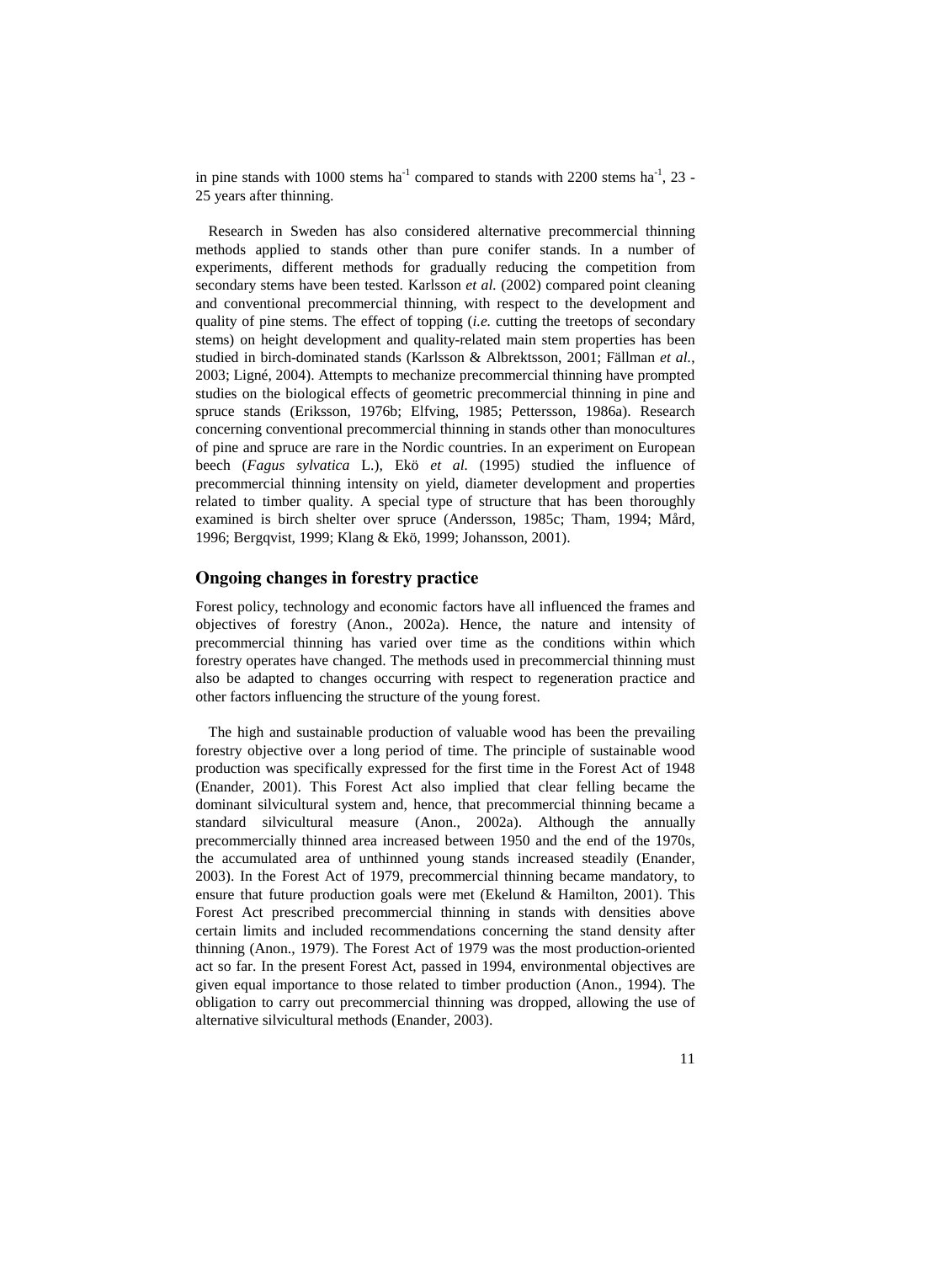In the 1980s, the concept of site adaptation was introduced as a response to standardized forestry. The concept implies that regeneration methods and silviculture should be adapted to natural variations in site conditions within stands (Lundmark, 1986). An important aspect of such adaptation is to promote the most suitable tree species composition for each site. The concept of site adaptation has been broadened in recent years to incorporate sustainable forestry, which takes a wide range of factors into consideration. The broadened concept has been implemented through the certification process, which incorporates many more environmental considerations than those prescribed in the Forest Act, *e.g.* the desirability of an increased mixture of broad-leaves in conifer stands (FSC, 1998; PEFC, 2000). Precommercial thinning is an important measure in attempts to meet the new goals.

The intensive precommercial thinning activity of the 1980s was followed by a dramatic decrease in the 1990s, due to factors such as deregulation prompted by the Forestry Act, lack of interest in long-term investments and a decline in the resources assigned to education and consultation (Anon., 2002a; Enander, 2003). In 2002, the annually precommercially thinned area in Sweden was 163 000 ha, compared to about 300 000 ha in the 1980s (Anon., 2004b). However, the area of forest at the sapling stage also decreased during this period (Anon., 2004a). The low levels of thinning activity have resulted in increasing proportions of young forest with an urgent need for precommercial thinning (ca. 900 000 ha) (Anon., 2002b). Precommercial thinnings have also changed in character, leaving denser stands and a greater proportion of broad-leaves than before (Pettersson & Bäcke, 1998; Anon., 2002b). Of a total productive forest area of 23 million ha, 19 % is classified as young forest, *i.e.* forests where the diameter at breast height of most stems is less than 10 cm and the average height is more than 1.3 m (Anon., 2002b). Spruce is the most common tree species (36 %) in terms of the growing stock with a diameter less than 10 cm at breast height, followed by birch (32 %) and pine (24 %) (Anon., 2004b). The extent of broad-leaved dominated stands and mixtures of broad-leaves and conifers have increased since the middle of the 1990s to about 40 % of the total area of young forests (Anon., 2002b). There is also a tendency to leave a higher number of broad-leaves as main stems in the regenerations (Anon., 2004a). In the season 2001/2002, 37 % of the regenerations were naturally regenerated and 60 % were planted (Anon., 2004b). The use of seed trees increased from about 10 % of the regenerated area in the mid-1980s to 40 % in 1995 and has then decreased to ca. 30 % in recent years (Anon., 2004a). In naturally regenerated stands, the main stems are generally more sparsely spaced and unevenly distributed than in planted stands (Anon., 2004a).

These new conditions will probably lead to a more heterogeneous structure in the young forests. At the same time, current forest policy has opened up opportunities for alternative silvicultural goals to be pursued and alternative silvicultural methods to be used. As mentioned above, most of the research related to precommercial thinning to date has focused on monocultures of pine and spruce. More knowledge is now needed about how precommercial thinning should be carried out in more diverse stand structures.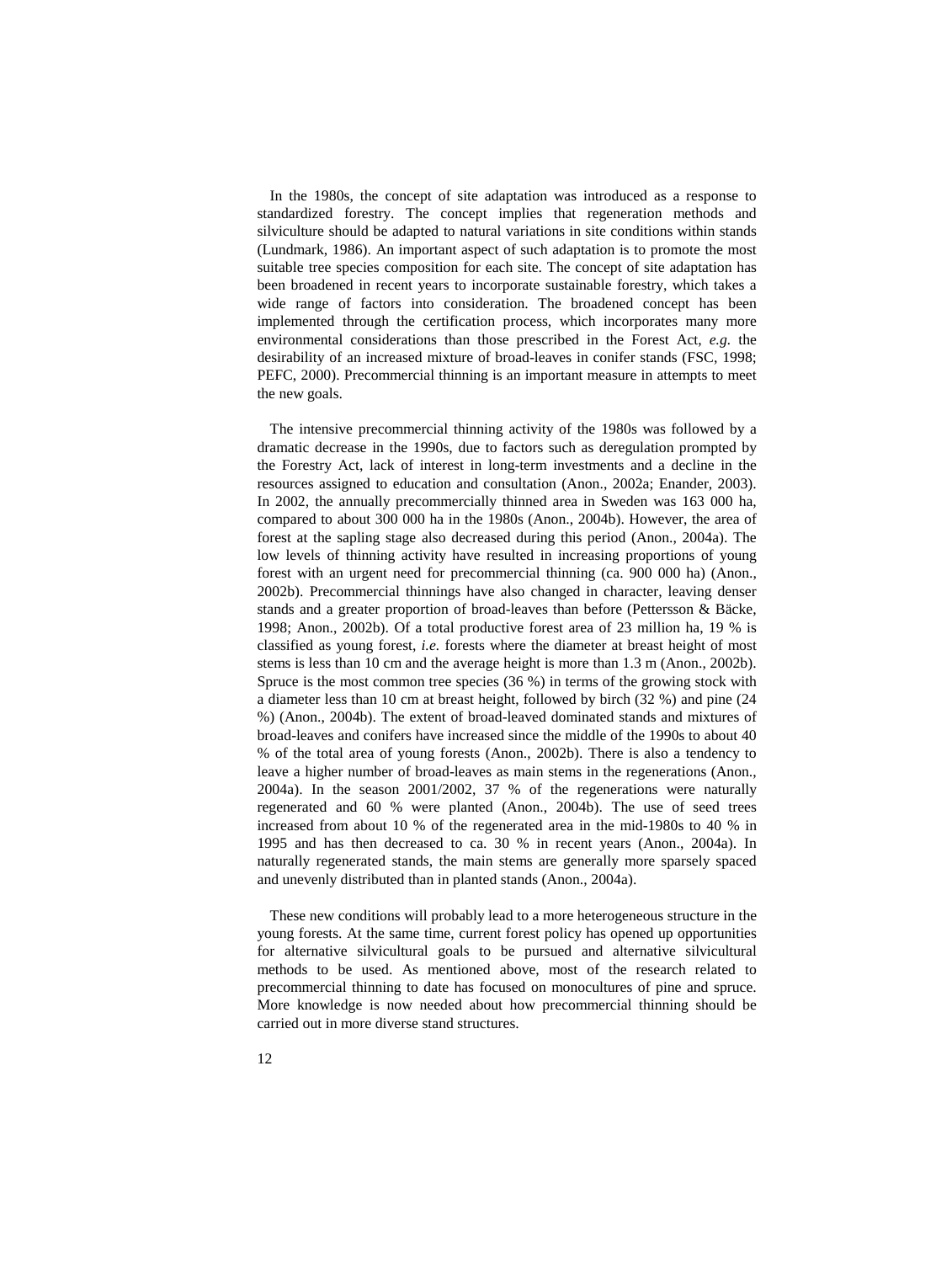#### **Heterogeneous young forest**

Heterogeneity in this study refers to variability in stand structure parameters such as species distribution, tree height and the spatial distribution of the trees. Similarly, heterogeneous young forest refers to young stands with a pronounced divergence in the stand structure compared to typical even aged monocultures. However, the term heterogeneous does not necessarily exclude the possibility of achieving the same stand structure as in a monoculture after future thinnings. This thesis focus on heterogeneous young stands of pine, spruce and birch established after clear felling.

#### *Establishment*

A wide range of variables can cause heterogeneity in young forests, but factors influencing the plants during the regeneration period and sapling stage are likely to be the most important. Regeneration success depends on environmental conditions such as climate and site characteristics, *e.g.* soil moisture and nutrient availability (Kozlowski *et al.*, 1991). Thus, variations in site conditions might cause differences in regeneration success within a stand. When natural regeneration is used, the results are also dependent on the availability of seeds. Large variations in seed production have been found for many species by various authors (*e.g.* Hagner, 1962; Karlsson, 2001). Although the regeneration methods used over the vast majority of the forest land in Sweden are intended to favor pine and spruce, a large area of the young forests contains a significant proportion of broad-leaved trees, mostly birch (Anon., 2002b). Birch produces large numbers of seeds and it has efficient seed dispersal mechanisms (Karlsson, 2001). Birch seeds can, therefore, be distributed in large numbers over regeneration areas from trees left after cutting and from surrounding trees. Moreover, the frequent use of soil scarification techniques provides favorable conditions for the birch seeds to germinate (Fries, 1985). Since seedlings of different tree species differ in their responses to environmental changes, variations in the site conditions may alter the species distribution within a stand (Frivold, 1986; Beckage & Clark, 2003). Damage to the main tree species may also promote an admixture of other species and result in spatially irregular stands. The pine weevil (*Hylobius abietis* (L.)) poses a severe threat to newly planted conifers and can cause mortality rates of more than 80 % in unprotected plantations (Petersson, 2004). Locally, frost damage to spruce seedlings can be significant (Langvall, 2000). Browsing by moose (*Alces alces*) and roe deer (*Capreolus capreolus*) can cause severe damage to both seedlings and young trees (Näslund, 1986; Bergquist, 1998). Many of the damaging agents have a negative influence on height growth (Näslund, 1986), thus contributing to variations in height. Height differentiation is also likely to develop as a result of the different height growth rates of different species and inter-specific competition (Oliver & Larson, 1996).

Heterogeneity is not always the result of unsuccessful regeneration efforts. Some regeneration methods are deliberately intended to produce mixed stands. A common method used in Sweden to establish mixed coniferous stands is to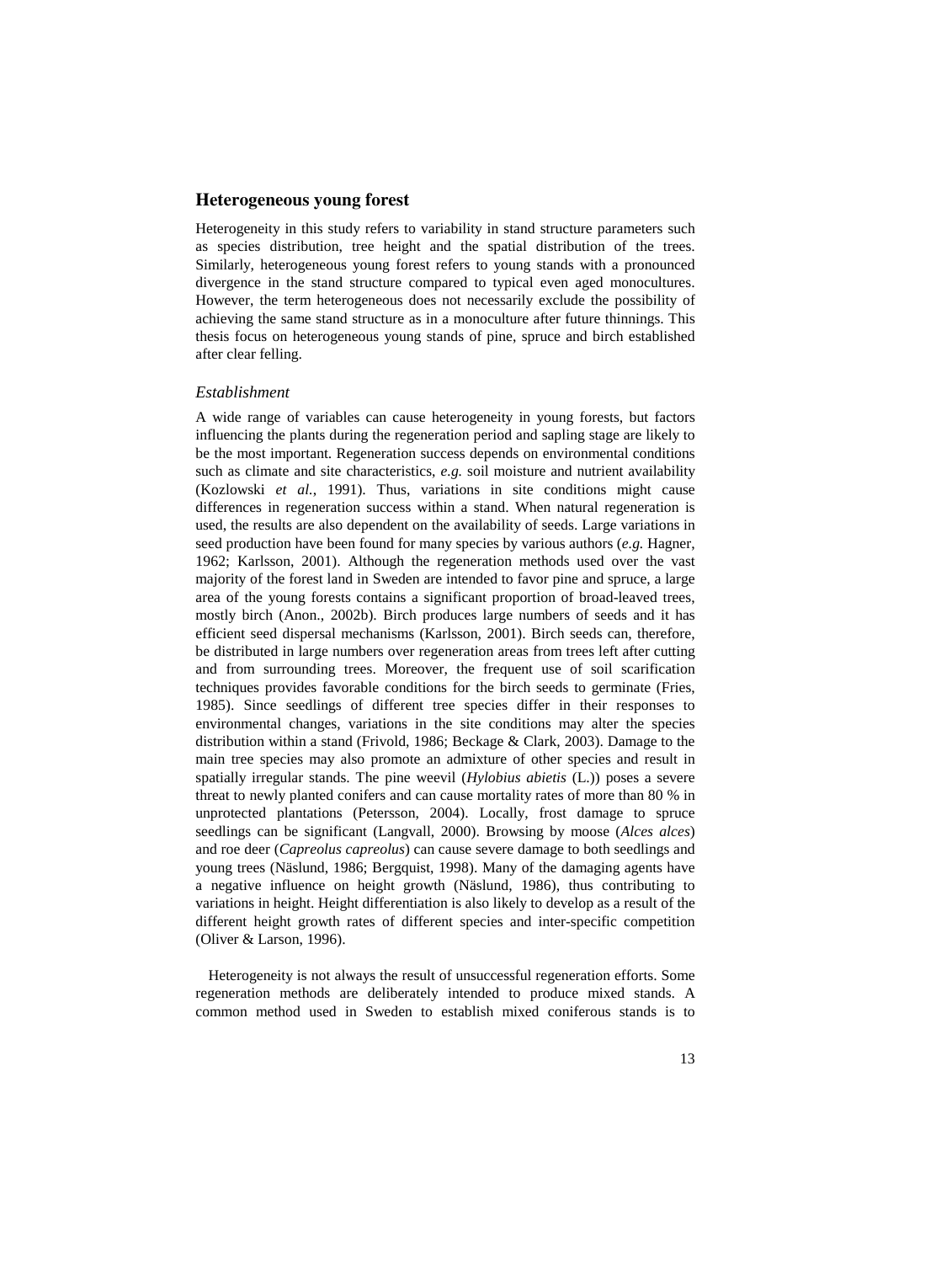combine planting of spruce with natural regeneration of pine under seed trees (see, for instance, Freij, 1990).

#### *Classifying heterogeneous young forest*

Classifying the heterogeneous forest is not straightforward because of the great variation in stand structure that can occur. However, a relevant description is necessary, both for scientific purposes and for practical forestry. Forestry research is dependent upon an objective description in order to guarantee comparability between treatments and to study the influence of stand structure on stand development. In practical forestry, information about the development and structure of the stand is needed for planning silvicultural operations and to identify possible silvicultural goals.

Traditional descriptions of even aged monocultures include stand averages of variables such as tree height, diameter, number of stems, basal area etc. The species distribution is often expressed as the relative basal area or as the relative number of stems of different species. In a homogeneous forest, this kind of information is usually sufficient to provide a clear description of the forest and allow appropriate silvicultural practices to be identified. However, conventional methods neglect the three-dimensional structure of heterogeneous stands. According to Pretzsch (1997), stand structure is probably the most important stand characteristics because of its impact on future stand development. The structure of the forest can be classified on the basis of three major characteristics: spatial distribution, species diversity and the variation in tree dimensions (Pommering, 2002).

In recent decades various indices have been used in scientific work to objectively quantify the different elements of heterogeneity (*e.g.* Kuuluvainen *et al.*, 1996; Pretzsch, 1999; Pommering *et al.*, 2000). The indices typically require data of a very high resolution and are usually applied at the single-tree level by describing the relationship between the subject tree and its neighbors (*e.g.* Clark & Evans, 1954; Ripley, 1977; Pielou, 1977). Even though these indices provide a detailed description of the stand structure, the type of detailed data required for this kind of sophisticated methods is not available in practical forestry situations. A more management-oriented description of the young stands, based on conventional inventory methods in combination with expressions of stand structure seems to be a more suitable approach to classification. Such a classification system could be based on the structure of the stand and/or criteria relevant for the management of the forest. A similar method was used by O'Hara & Oliver (1999) when developing a decision-making system for prioritizing objects at precommercial thinning in mixed stands. However, in Scandinavia little attention has been paid to classification systems involving stand structure (Leppäniemi *et al.*, 1998).

#### **Development of heterogeneous forests**

A number of studies have reported that birch mixtures have a negative influence on the growth of conifers in regenerations and young stands (*e.g.* Folkesson &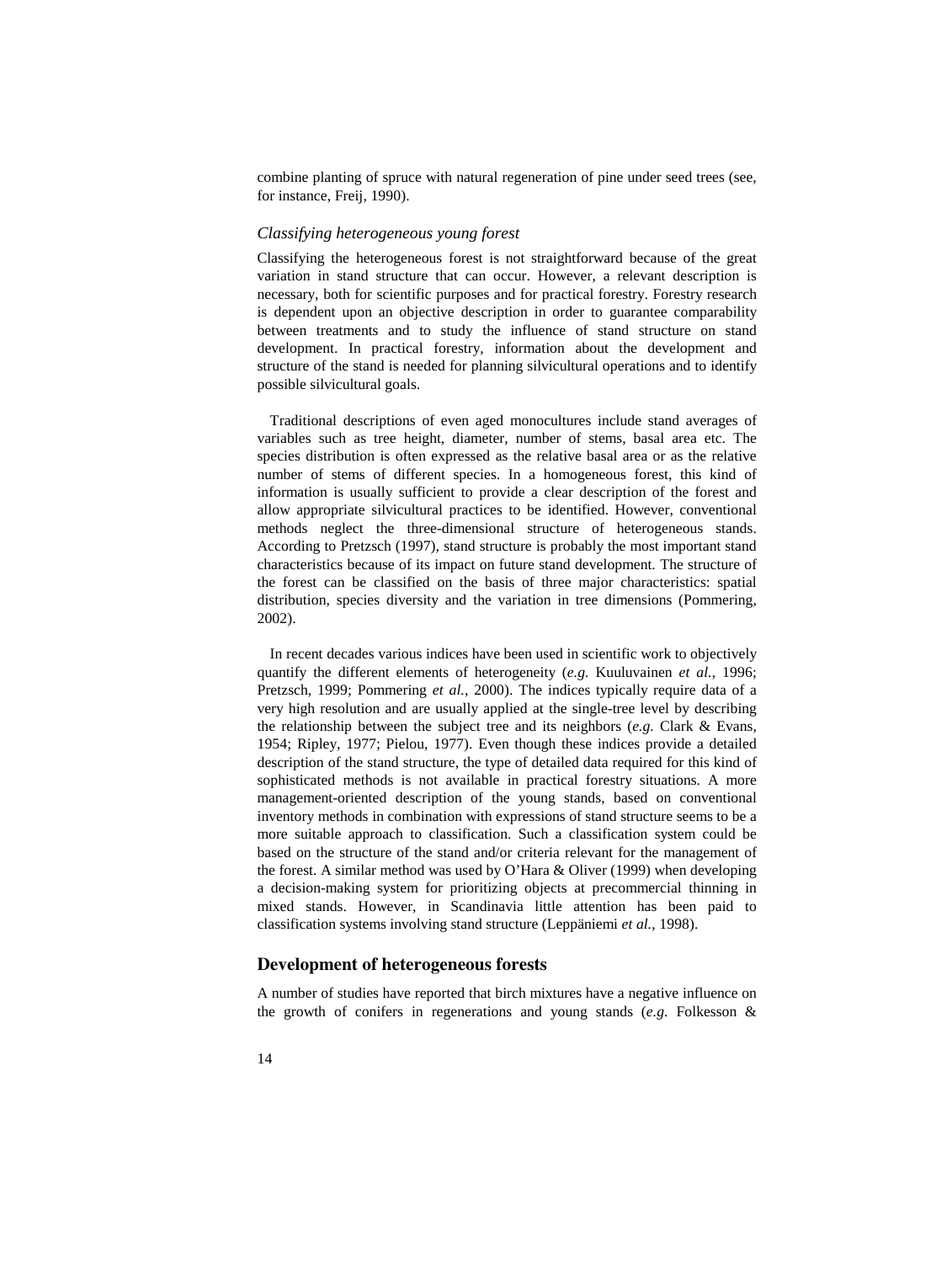Bärring, 1982; Andersson, 1993). Andersson (1993) studied the early development of pine seedlings and found that birches taller than the pines, located closer than 1 m to them, had a severe negative impact. The competition from nearby birches has also been associated with beneficial effects by improving timber quality in conifer stands of low density (Hägg, 1989; Valkonen & Ruuska, 2003).

The most well documented case of precommercial thinning in heterogeneous stands is the use of birch shelters over spruce. Several studies have shown that a higher total volume production can be attained if a birch shelter is used compared to a pure monoculture of spruce (*e.g.* Mård, 1996; Bergqvist, 1998). Johansson (2001) found the total volume produced to be 24 % greater in stands where a birch shelter of 500 trees ha<sup>-1</sup> was retained compared to stands where all birches had been removed at precommercial thinning, 13 - 15 years earlier. Tham (1988) found that a birch shelter of 800 stems  $ha^{-1}$ , kept until 25 years of age, results in the highest total production, although the production of spruce is slightly reduced compared to that of a pure spruce stand. Since the growth of Norway spruce is hampered by a dense birch shelter (Andersson, 1985c; Braathe, 1988), the birch is often removed or heavily thinned once it reaches a height of 10 - 15 m. Shelters of silver birch (*Betula pendula* Roth) usually have a higher volume production compared to shelters of downy birch (*Betula pubescens* Ehrh.) on normal sites (Tham, 1988; Valkonen & Valsta, 2001). The influence of birch shelters on quality-related properties of spruce was studied by Klang  $\&$  Ekö (1999), who found that they significantly reduced both branch diameter and the frequency of defects associated with frost damage, *e.g.* spike knots and double tops.

The influence of mixtures on long-term production and stand development has been studied for different combinations of pine, spruce and birch. Comparisons of volume growth, many based on simulations, indicate that the total production over a rotation in mixed stands can equal that of pure conifer stands (Table 1). At midrotation, Jonsson (2001) found that the total volume production was 20 % lower in mixtures of pine and spruce than in a monoculture of pine. In another experiment with mixtures of pine and spruce, Lindén & Agestam (2002) studied the volume increment over a 20-year period, up to mid-rotation, and found that it was similar in the mixtures and the pure pine stands examined. Pukkala *et al.* (1994), who simulated the development of a mixed stand of pine and spruce, reported the volume to increase over a period of 10 years at mid-rotation to be a few percent higher in mixtures compared to the highest yielding monoculture.

In mixtures of birch and conifers, the high initial growth rate of birch might increase the volume growth in the early stage of the rotation (Mielikäinen, 1980; Frivold & Frank, 2002). However, since the volume production of birch is less durable than that of pine and spruce, a high proportion of birch usually results in reduced volume production in older stands (Mielikäinen, 1980; Jõgiste, 1998). Because of the different growth patterns of tree species, adjustments to the species distribution during the rotation are often recommended. For example, several studies recommend a progressive reduction in the birch component in mixtures with conifers, in order to maintain high productivity (Frivold, 1982; Mielikänen, 1985; Jõgiste, 1998; Lindén, 2003). The influence of species composition on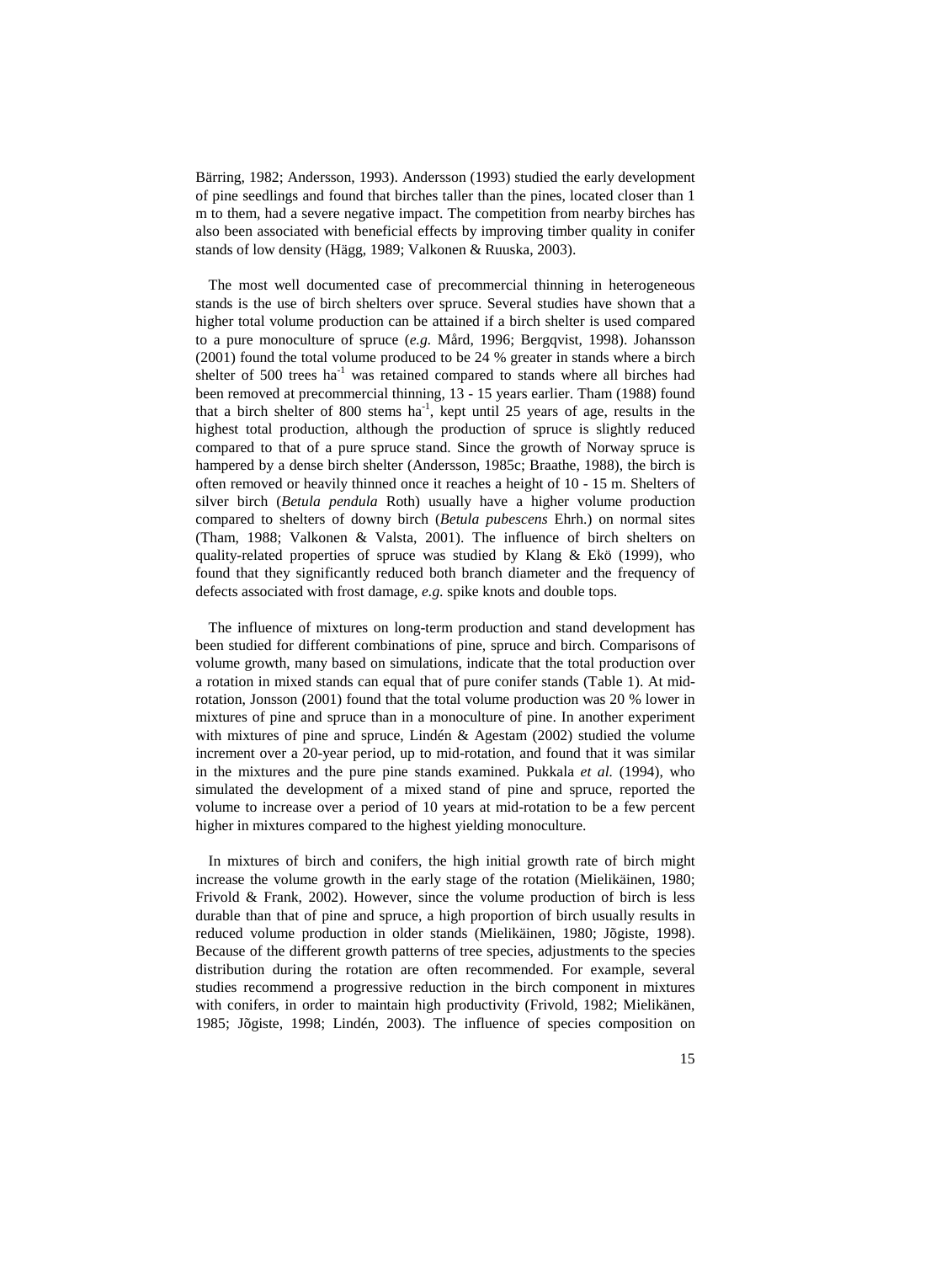volume production is also dependent on site fertility (see, for instance, Frivold  $\&$ Frank, 2002). A common opinion is that the best conditions for mixtures are found at sites where the production of the species involved would be similar if they were grown in pure stands (Jonsson, 1962; Agestam, 1985).

|                                                        | Site index <sup>b</sup> |        |                   |                        |
|--------------------------------------------------------|-------------------------|--------|-------------------|------------------------|
| Study                                                  | Pine                    | Spruce | Total age         | $V_{mix}/V_{pure}$ (%) |
| Pinus sylvestris – Picea abies                         |                         |        |                   |                        |
| Agestam $(1985)^{a}$                                   | $20 - 24$               | 22-27  | 80                | 99                     |
| Ekö (1985) <sup>a</sup>                                | 16-28                   |        | 70-80             | 100                    |
| Pinus sylvestris – Betula spp.                         |                         |        |                   |                        |
| Mielikäinen (1980) <sup>a</sup> ( <i>B.Pendula</i> )   | 27-30                   |        | 80                | 102                    |
| Agestam $(1985)^{a}$                                   | 20-24                   |        | 80                | 102                    |
| Ekö $(1985)^{a}$                                       | 16-28                   |        | 70-80             | 98                     |
| Frivold & Frank (2002)                                 | $14 - 20^{b}$           |        | $25 - 95^{\circ}$ | No sign. diff.         |
| Picea abies – Betula spp.                              |                         |        |                   |                        |
| Agestam $(1985)^{a}$                                   |                         | 22-27  | 80                | 99                     |
| Ekö $(1985)^{a}$                                       | 16-28                   |        | 70-80             | 98                     |
| Mielikäinen (1985) <sup>a</sup> ( <i>B.Pendula</i> )   |                         | 24-30  | 80-90             | 105                    |
| Mielikäinen (1985) <sup>a</sup> ( <i>B.Pubescens</i> ) |                         | 24-30  | 80-90             | 99                     |
| Frivold $&$ Frank (2002)                               |                         | 17-23  | $15 - 45^{\circ}$ | No sign. diff.         |

*Table 1*. Comparison of total volume between mixed stands  $(V_{mix})$  and pure conifer stands  $(V<sub>nure</sub>)$ . In mixed conifer stands the total production of the highest yielding species is used as reference. In simulations the mixture with the highest volume is used for comparison

a Based on simulations

 $b$  H40 (dominant height at 40 years) is used in Frivold & Frank (2002), otherwise H100

<sup>c</sup> Average age at breast height for the conifer component in the included stands

Irregular spacing is likely to reduce the growth at stand level since it leads to sub-optimal exploitation of resources. Pretzsch (1995) simulated the effect of spatial distribution on basal area growth rates and found that an increased clustering resulted in reduced growth rates. Measures of irregularity have been used in basal area growth models to determine the effect of uneven spatial distribution (Eriksson, 1976a; Braastad, 1983). Eriksson (1976a) used the variance in basal area within a stand as a criterion for clustering and found that the growth reduction was greatest in less fertile spruce stands. The effect of irregularity after precommercial thinning has, to some extent, been investigated in comparisons between geometric and selective thinnings. Eriksson (1976b) developed competition models to study the effect of different precommercial thinning patterns on tree growth. The models, based on pine and spruce plots with an average height of 1.3 to 5.8 m, indicated that diameter growth was only affected by competitors within a 3 m radius of the subject tree, and no significant effect of one-side competition after precommercial thinning was found. Elfving (1985) studied line thinning in pine and spruce stands, using a strip width of 4.5 m, and reported a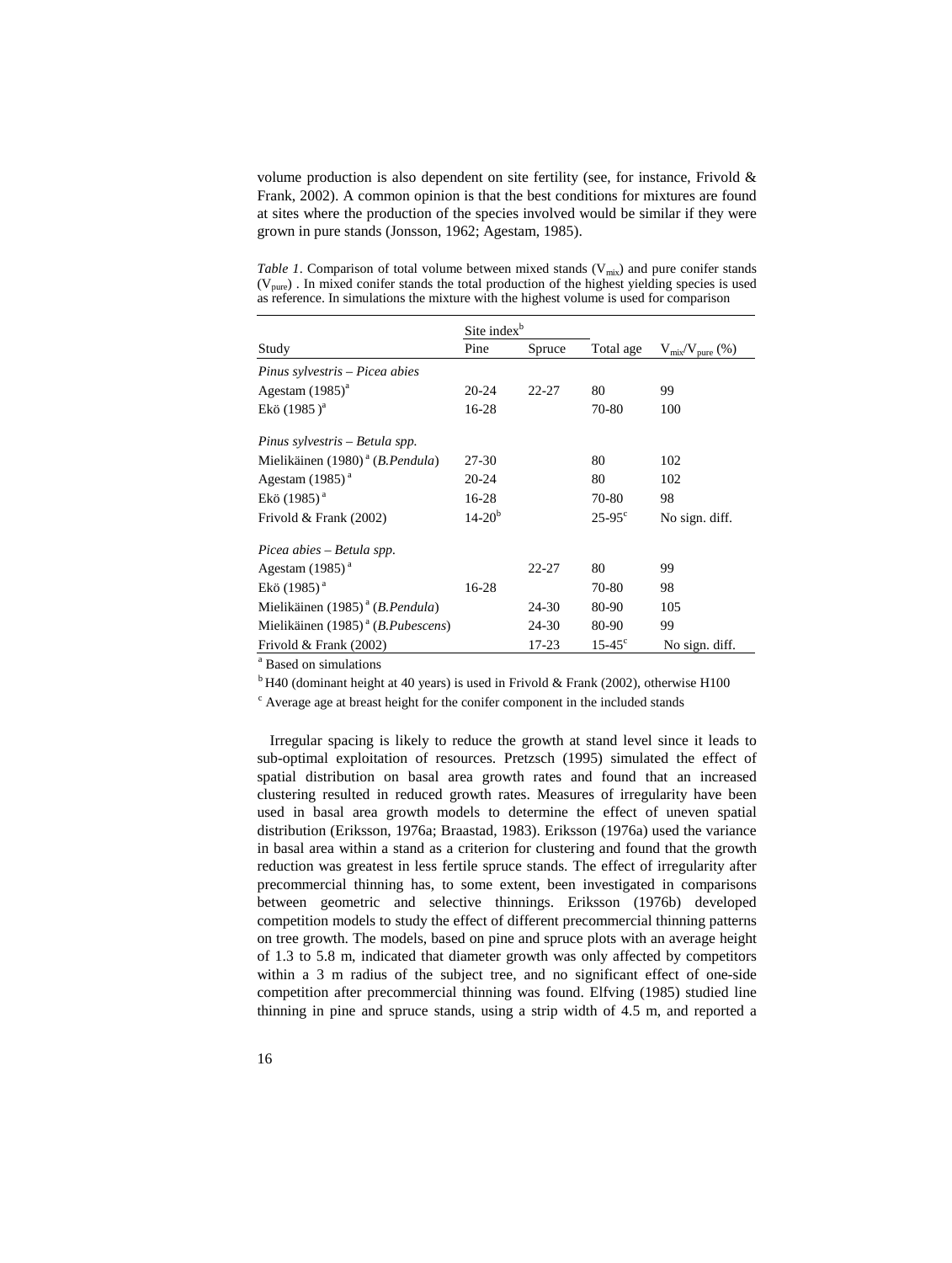reduction in volume growth of 4 % five years after the thinning operation. In a line thinning experiment in naturally regenerated pine stands, with a strip width of 1.5 - 2.78 m, Pettersson (1986a) reported the volume growth to be reduced by up to 19 % after 10 years, in a study comparing combined geometric and selective methods with selective thinning. Both Elfving (1985) and Pettersson (1986a) concluded that the growth reduction was caused by an inferior stem selection process in the linethinned stands. The effect of extraction roads on established spruce stands was studied by Eriksson (1994), who estimated that 5 m wide roads, with a distance, of 25 m reduced the volume growth by 8 % compared to selective thinning. Growth reduction due to extraction roads has also been reported by Isomäki & Niemistö (1990) in spruce stands and by Bucht (1981) in pine stands.

The effect of stratification on stand development is probably the least investigated aspect of heterogeneity. One reason for this might be the difficulty in isolating the influence of height distribution when comparing even and uneven stands, due to factors such as differences in age distribution and management. The results of Nordic investigations comparing even and uneven stands vary (*e.g.* Lundqvist, 1989; Andreassen, 1994; Lädhe *et al.*, 1994a; Lähde *et al.*, 1994b), and no general conclusion regarding differences in growth between them can be drawn. Most research has focused on differences between selection cutting systems and clear-cutting. Pettersson (1986b) reported results from an experiment in naturally regenerated pine, where unthinned plots were compared to plots in which dominant trees had been removed during precommercial thinning. In this experiment, where both site factors and age were controlled, only small differences in total volume were found between the treatments at the time of the first commercial thinning. However, the results were biased due to significant levels of mortality in the unthinned stands. Although the effect of stratification is not very clear in monocultures, stratification caused by differences in the growth rates of species in mixtures can have a major impact on stand development, as described above in the case of birch/spruce mixtures. However, due to differences in growth rates and shade-tolerance stratification may also result in the depletion of species, and thus change the species composition in mixtures (Oliver & Larson 1996).

Conclusively, potential volume growth during a rotation in mixed and pure stands depends on the species composition, the stages of development and the site conditions. Irregular spacing appears to have a negative influence on volume production. However, the degree of irregularity must be considered in relation to the stage of stand development. Stratification can be beneficial for the productivity of mixed stands but can also limit the possibilities to achieve long-term mixtures.

#### **Precommercial thinning in heterogeneous forests**

Planned management of the forest starts at the time of regeneration. In selecting a specific regeneration method, the forester determines the future stand structure. Precommercial thinning then becomes an important measure to achieve silvicultural goals. However, in many cases production of a heterogeneous forest is not the result of planned activity, but merely a consequence of factors that have not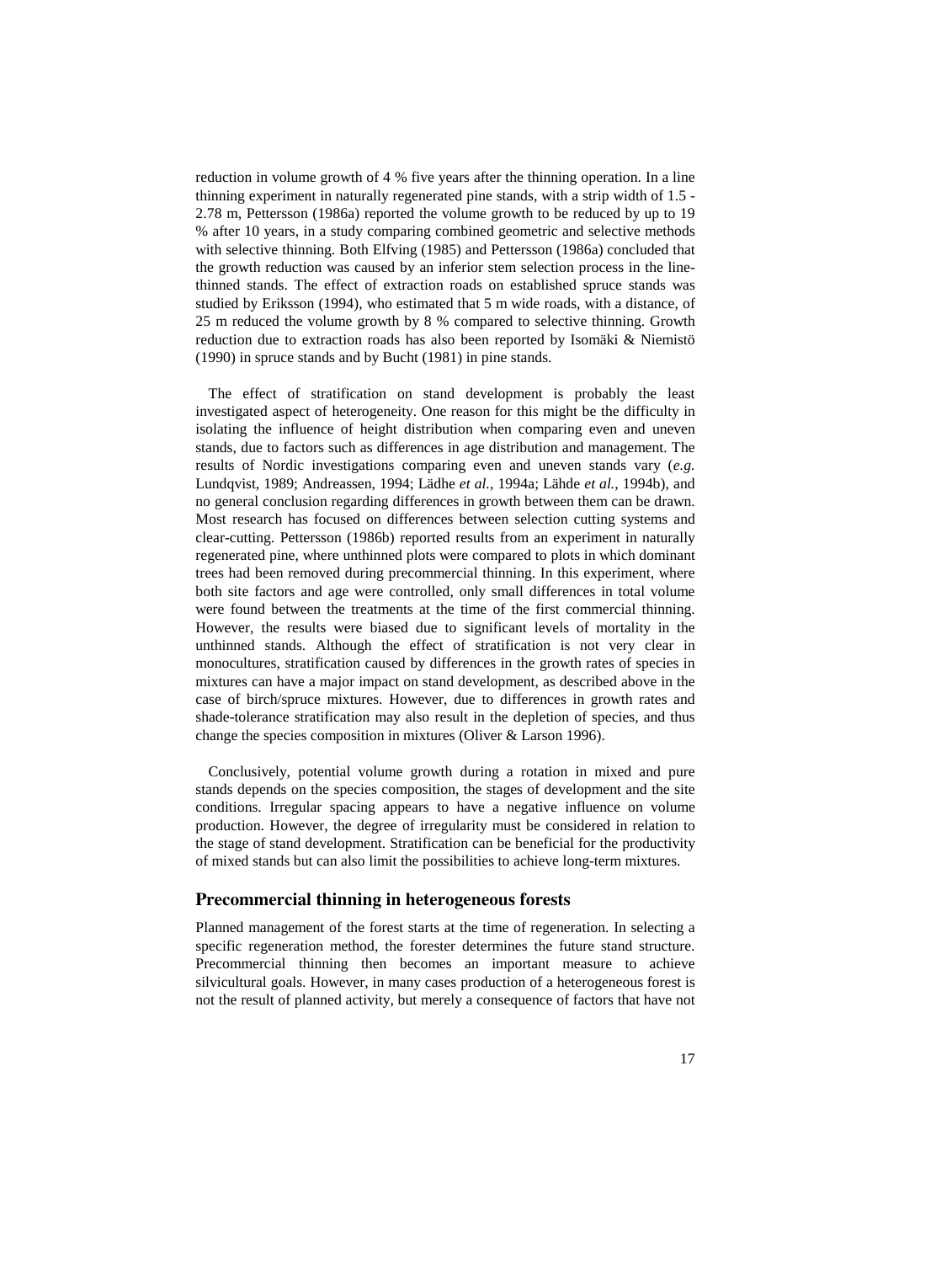been controlled by the forester. In such cases, the decisions associated with precommercial thinning become more complex as the goals for future management must be revised in the light of the prevailing conditions. Whether the heterogeneity is intentional or not, a good understanding of the complex stand dynamics involved is needed to make appropriate decisions at precommercial thinning. Traditional research regarding the effect of precommercial thinning on stand development and timber quality constitutes an important basis for this understanding. However, additional information is required relating to the ways that the structure of heterogeneous forests can be controlled, as well as the long-term effects of different management options. One important factor driving trends towards increasing heterogeneity is the aim to increase biodiversity at all stages of the rotation. Thus, the options for creating sustainable mixtures of tree species are of special interest.

## **Objectives**

The overall objective of the work underlying this thesis was to suggest and evaluate possible strategies for the tending of young heterogeneous stands of spruce, pine and birch in southern Sweden. Some essential intermediate goals were, therefore:

- 1. To expand our knowledge of the influence of precommercial thinning on quality-related properties of Scots pine in southern Sweden
- 2. To develop growth models for young stands of Scots pine, Norway spruce and birch in southern Sweden
- 3. To study the influence of stand structure after precommercial thinning on opportunities to create long-term mixed stands of Norway spruce and birch
- 4. To identify different precommercial thinning strategies in heterogeneous forests and study their effects, particularly with respect to stand development and economic return.

# **Summary of the papers**

### **Paper I**

The objective of this study was to examine the influence of precommercial thinning on properties related to timber quality in Scots pine. The study involved an evaluation of the influence of both stand density after precommercial thinning and stand height at the time of precommercial thinning on the diameter of the thickest branch and the crown ratio. In addition, the influence of the regeneration method on branch diameter was investigated.

The study was based on data from permanent sample plots situated in southern Sweden (57º–61º N). Plots established at 20 sites (115 plots in all) were examined, two of which had been sown, four had been planted and 14 were the result of natural regeneration. The plots were precommercially thinned to a density of 528 -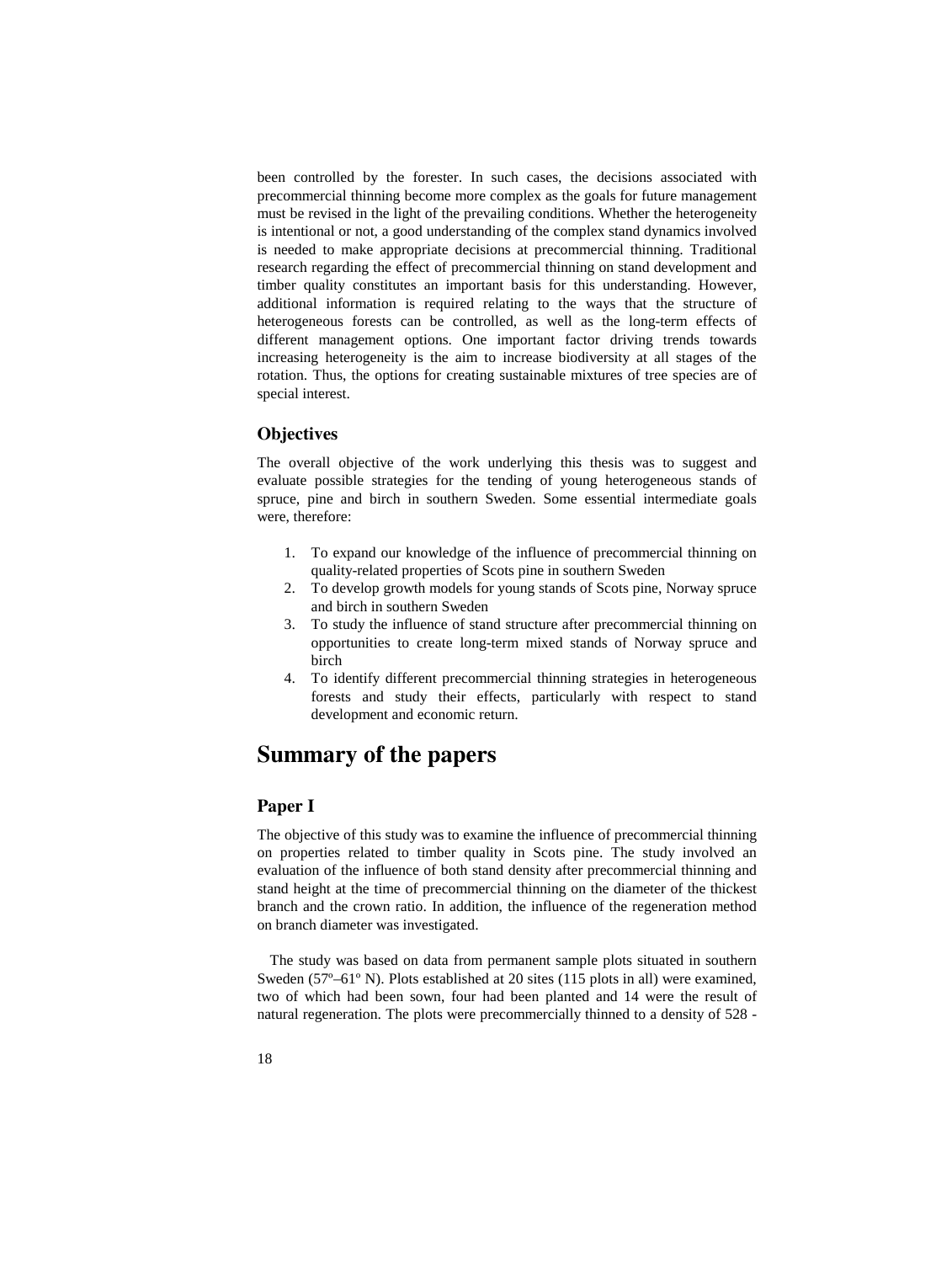$8000$  stem ha<sup>-1</sup> or were untreated. The average tree height after thinning was 1.2 -8.3 m. Each plot was measured between two and six times, at intervals of about five years. The diameter at breast height of all trees was measured. Tree height, height to the first living branch and diameter of the thickest branch were measured on sample trees, randomly selected within each of the diameter classes. The measure of the thickest branch was taken 3 cm from the stem surface, 1-4 m above the ground when the future branch growth on this section of the stem was judged to be negligible. The crown ratio, *i.e.* the ratio between the vertical length of the living crown and tree height, was used as a measure of crown development. Plotbased averages of branch diameter and crown ratio representing all trees and the 500 thickest trees  $ha^{-1}$  were used as dependent variables in the analyses.

The average diameter of the thickest branch was 6.3 mm greater in the planted stands compared to the naturally regenerated stands. No significant difference was found between naturally regenerated and sown sites. The branch diameter increased with decreasing numbers of stems  $ha^{-1}$  after precommercila thinning, but the increase per unit reduction in stem number was minor at high stand densities  $(>3000$  stems ha<sup>-1</sup>). According to regression analysis, precommercial thinning to 1000 and 3000 stems  $ha^{-1}$  at a stand height of 3 m resulted in a thickest branch diameter (all trees) of 25 mm and 17 mm, respectively. The corresponding figures for the 500 thickest trees are 28 mm and 22 mm, respectively. Stand height at precommercial thinning significantly influenced the branch diameter; late thinning reduced the diameter of the thickest branch. Crown ratio decreased with increasing stand height, number of stems  $ha^{-1}$  and height at precommercial thinning.

#### **Paper II**

The aim of this study was to develop models for predicting height growth and diameter in young stands of Scots pine, Norway spruce and birch in southern Sweden. The growth model was intended to be applicable from the sapling stage up to an average height of about 11–13 m.

Models for single-tree height increment as well as static diameter-height relationships were based on data from permanent plots included in a nationwide survey of young stands. A subsample of plots situated in southern Sweden  $(<60° \text{ N})$ was selected for parameterization of the height models. The diameter-height models were based on data from plots with an average height  $> 6$  m, distributed countrywide. Due to the hierarchical structure of the data (trees on plots within stands), the parameters were estimated using a mixed model approach. Separate models were developed for pine, spruce and birch. The prediction variable for height growth was the 5-year height increment of undamaged trees, and the static diameter-height relationship predicted the diameter at breast height (1.3 m). Height growth and diameter were modeled as functions of tree height, stand- and site properties. The competitive status of each tree was described using a distanceindependent competition index. In addition, expressions of the overall density on the plot were included. The differences in height growth and diameter at a given height resulting from variations in site productivity were expressed using variables for temperature, climate and site factors.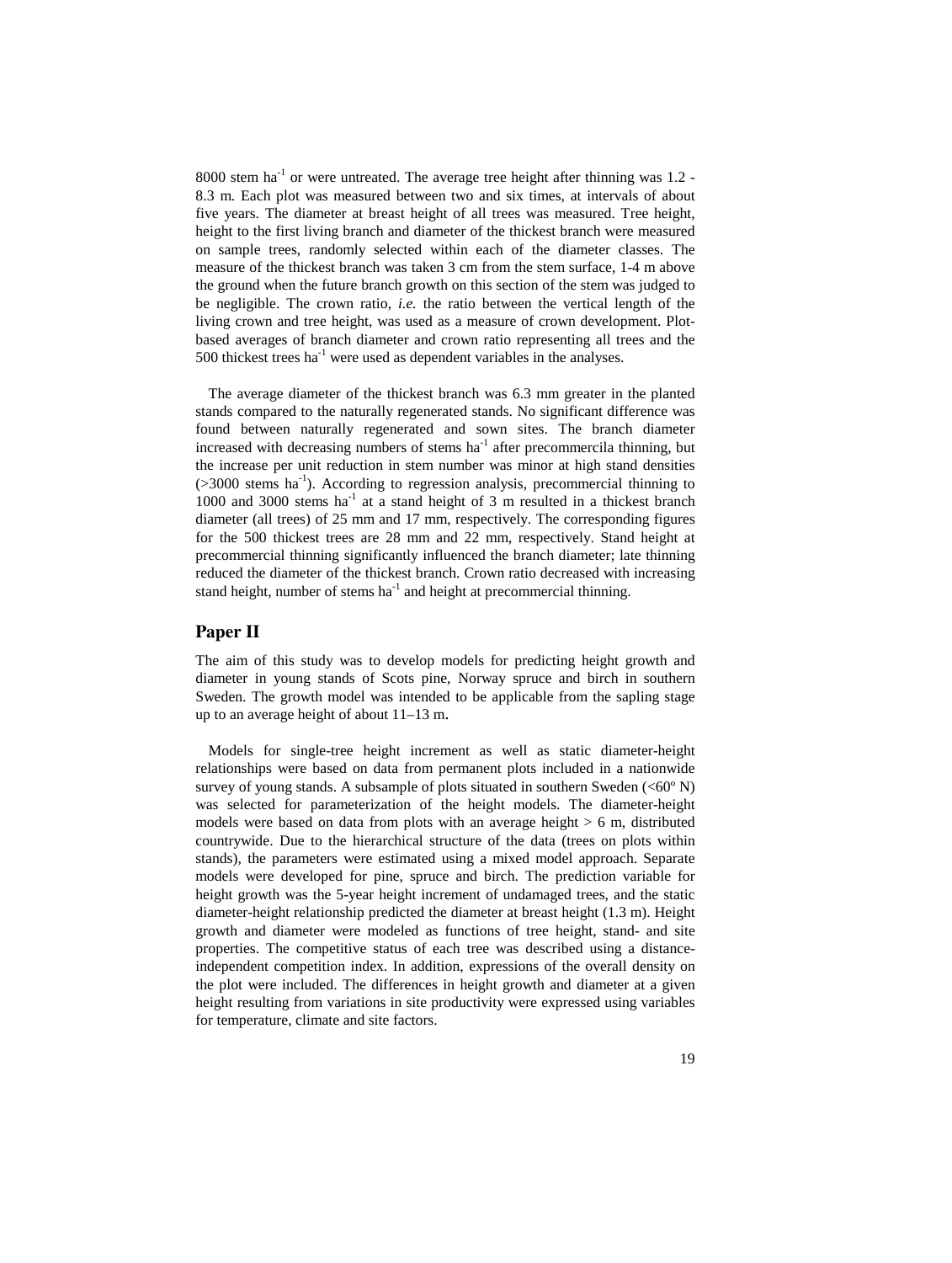Two independent sets of data were used for to validate the models; permanent pine and spruce plots within experimental sites and mixed stands of pine, spruce and birch on plots within the young stand survey. The validation indicated that the estimates of tree height and diameter were reliable up to an average height of at least 15 m. However, the height growth of birch was overestimated by 15 % on average. This was probably due to the frequent occurrence of damage to birch in the mixtures, which was not considered in the model. Spruce was slightly underestimated when validated against the experimental plots. This was assumed to be an effect of a more regular spacing in the experimental plots compared to the data used for parameterization.

#### **Paper III**

In this study, the development of mixtures of Norway spruce and Silver birch was simulated from the time of precommercial thinning until the first commercial thinning. The aim was to identify combinations of species that had potential to develop into long-term mixtures. The studied components of the stand structure were the average tree heights of spruce and birch as well as species distribution.

A growth simulator, based on the models described in paper II, was used to estimate the development of the different stand structures. The initial stand structure was generated by assigning tree heights according to a predicted Weibull distribution. Since the models referred to growth of undamaged trees, a model simulating damage and mortality was also included. The stands studied had an initial density of  $2500$  stem ha<sup>-1</sup> and birch proportions of 0, 20, 40 or 60 %. The mixtures were also compared to monocultures of spruce with the same density as the spruce component of the mixed stands. The average height of spruce was set to 3 m, whereas the height of birch was varied from 1 to 6 m. The site conditions were chosen to represent typical conditions in southern Sweden. The results were compared at the time of the first commercial thinning (dominant height of spruce 13 m). However, in order to compare the volumes produced, a fixed simulation length of 15 years was used.

Since the study only concerned stand development up to the first commercial thinning, an expression for the capability of individual birches to survive and grow in the future stand was developed. The criteria for recognizing competitive birches were identified by examining variables that described vigorous birches in a survey study. For a birch to be competitive the ratio between tree height (m) and diameter at breast height (cm) had to be less than 1.25 and the height in relation to the dominant height (m) of spruce had to exceed 0.7.

The number of competitive birches at the time of the first commercial thinning increased with both increasing proportion and initial average height of birch. However, when the initial birch height exceeded 4 m, the increase leveled off. An initial birch height of at least 3.5 - 4 m was required in order for the birch to reach at least the same height as the spruce by the end of the simulation. The total volume of mixed stands was higher than in a pure spruce stand with 2500 stem ha<sup>-1</sup>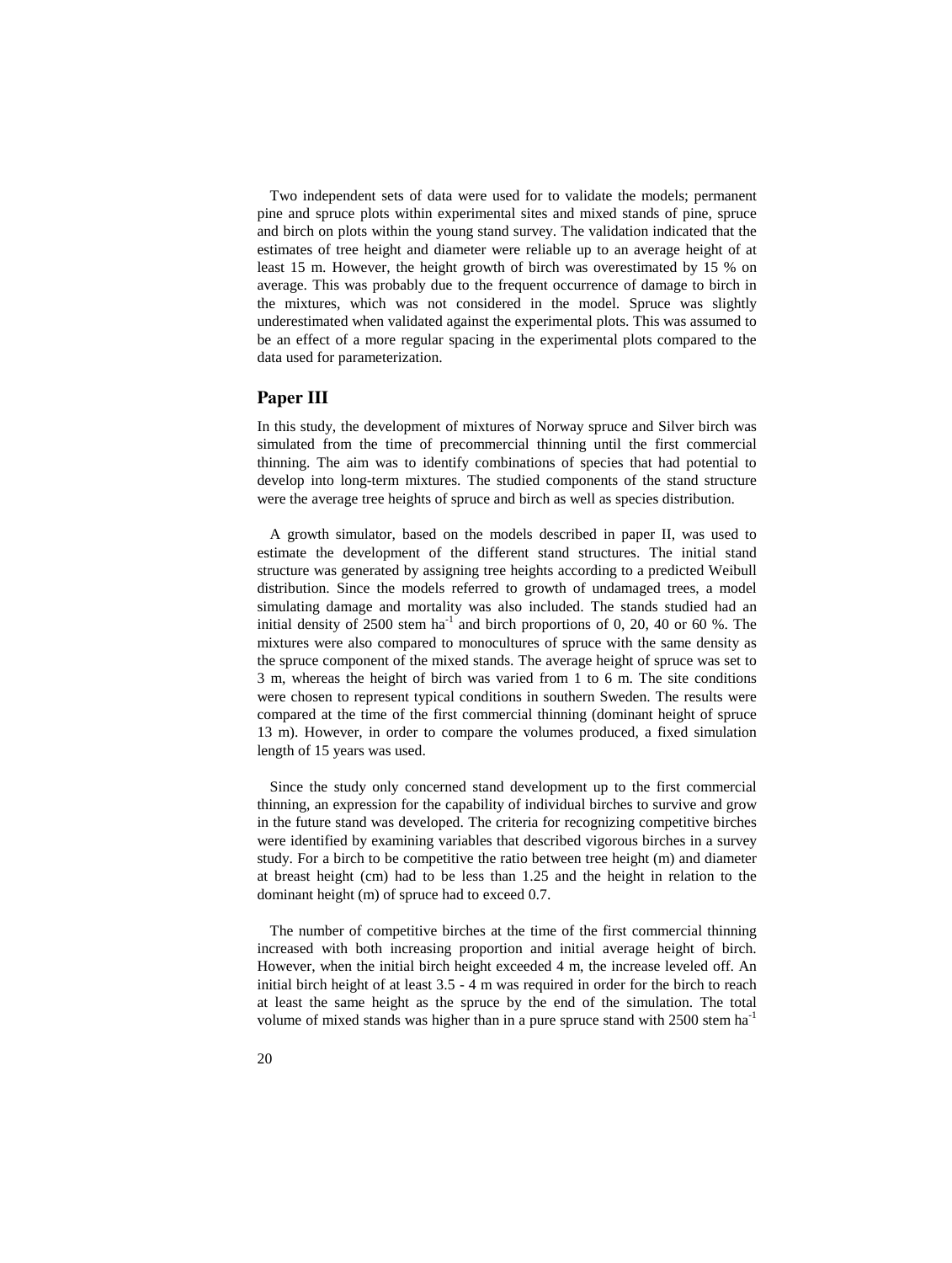only if the average height of birch was greater than 5 m at the start of the simulation. The volume after 15 years was always greater in the mixtures compared to a spruce stand with the same density as the spruce component of the mixture.

Given the conditions used in the study, it was concluded that leaving birches that are slightly taller than the spruce at the time of precommercial thinning will result in a high number of competitive birches at the time of first commercial thinning. If the initial height of birch is 0.5 - 1 m taller than the spruce, the mean diameter and the diameter distribution will be similar to that of a pure spruce stand with 2500 stems  $ha^{-1}$ .

## **Paper IV**

The objective here was to study the influence of different precommercial thinning strategies when applied to a stand with great variations in the vertical and horizontal distribution of the trees and the species composition. Both stand development and economic returns were simulated over a rotation, starting at the time of precommercial thinning.

The study was based on data collected in a young stand within the Asa Experimental forest (57°08' N 14°45' E, altitude 190 m a.s.l). The stand was naturally regenerated, using seed trees of Scots pine and had undergone replacement planting with Norway spruce. The tree species involved were Scots pine, Norway spruce and birch (silver birch and downy birch), and their basal area weighted mean heights at the time of measurement were 3.8, 4.4 and 5.7 m, respectively. The height and diameter at breast height were measured for all trees within 38 sample plots (5 m radius). Five precommercial thinning strategies were defined and each plot was fictitiously thinned according to all the strategies. The following strategies were applied:

- *No precommercial thinning*
- *Minimal precommercial thinning.* This strategy was designed to reduce the precommercial thinning costs by concentrating on the purportedly most cost efficient measures. The operation was limited to include removal of the most extreme wolf trees and thinning of very dense clusters of trees.
- *Traditional precommercial thinning*. The objective of this strategy was, as far as possible, to create a homogeneous conifer-dominated stand. Main stems were selected from the most vigorous trees, in order to promote high productivity.
- *Precommercial thinning aiming at producing high quality timber.* In accordance with the traditional strategy, the aim here was to create a conifer-dominated stand. However, in this strategy the quality aspect was of greater importance than volume production. The selection of main stems was less affected by tree size than in the traditional strategy. Main stems of high quality pines were prioritized.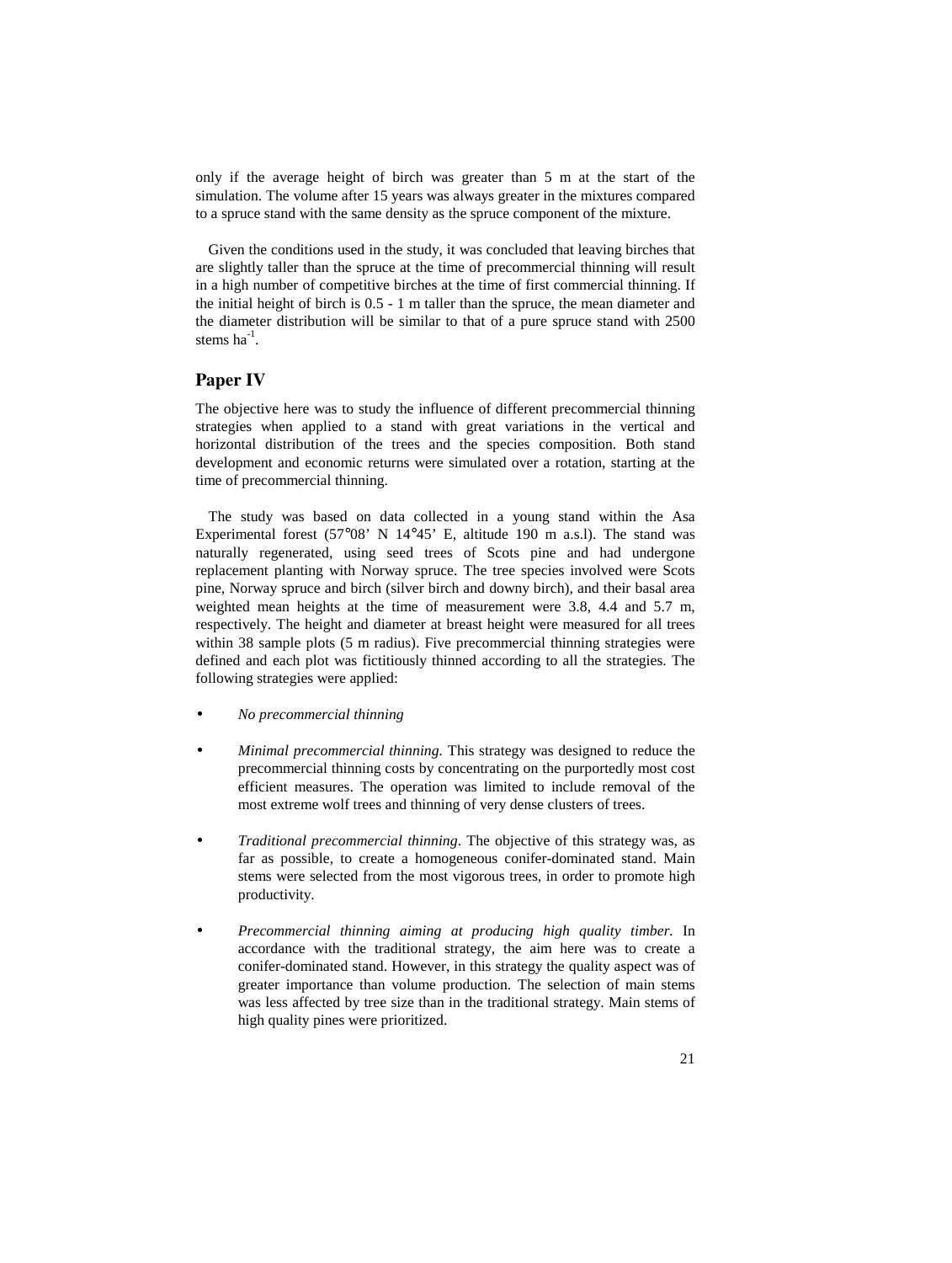- *Retention of heterogeneity at the individual tree level.* The intention was to preserve the tree-wise heterogeneity in tree species composition and tree size that was present prior to thinning.
- *Retention of the species mixture at the stand level.* As an alternative to a tree species mixture, this strategy focused on separating the species into pure groups. The most dominant tree species within each area was prioritized at precommercial thinning.

In all strategies, wolf trees were removed.

The strategies were evaluated using a simulator incorporating existing models describing the growth of single trees, mortality and the yield of pulp wood and timber, together with current costs and prices. Thinning programs, based on the aims of the precommercial thinning strategies, were defined.

Choices during stem selection at precommercial thinning was limited if both the spatial distribution and the properties of the main stems (*i.e*. damage, timber quality etc.) were considered. On average, 75 % of the stems remaining after precommercial thinning to preserve a heterogeneous stand structure were also present after traditional thinning. Precommercial thinning to heterogeneous and mosaic stand structures resulted in the lowest total production at a stand age of 80 years; 6 - 7 % lower than the strategies favoring conifers. The highest production was achieved when precommercial thinning was neglected or carried out at a small extent. The greatest proportion of birch at final felling was achieved when aiming to preserve heterogeneity (13 % of the basal area). For the strategy intended to produce a mosaic stand structure, the proportion of birch at the time of the final felling was 8 %. The total net commercial return, at an interest rate of 3 %, was greatest for the traditional strategy and lowest after thinning to preserve heterogeneity. If precommercial thinning was either neglected or minimized there was a financial loss at the time of the first commercial thinning.

# **Discussion**

### **Methods**

Research concerning heterogeneous forests is complex due to the great possible variations in stand structure. Even if only a few stand parameters and management options are studied the number of possible combinations can be overwhelming. Field experiments can only deal with a limited range of this variation and are difficult to set up due to initial variation between plots of normal size, typically 0.1 - 1 ha. Consequently, a huge number of plots would be needed to obtain statistically significant results. It would also be difficult to generalize the results as there are no precise ways to describe heterogeneity. Furthermore, as no such arrays of plots are currently available they would have to be established, and there would be a long wait for the results. An alternative is to base analyses on simulations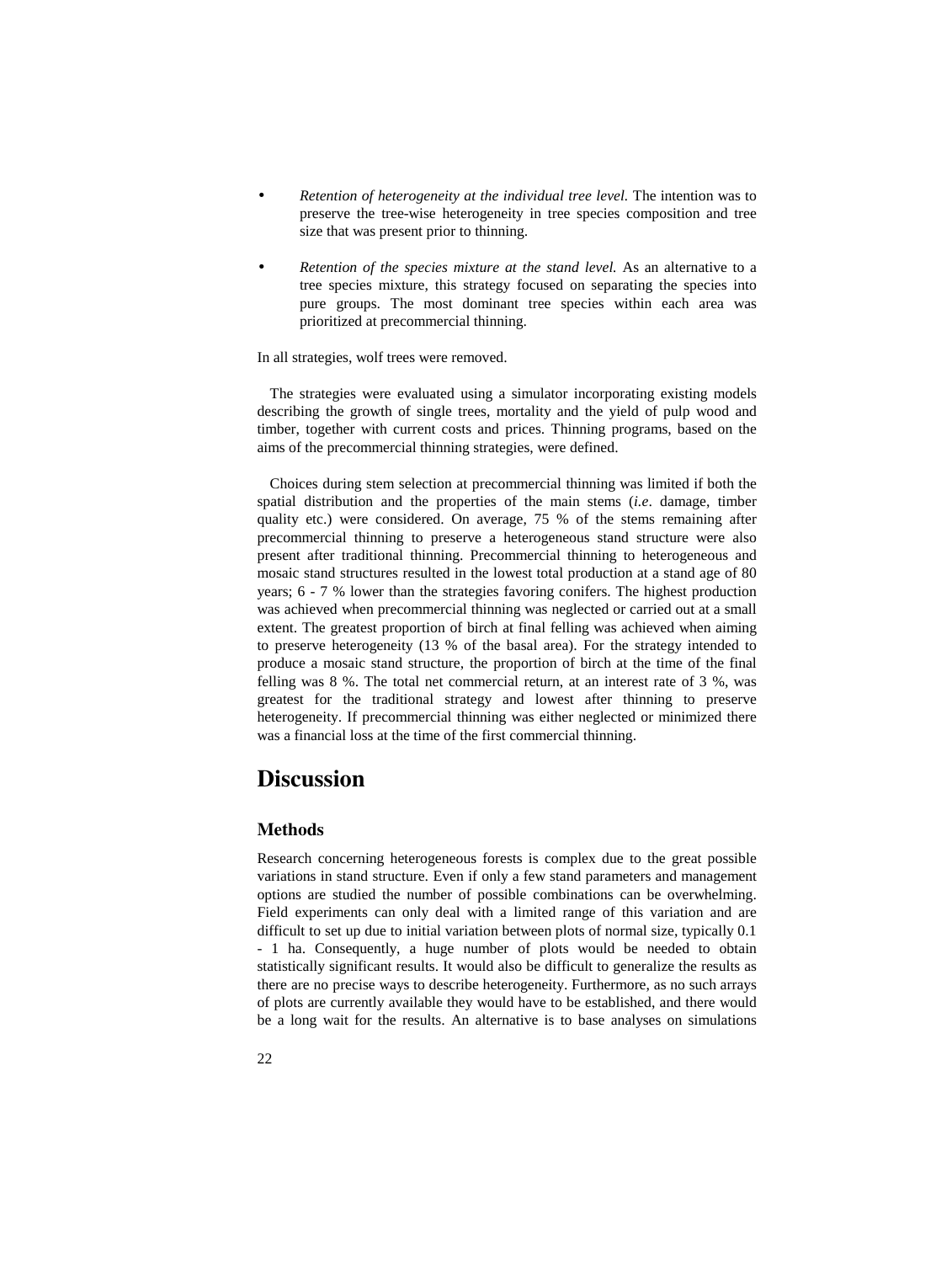using models of growth and other variables. This type of analysis is therefore a central part of this thesis and was considered to be the only possible approach for the studies reported in Papers III and IV.

A great number of scenarios can be analyzed through simulations. Furthermore, stand and site conditions, and management, can be fully controlled. However, the reliability of the results from simulations is dependent on the ability of the models to estimate the stand development correctly. In both Papers III and IV a set of empirical models were used, including models for single-tree growth and mortality. These models are in most cases regression functions, where the dependent variable is estimated from easily measurable or classifiable tree -, stand - and site variables. However, this is also the general weakness of the empirical models, since the behavior of the models is highly dependent on the data used for parameterization (Peng 2000, Porté & Bartelink, 2002). Extrapolations and interpolations, which always generate uncertainties, are especially difficult to detect when studying mixed and heterogeneous stands (*cf.* Porté & Bartelink, 2002). Another related problem is how to specify the management in order to realistically mimic treatments carried out in practice, *e.g.* the choices of trees in thinnings, at the individual level. The studies in both Papers III and IV were based on simulations with empirical models, parameterized on large data sets from the HUGIN young stand survey (Elfving, 1982) and the Swedish NFI (Ranneby, 1987). The HUGIN data set, used for the parameterization of the growth models for young trees (Paper II), included about 900 plots in southern Sweden, whereas the growth model for older trees was based on data from 14 000 permanent plots from the NFI. The plots were systematically distributed throughout Sweden. Both materials covered a wide range of stand and site properties.

Accurate long-term forecasts of forest yield require reliable estimates of natural mortality (Fridman & Ståhl, 2001). However, mortality has been shown to be very difficult to predict due to its stochastic nature (Dobbertin & Biging, 1998). In Paper IV, the development of non-precommercially thinned stands was simulated. Non-precommercially thinned stands are regarded to be more prone to damages caused by for example snow, compared to thinned stands (Andersson, 1975). This kind of catastrophic damages is not considered in the mortality functions by Näslund (1986), used when forecasting the development of the young forest in this study.

Another general problem connected to long-term forecasting of growth and yield is the decreasing accuracy of the estimates with increasing prognosis length. This is partly due to that the forecast are made recursively, updating the independent variables every fifth year, but not reducing their impact on the forecast (Holm, 1981a). However, the main source of deviation from the true outcome is due to the future weather conditions (Holm, 1981b)

It should be recognised that in Paper IV all settings for the forecasts were the same, except for the treatments. Comparisons between forecasted treatments are considered to be more accurate than comparisons of forecasts to the true outcome.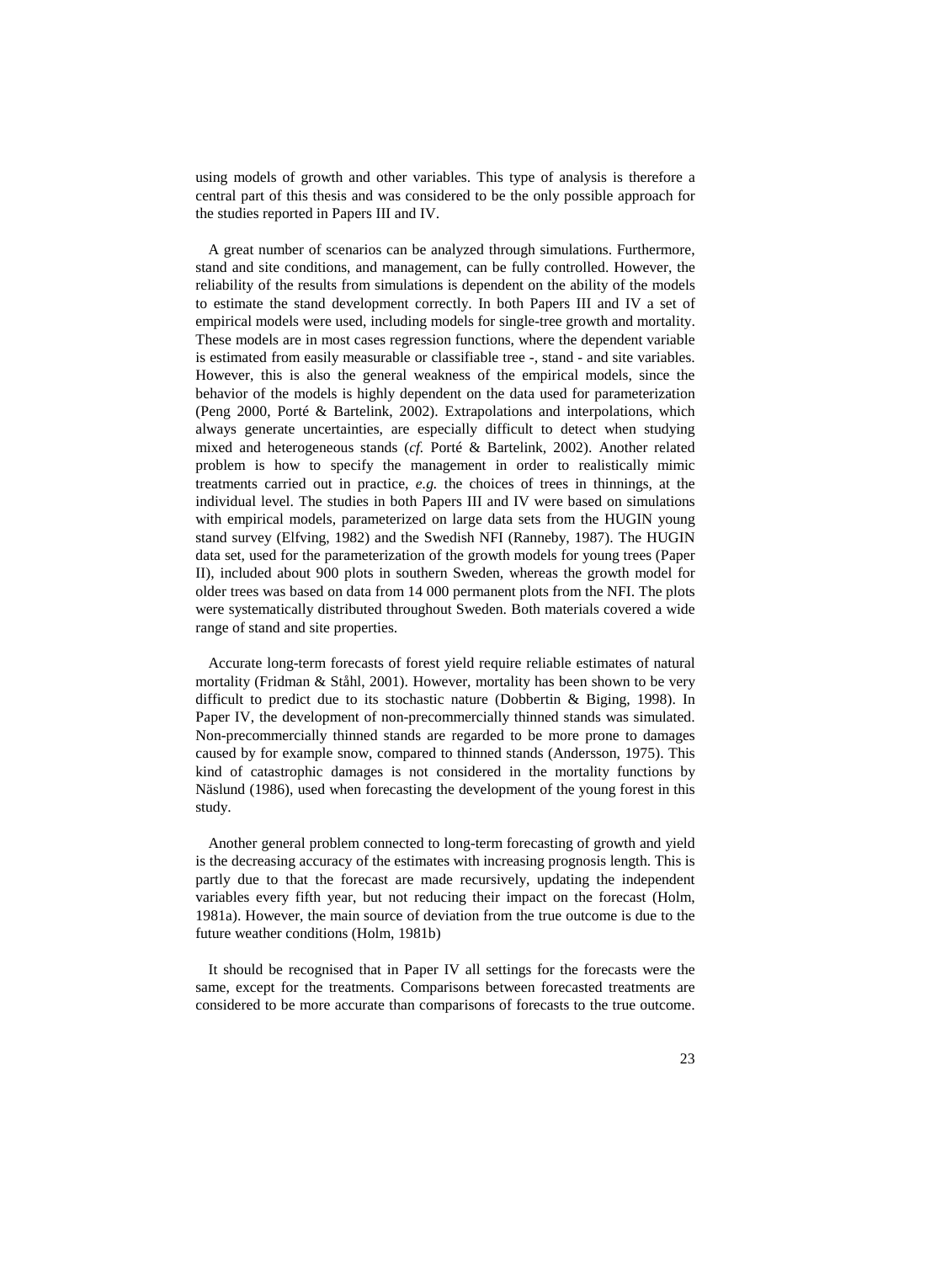This is due to that sources of errors often will have the same impact in different alternatives, thus disappearing when comparing them (Holm, 1981b).

Comparing data for the study stand in Paper IV and the specified treatments to the materials from which the growth and mortality models used for simulations were parameterized, the HUGIN survey of young forests and the NFI, it is judged that this stand types and treatments are well represented. The risk for extrapolations was considered to be greatest in Paper III, since the study was based on generated initial stand structures. The most critical cases were probably when the difference in height between birch and spruce was pronounced; especially when the birch was lower than spruce in the initial stand.

A source of uncertainty in the simulator used in Paper IV was the thinning algorithms. The thinning algorithms were based on criterions such as thinning grade (*i.e.* the proportions of basal area removed) and thinning ratio (*i.e.* the ratio between the mean diameter of the removed stems and the mean diameter of the stand before thinning). However, since the location of the trees was unknown at thinnings the algorithms did not consider the limitations at selection set by the spatial distribution of the stems. To make the thinnings more realistic, a random stem selection approach was applied in the simulations, making several forecasts for each plot. The average values were then used for further analysis.

Another feature of the investigations was the use of case studies. In Paper IV measurements from a single stand were used as the starting point for evaluating different precommercial thinning strategies. One of the major drawbacks with case studies is that it is difficult to generalize the results. Therefore it is essential that the studies focus on conditions commonly found in practical forestry. On the other, hand it is difficult in this kind of research to suggest alternative methods to the case study approach.

# **The initial stand structure and restrictions on tree selection in thinnings**

The initial stand structure sets the scope to influence its development by selecting trees to remove in precommercial thinnings. Due to the greater variation in stand structure in a heterogeneous forest the options at precommercial thinning seem, *a priori*, to be greater than in a homogenous forest. One interesting issue is the degree of freedom to select trees, considering long-term silvicultural goals and normal silvicultural practices. In Paper IV it was concluded that if precommercial thinning is carried out to normal densities (approx. 2500 stems  $ha^{-1}$ ) the freedom to select stems is quite limited due to considerations to spatial distribution of potential main stems and to individual tree properties, *e.g.* timber quality, damage etc. However, due to the varying conditions within a heterogeneous stand, the potential to influence the structure should also vary greatly. Thus, it might be possible to manipulate the composition at stand level, by exploiting the variations in site, tree and stand characteristics in different parts of the forest.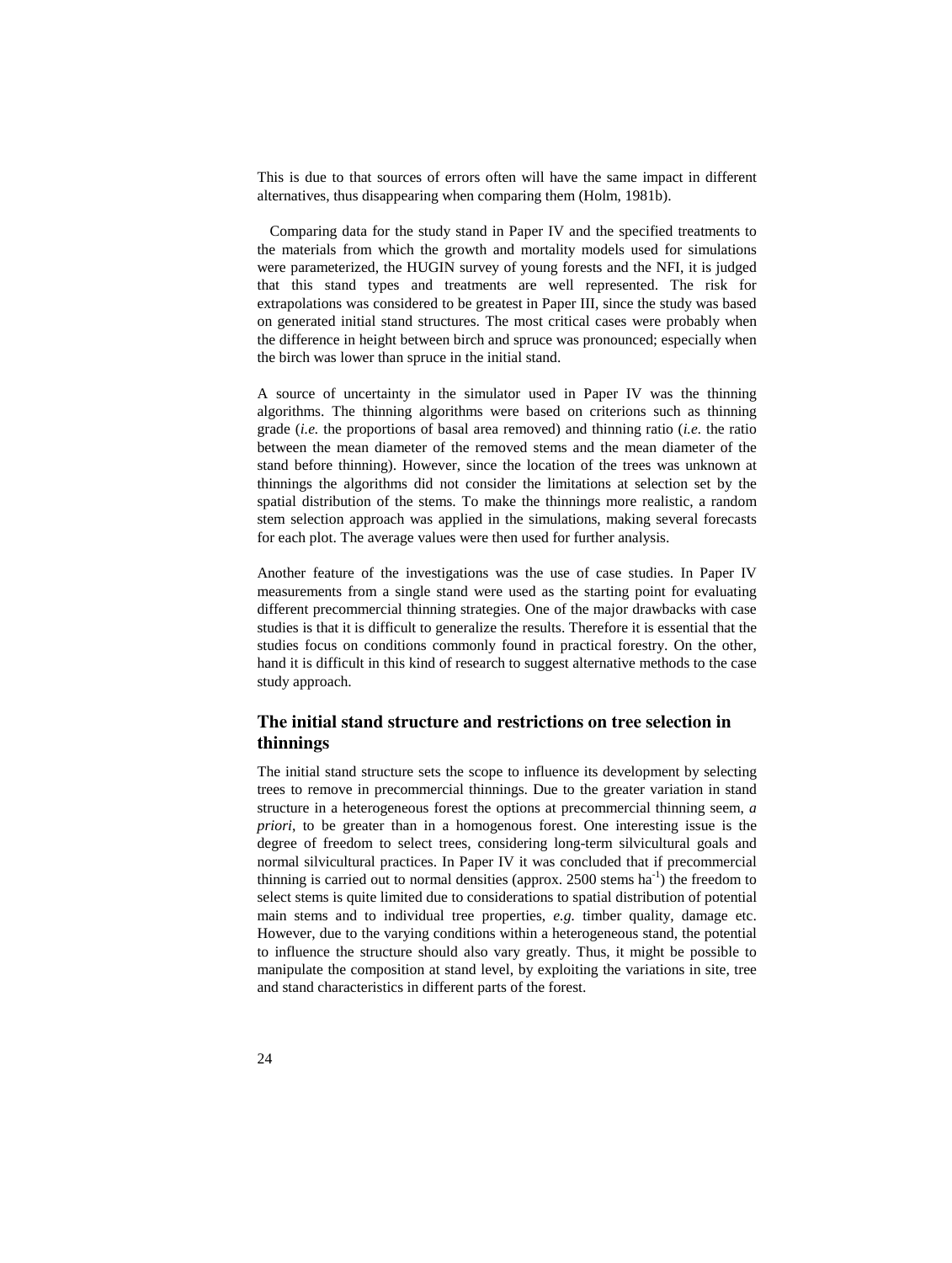To further investigate the scope to influence the structure of a heterogeneous forest, a survey study was carried out within the stand described in Paper IV. In this study a subjective classification system was used to help identify long-term stand structures that met certain silvicultural objectives and could be attained, provided a suitable thinning program was applied. Subjective judgements of main stem properties and the spacing between them were the main criteria in the classification system. On systematically arranged plots with a radius of 10 m the extent to which different monocultures and mixtures could be created was assessed, following the rules for spacing between main stems and species composition presented in Fig. 1. Damage and social position (according to height) were the most important factors when judging the main stems. All potential main stems should also have good prospects to survive until the first commercial thinning and to yield at least pulpwood at that point. Overlapping between classes was allowed and, consequently, each area within a plot could belong to more than one class. In addition to the classification, the occurrence of gaps was estimated within each plot.



*Fig. 1*. General description of the classification system. The classification is based on the spacing of main stems and species distribution. The classified area can belong to more than one class.

The results from the classification were used to assess the consequences of three different precommercial thinning scenarios: thinning to maximize the area dominated by conifers, thinning to increase the area of tree-wise mixtures and thinning intended to generate a mosaic of clusters of pure species. In the first scenario monocultures of conifers had the highest priority followed by mixtures of conifers. In the scenario promoting tree-wise mixtures of species, mixtures including birch were prioritized and three-species mixtures were selected before two-species mixtures. In the last scenario groups with as few species as possible were selected and groups with birch were prioritized.

The analysis revealed that the criterion set for spacing between main stems was not fulfilled on 26 % of the stand area (Fig. 2). One of the main reasons for this proportion being so large was the frequent occurrence of gaps within the stand. On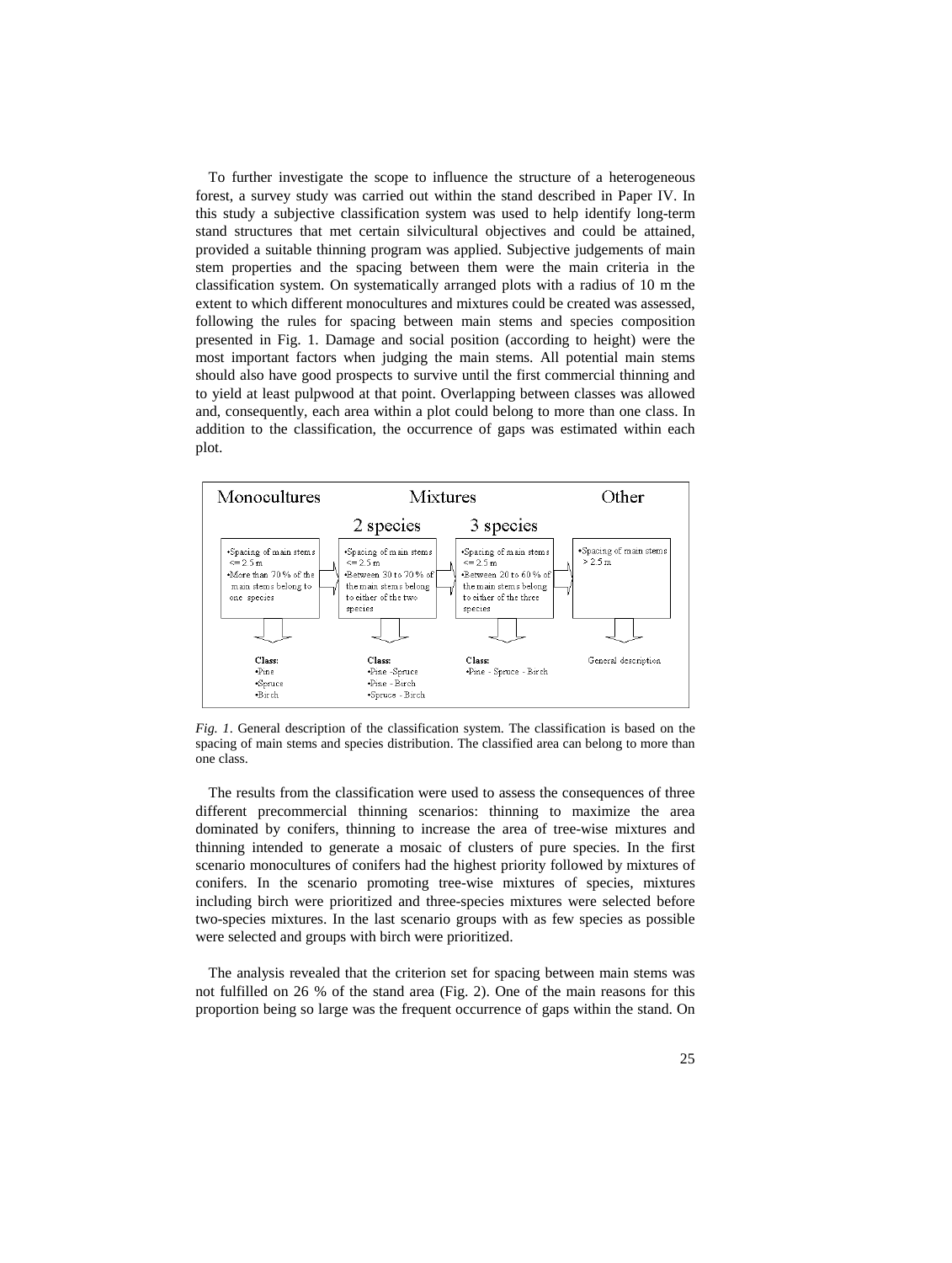about 60 % of the plots there were at least three gaps with a minimum radius of 3 m, or five gaps with a minimum radius of 2 m, or both. Although the structure of the sparsely spaced parts varied greatly, the possibilities for selective thinning were very limited. These parts of the stand were therefore not considered when comparing the different precommercial thinning scenarios. A comparison of the scenarios for the remaining part of the stand showed that there were relatively small differences in the results between the thinning to increase the proportion of conifers and the thinning intended to create a mosaic patch-structure (Fig. 2). The most pronounced difference was the increased proportion of pure birch in the mosaic. The scenario with the objective to increase the tree-wise mixture resulted in the most diverse stand structure. In this scenario the proportion of mixtures of birch and conifers was increased at the expense of conifer monocultures. For the stand as a whole it was possible to choose between two or more distinct structures on 23 % of the area, whereas three or more structures could be created on 5 % of the area.



*Fig 2*. Distribution of species classes after three different precommercial thinning scenarios aiming at: conifer domination, mosaic patch-structure or tree-wise mixtures. (SP= Scots pine; NS= Norway spruce; B= Birch)

In conclusion, this example indicates that the stand structure of a heterogeneous forest can be changed in accordance to different strategies, but the scope for influencing the structure, in terms of species mixture, is limited if practical considerations are applied at precommercial thinning. Probably one of the most important factors determining the structure of the stand was the variation in site conditions. The establishment and growth potential of different tree species is to dependent on site conditions, which govern their relative competitiveness (Kozlowski *et al.*, 1991; Rackham, 1992; Oliver & Larson, 1996; Beckage & Clark, 2003). As expected, pine was dominant on dry sites, whereas spruce and birch dominated on moister parts of the studied stand (*cf.* Lundmark, 1986). Apart from the species distribution of the initial stand, the density of potential main stems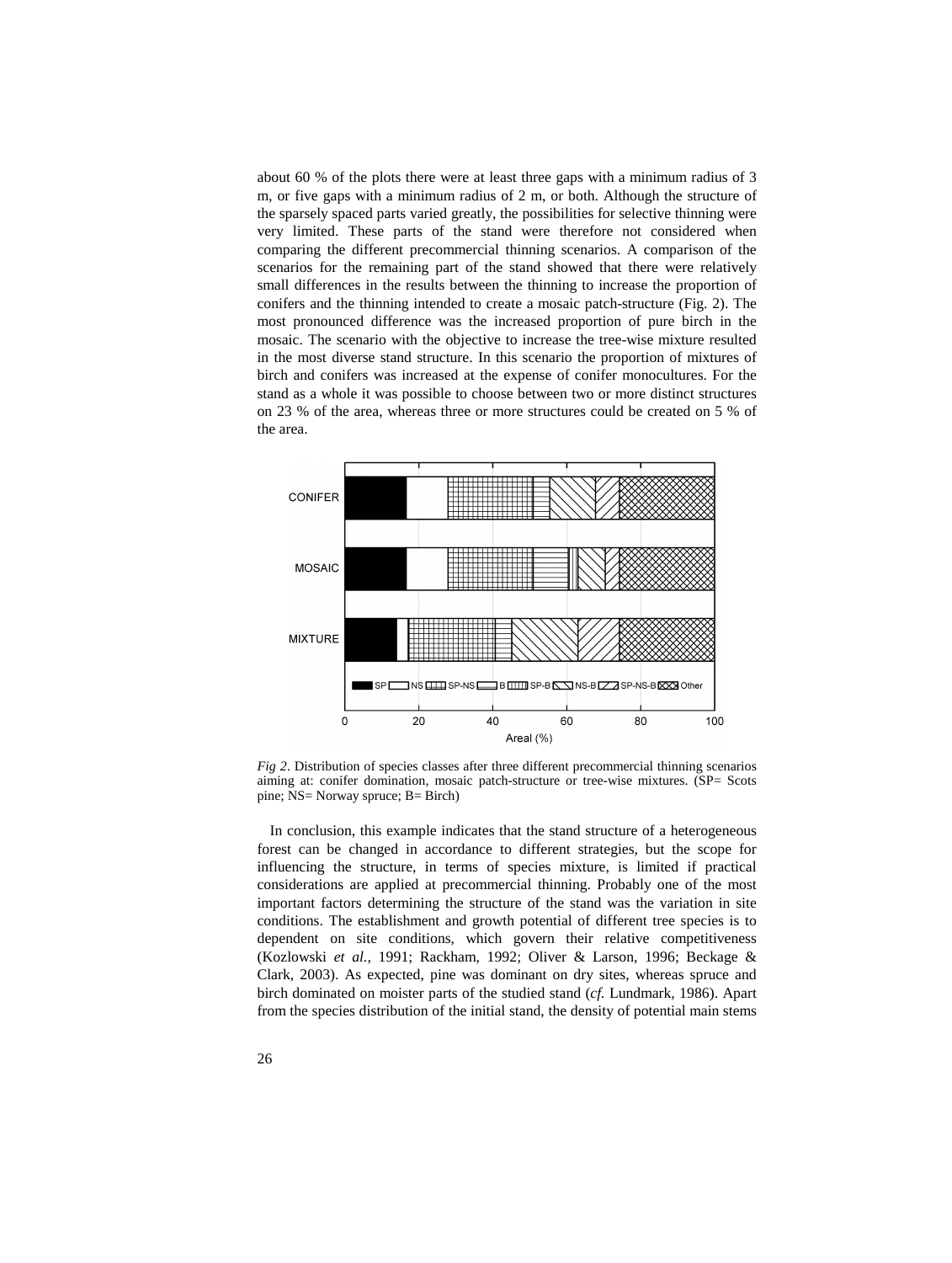also restricted tree selection at precommercial thinning. In addition to the frequent occurrence of gaps, some plots were subject to severe moose damage, particularly to pine and birch.

#### **Managing heterogeneous forests**

The knowledge derived from traditional precommercial thinning experiments is essential when managing heterogeneous forests as well as homogeneous forests. Due to the variation in stand structure, it is likely that large parts of a heterogeneous stand can be managed according to established practices. Thus, general principles regarding the influence of thinning grade and timing of thinning on stand development and tree properties will provide important guidance when making decisions for a heterogeneous forest. For example, in Paper I it was shown that quality-related tree properties, such as branch diameter, of pine depends on the stand density after precommercial thinning and timing of thinning. A conclusion of practical importance was that leaving very dense stands ( $>$  3000 stems ha<sup>-1</sup>) seemed to have only minor additional effects on branch diameter, and probably also on future timber quality. Findings like this can be used to set rules for precommercial thinning regarding variables such as stand density.

A subject of great importance in heterogeneous stands, for which traditional research gives little guidance, is how to manage mixtures of species. Due to differences in growth patterns and shade tolerance between species, the relationship between their respective heights is probably the most critical factor to consider at precommercial thinning in mixed stands. If stratification occurs among species, species in the lower height classes may be heavily suppressed, threatening the longevity of the mixture (Oliver & Larsson, 1996). The results presented in Paper III indicate that when spruce dominated initially in height, birch developed poorly and few birch trees were regarded as competitive at the first commercial thinning. Shade tolerant species like spruce have greater ability to survive in suppressed conditions (Oliver & Larsson, 1996). However, the growth of spruce was also severely hampered when dominated by birch, in accordance with earlier studies (*e.g.* Mård, 1996; Bergkvist, 1999). The main conclusion drawn in Paper III was that to create a sustainable mixture, in which both birch and spruce develop well, a single-storied mixture where the birch is slightly taller than the spruce after precommercial thinning seems to be most favorable. However, in reality the scope to influence the relative height of the species through precommercial thinning is limited, due to the initial parameters. Nevertheless, knowledge about suitable height relationships is important in order to identify structures in a heterogeneous stand with the potential for management as long-term mixtures. The findings in Paper III highlight the importance of timing when precommercial thinning is carried out in mixed stands, regardless of whether the goal is to maintain a mixture or for the stand to develop as a monoculture.

In the studies reported in Papers III and IV the precommercial thinning was carried out when the mean height of the conifers was 3-4 m. In heterogeneous stands, containing species with different growth rates, precommercial thinning at this height might be too late, if the aim is a specific silvicutural goal, i.e. the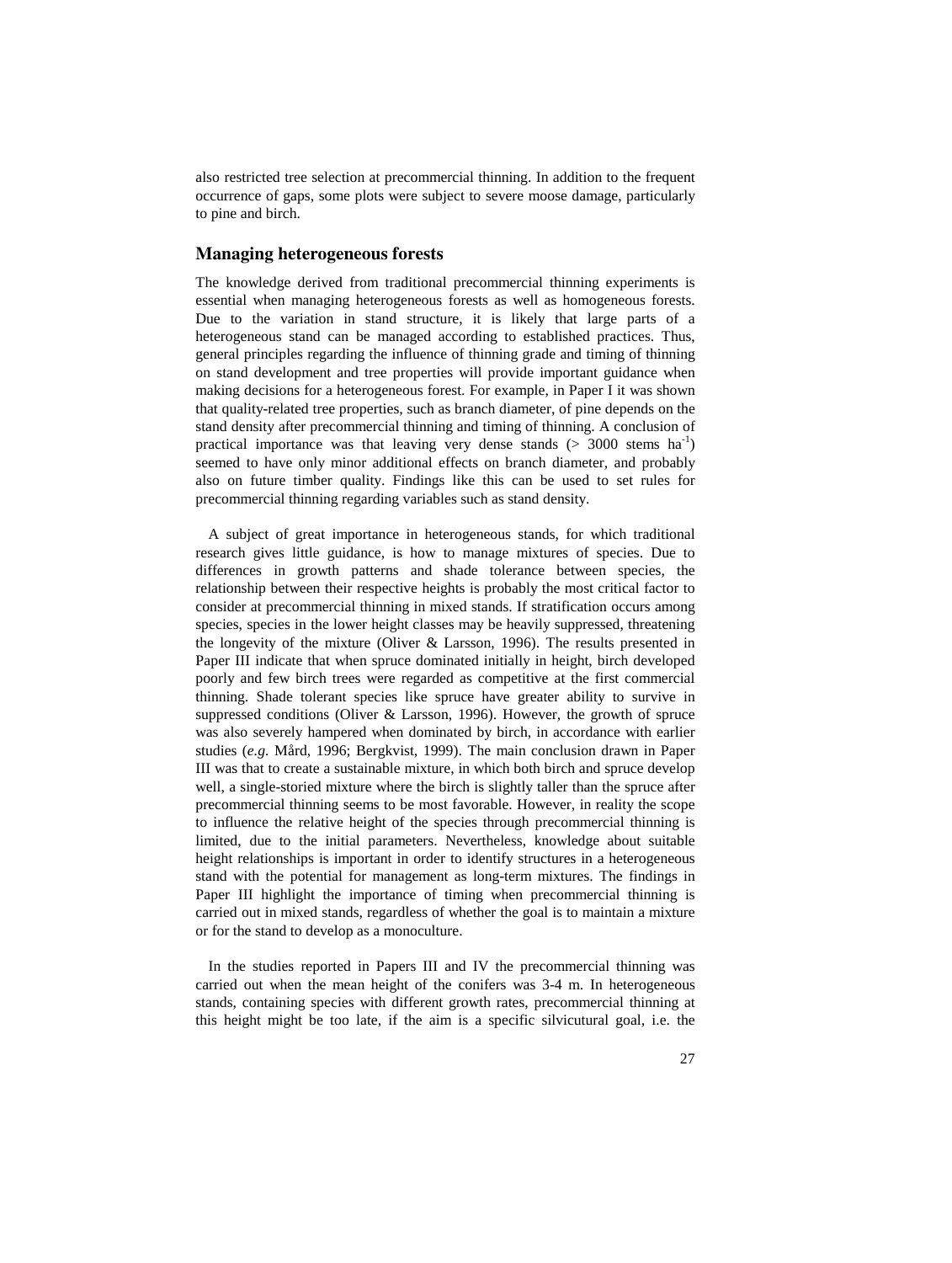freedom to select trees is already quite limited. In Paper IV the mean height of birch exceeded that of pine and spruce. Spruce, as mentioned above, is able to survive beneath a shelter of birch, but its growth is hampered by the competition from the birches. Pine, on the other hand, does not have the same ability to withstand the shaded conditions if overgrown by birch (c.f. Folkesson & Bärring, 1982). Thus, if late precommercial thinnings are applied to stratified mixtures it might be necessary to base the future stand on the most dominant tree species and individuals. It is likely that the relatively late thinning in Paper IV contributed to the limited scope for selection within the studied stand. If precommercial thinning is carried out at an early stage, the number of potential main stems will be greater and the height difference between species can be adjusted. An early thinning can be carried out as a cleaning, focusing on dense groups and on wolf trees, or as an ordinary precommercial thinning. Another alternative is point cleaning, where the trees nearest to selected main stems are removed. A major drawback with early thinning is that there often is need for a subsequent thinning. Birch sprouts have a fast initial growth and can a few years after precommercial thinning cause severe competition to the coniferous main stems (Johansson, 1985; Andersson, 1985c). According to Andersson (1985c) the height of pine saplings must be about 1.5 m at the precommercial thinning to avoid them being overgrown by birch sprouts. The study refers to fertile sites for pine (site index 28 m). To use a several steps procedure requires careful planning, since omission to follow up the early thinning can be devastating for the future stand development (cf. Karlsson et al., 2002).

When planning precommercial thinning at stand level, a clear understanding of the long-term objective is essential. This is especially important in heterogeneous forests where the structural variation within stands must be considered (Paper IV) as well as the interaction between species (Paper III). At present, decisions are commonly based on data from forest plans describing the stands in terms of mean values of stem numbers, species distribution etc. However, these data have less utility in heterogeneous forests, since they may apply to a wide range of potential structures (Leikola, 1999). A description of higher resolution is needed. Therefore a classification system such at the one presented in Fig. 2 could be a suitable alternative, focusing on the silvicultural perspective. This method provides a realistic spectrum of the silvicultural options available at precommercial thinning, and is based on simple subjective judgments. This kind of subjective method, combined with estimates of tree height for different species, might offer an efficient way to acquire relevant information for decision-making. However, due to its subjectivity it is essential for the forest managers to have good knowledge to apply this approach in practice.

#### **Strategies for the management of heterogeneous forests**

In Paper IV, possible strategies for precommercial thinning in heterogeneous forests were identified. The strategies represent some obvious principles, but do not cover the whole range of options. Moreover, the height at precommercial thinning was case specific and might not be optimal for manipulating the stand structure. As mentioned above, an earlier thinning would probably have increased the possibility to select main stems more freely.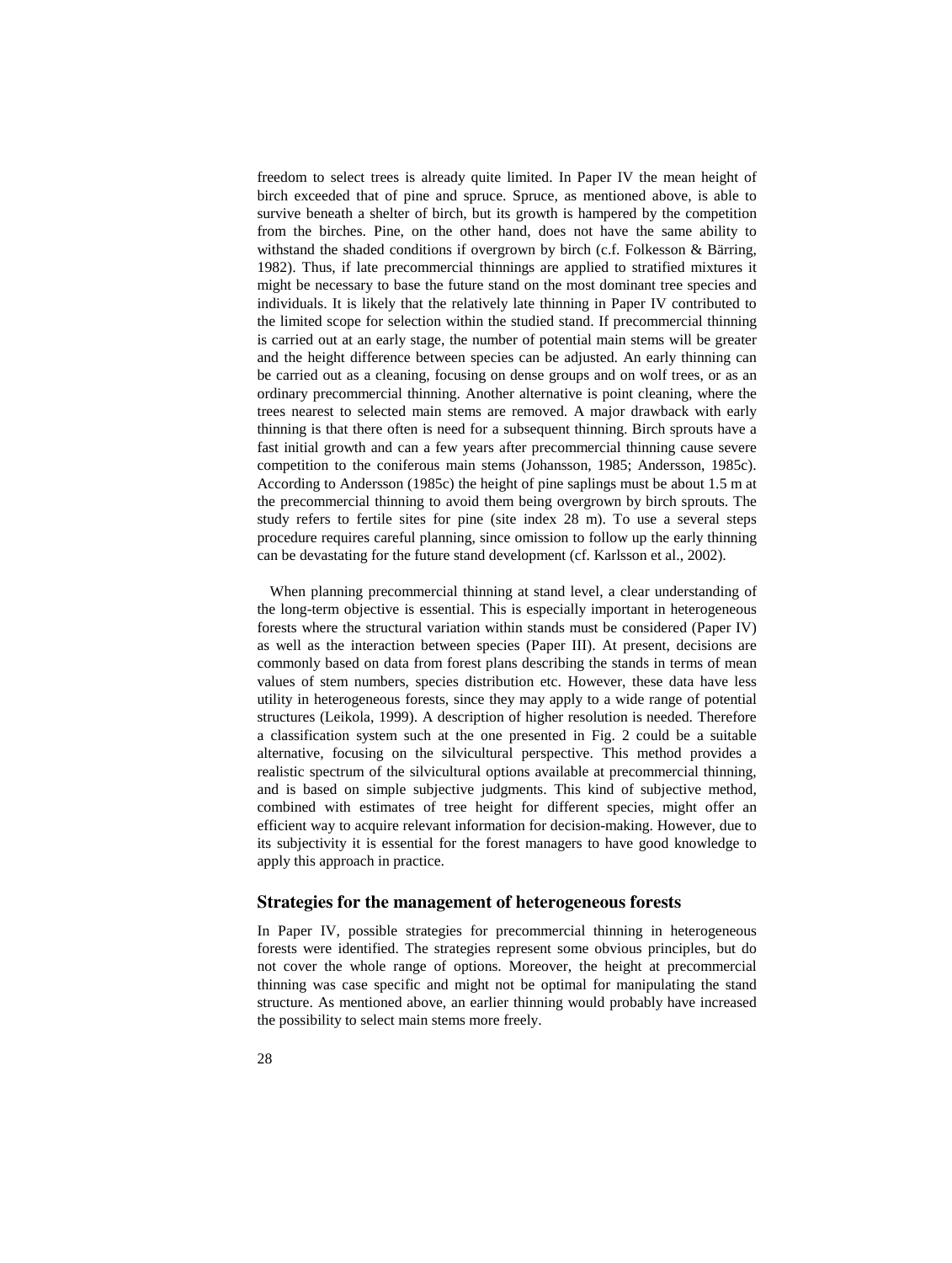The simulations of stand development presented in Paper IV showed that if specific strategies were applied from precommercial thinning and onwards, the composition of a heterogeneous stand can be modified in accordance to different goals. The strategies affected both the volume production and economic results over a rotation.

#### *Stand development*

The estimated yield capacity of a homogenous spruce monoculture at the studied site in Paper IV, according to Hägglund & Lundmark (1987), was 25 % greater than the total volume production in the heterogeneous stand, if managed to promote high production. The estimated yield capacity refers to the production at optimal conditions, i.e. evenly spaced stands with negligible occurrence of damage. According to Hägglund & Lundmark (1987), spruce was the highest yielding tree species on all plots within the stand. Thus, the difference in volume production could partly be explained by the differences in species composition. Precommercial thinning strategies aiming at increasing the proportion of pine and birch were therefore likely to reduce the production of the studied stand. The strategies designed to retain either a heterogeneous structure through stem-wise mixture or a mosaic mixture resulted in the lowest production values; 6-7 % lower than for the strategy aiming at high production and conifer domination. The lower production in the heterogeneous stands compared to the potential growth of a pure spruce stand could also be due to the frequent occurrence of sparsely spaced areas in the heterogeneous stand.

In order to benefit from the different growth rates and niches of species and achieve mixture effects, the mixture must be fine-grained, *i.e.* a stem-wise mixture (Kelty, 1992). On the other hand, when precommercial thinning is carried out to a mosaic stand structure it is possible to concentrate each species at suitable sites (spots) (*cf.* Lundmark, 1986). No pronounced difference in volume production was evident between the stem-wise mixture and the mosaic patch-mixture in Paper IV. The strategies were, however, not fully comparable due to differences in species proportions. In general, the differences in total production between the different strategies studied in Paper IV were relatively small.

Preserving the heterogeneity through a stem-wise mixture probably offers a greater flexibility to adjust the stand structure at later thinnings compared to the mosaic mixture. In the mosaic mixture the species distribution is more or less fixed by the patch structure. However, the management of stem-wise mixtures is generally more demanding than the management of pure stands, due to their more complex stand structure and interactions between species at an individual level (Bartelink, 1999). Thus, a mosaic pattern could make silviculture simpler and increase the opportunities to retain certain species during a greater part of the rotation. A problem connected with the mosaic structure is the differences in the duration of volume production between tree species. It might not be optimal to use the same rotation length for a mosaic mixture including large patches of birch as for a conifer-dominated stand.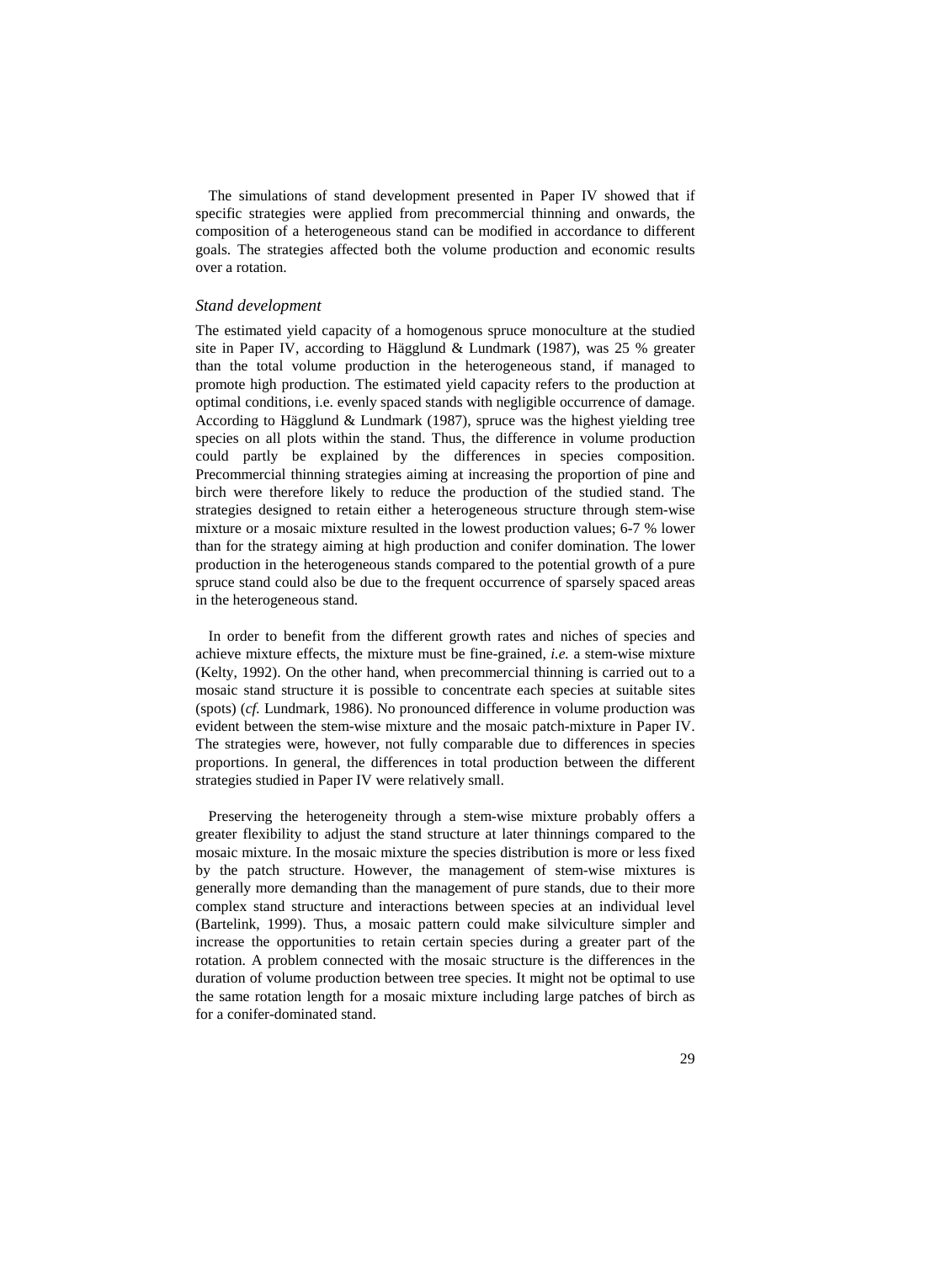The positive effect of the removal of wolf trees was probably underestimated in Paper IV since neither the reduced competition experienced by the trees adjacent to the wolfs nor the supposed positive effect on the average quality of the stand could be correctly estimated in the simulations. Removal of wolf trees is likely to be more important in heterogeneous stands than in homogeneous forests due to the greater variation in height and the mixing of species with different shade-tolerance.

#### *Economical returns*

The strategies in Paper IV also affected the economic results over a rotation. For heterogeneous stands considerations other than economic return might be important, such as the desire to promote a greater proportion of broad-leaved tree species (see, for instance FSC, 1998). Nevertheless, economic evaluations make it possible to compare economic gains and losses compared to the supposed beneficial or detrimental properties of alternative approaches (*cf.* Lämås *et al.*, 1996)

The most economically profitable alternative in Paper IV was the traditional strategy, aiming at conifer domination with a high production. However, since the future timber quality could not be estimated in the simulations, evaluation of the different strategies was based on the assumption that no differences in timber quality would occur. The differences in net present value were due to variations in volume production, species distribution and tree dimensions. The lowest net present values at precommercial thinning were found for the strategies designed to preserve heterogeneity or a mosaic mixture. This was mainly due to their greater proportions of birch, which had relatively low production and low values of timber compared to pine and spruce. In Paper IV a fixed price lists for pulp wood and timber was used throughout the rotation. In an uncertain future wood market where the relative prices for different assortments fluctuate, a mixed stand may reduce the economical hazards (Lohmander, 1992; Carlsson, 1995).

When precommercial thinning was neglected or carried out at a small extent in the simulations (Paper IV) the net present value was reduced compared to the strategy aiming at high production. This was mainly caused by the high number of stems and the negative skewness of the diameter distribution. The economic results of these alternatives would probably have been even poorer if future timber quality had been considered. If precommercial thinning is neglected in dense stands it is usually necessary to base the future stand on the most dominant trees, which are often of poor quality (Pettersson, 2001; Cameron, 2002). Not carrying out precommercial thinning also reduces the scope to influence the species mixture. In the simulations described in Paper IV the effects of the thinning on the species distribution lasted for the whole rotation.

The management programs defined for each of the strategies were based on thinning guidelines for spruce, thus there were minor differences in the thinning grade and timing of thinning. It is likely that the aim of the strategies could have been achieved with greater volume production and economic returns if customised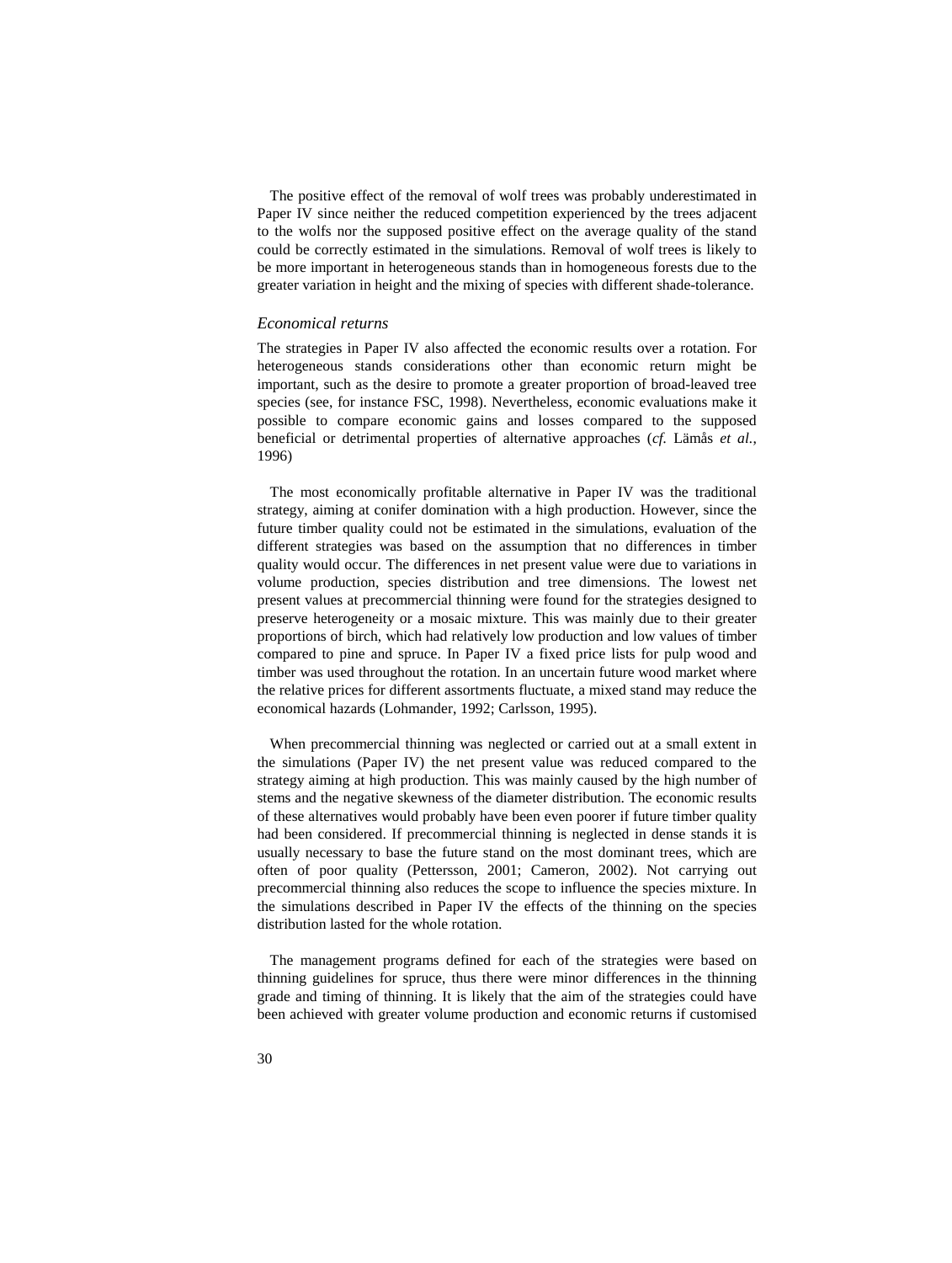thinning programs had been applied. There is a need to increase the knowledge about the long-term management of heterogeneous forest in order to define such programs

## **Practical implications**

- The timing of the precommercial thinning is more important in the heterogeneous stands than in the homogenous stands, and must be judged regarding the species composition and the long-term silvicultural goal.
- When making precommercial thinnings in heterogeneous stands at a normal, or higher average height  $(> 3m)$ , the selection of trees could be quite restricted compared to what could be judged from a typical stand description. This statement implies that normal consideration is made to potential timber quality, tree class and the spatial distribution of main trees.
- To determine the density after precommercial thinning results from experiments in homogenous stands can be used as guidelines, for example when judging the effect on future timber quality. However, the species composition and the long-term silvicultural goal must also be considered.
- When precommercial thinning is carried out in mixtures including species of different growth patterns, the height difference between the species after thinning is crucial for the ability to create long-term mixtures.
- When determining the long-term goal for the heterogeneous stand a normal stand description gives only small guidance. Possible actions must be judged subjectively in the field from spot to spot, considering the overall strategy.
- The future timber assortments following different precommercial thinning strategies, with a consistent future thinning program might result in considerable differences in economical returns.
- Precommercial thinning including only the removal of wolf trees and the opening up of dense groups of trees seem not to be a profitable alternative due to an expensive first commercial thinning and the reduced possibility to influence the future assortments.
- Most of the statements made above should be regarded in the light of that there is a great variation among properties of heterogonous stands. It is therefore inevitable that treatments must be adapted to the current situation using general silvicultural experience and knowledge. (Which gives hope fore a future need of educated foresters.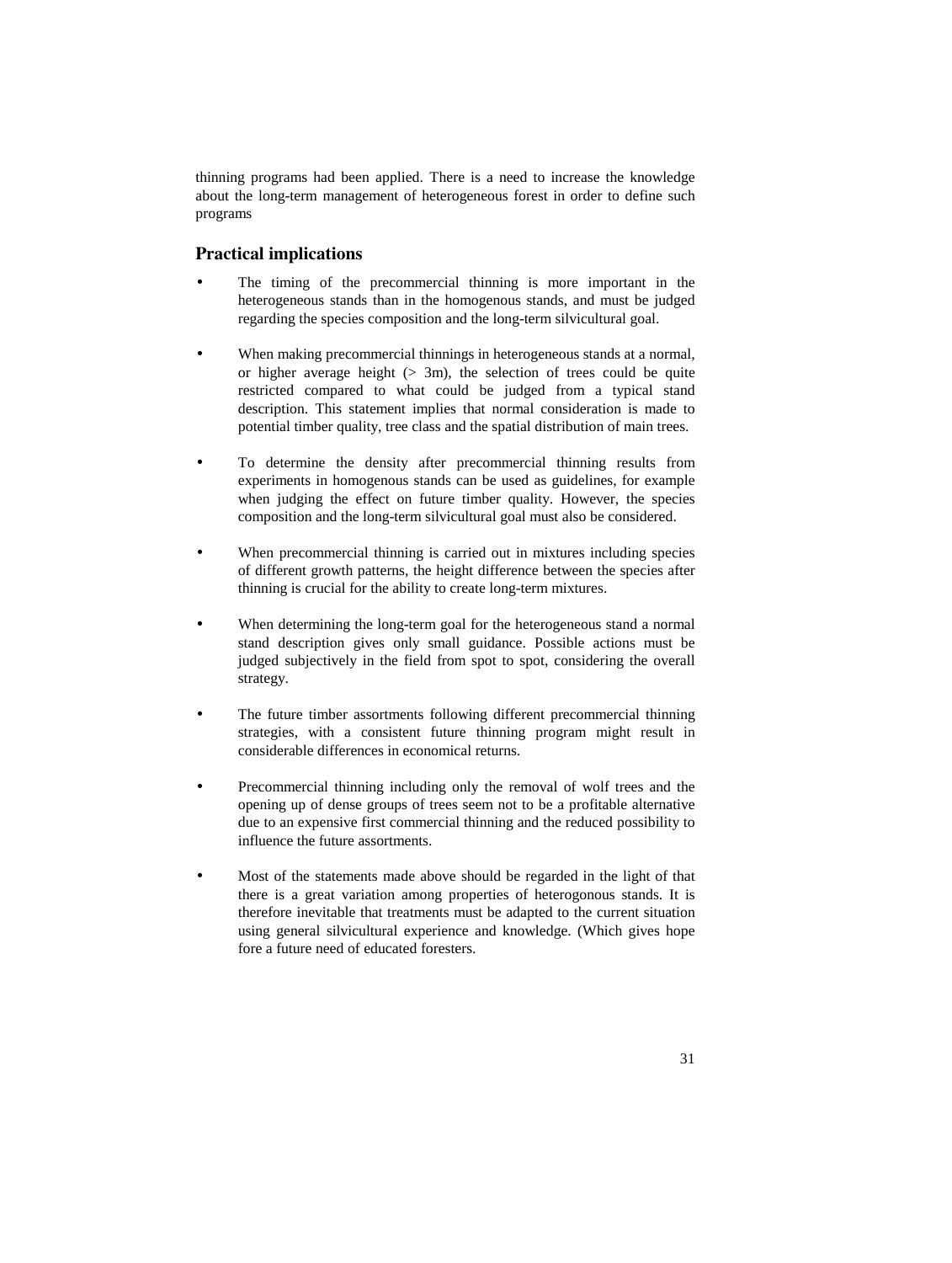# **References**

- Agestam, E. 1985. A growth simulator for mixed stands of pine, spruce and birch in Sweden. *Swedish University of Agricultural Sciences, Department of Forest Yield Research, Report 15*. 150 pp. ISSN 0348-7636. (In Swedish with English summary.)
- Andersson, S.-O. 1973. *Röjningsförbandets betydelse för framtida gagnvirkesproduktion och kvalitet : några försöksresultat och synpunkter : föredrag hösten 1972*. Skogshögskolan, Stockholm, Sweden. 38 pp. (In Swedish.)
- Andersson, S.-O. 1974. Något om röjningens inverkan på beståndets gagnvirkesproduktion och kvalitet. *Skogshögskolan, Institutionen för Skogsproduktion, Rapporter och uppsatser 33*. 84-101. (In Swedish.)
- Andersson, S.-O. 1975. Röjning i tall- och granskog. *Skogshögskolan, Skogsfakta 4*. 4 pp. (In Swedish.)
- Andersson, S.-O. 1976. *Diameter- och höjdtillväxt efter röjning i unga tallbestånd*. Skogshögskolan, Stockholm, Sweden. 89 pp. (In Swedish.)
- Andersson, S.-O. 1985a. Röjning i ungskog. *Sveriges Lantbruksuniversitet, Skogsfakta Konferens 7*. 88-95. (In Swedish.)
- Andersson, S.-O. 1985b. Röjning och sågtimmerkvalitet. *Sveriges Lantbruksuniversitet, Skogsfakta Konferens 6*. 33-38. (In Swedish.)
- Andersson, S.-O., 1985c. Treatment of young mixed stands with birch and conifers. In: Hägglund, B., Peterson, G. Broadleaves in boreal silviculture - an obstacle or an asset? *Swedish University of Agricultural Science, Department of Silviculture. Report 14*. 127- 161. ISSN 0348-8969.
- Andersson, B. 1993. The influence of broad-leaved trees on survival, height and diameter of small Scots pine (*Pinus sylvestris* L.) trees. *Swedish University of Agricultural Sciences, Department of Silviculture, Report 36*. 34pp. ISSN 0348-8969. (In Swedish with English summary.)
- Andreassen, K. 1994. Development and yield in selection forest. *Norwegian Forest Research Institute. Communications of Skogforsk 47(5)*. 37 pp. ISSN 0803-2866.
- Anon., 1969. *Beståndsvård och produktionsekonomi*. Kungliga Skogsstyrelsen, Stockholm, Sweden. 349 pp. (In Swedish.)
- Anon., 1979. *Föreskrifter till skogsvårdslagen*. Skogsstyrelsen, Jönköping, Sweden. 64 pp. (In Swedish.)
- Anon., 1994. *Skogsvårdslagen handbok*. Skogsstyrelsen, Jönköping, Sweden. 66 pp. (In Swedish.)
- Anon., 1996. *Alla tiders skog*. Skogsägarnas Riksförbund, Stockholm, Sweden. 197 pp. (In Swedish.)
- Anon., 2000a. *Röjning*. Skogsstyrelsens Förlag, Jönköping, Sweden. 36 pp. (In Swedish.)
- Anon., 2000b. *Röjningshandledning*. Holmen Skog Information. Linköping, Sweden. 15 pp. (In Swedish.)
- Anon., 2000c. *Skogsencyklopedin*. Sveriges Skogsvårdsförbund, Stockholm, Sweden. 567 pp. (In Swedish.)
- Anon., 2001. *Motormanuell röjning*. Skogforsk, Gävle, Sweden. 54 pp. (In Swedish.)
- Anon., 2002a. Skogsvårdsorganisationens utvärdering av skogspolitikens effekter SUS 2001. *Skogsstyrelsen, Jönköping, Sweden. Meddelande 2002:01*. 275 pp. (In Swedish.)
- Anon., 2002b. Skogsdata: Aktuella uppgifter om de svenska skogarna från riksskogstaxeringen. Tema: ungskogar. *Sveriges Lantbruksuniversitet, Institutionen för Skoglig Resurshushållning och Geomatik, Umeå*. 108 pp. ISSN 0280-0543 (In Swedish with English summary.)
- Anon., 2004a. Skogsdata: Aktuella uppgifter om de svenska skogarna från riksskogstaxeringen. Tema: Föryngringar. *Sveriges Lantbruksuniversitet, Institutionen för Skoglig Resurshushållning och Geomatik, Umeå*. 108 pp. ISSN 0280-0543 (In Swedish with English summary.)
- Anon., 2004b. *Statistical yearbook of forestry*. Official statistics of Sweden. National board of forestry, Jönköping, Sweden. 329 pp.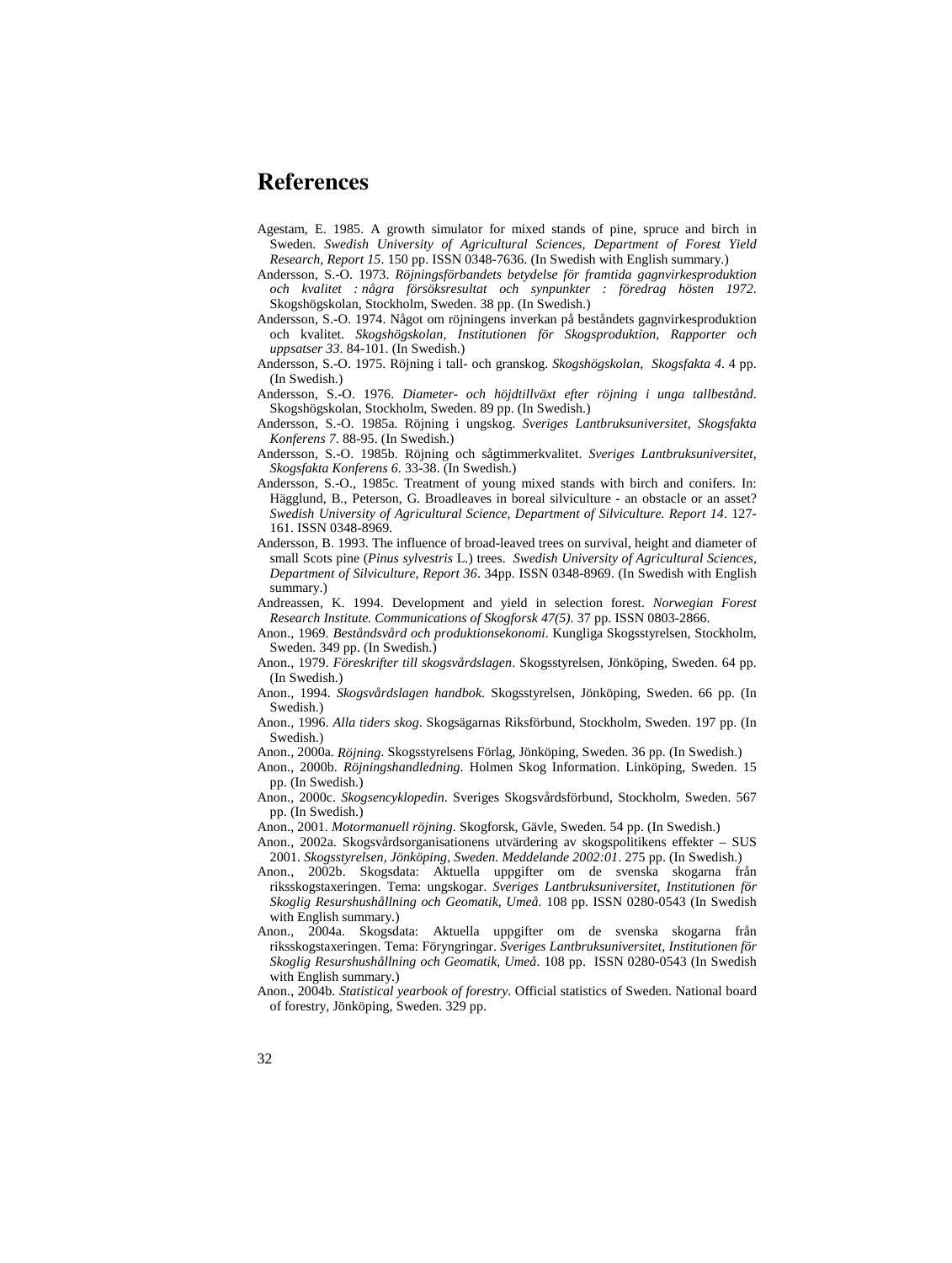- Bartelink, H.H. 1999. *Growth and management of mixed-species stands*. In: Olsthoorn A.F.M., Bratelink, H.H., Gradiner, J.J., Pretzsch, H., Hekhuis, H.J. & Franc, A. (eds.) Management of mixed-species forest: silviculture and economics. IBN Scientific Contributions 15, Wagening, Netherlands. pp. 186-190. ISBN 90-76095-08-6.
- Beckage, B. & Clark J.S. 2003. Seed survival and growth of three forest tree species: the role of spatial heterogeneity. *Ecology 84*, 1849-1861.
- Bergkvist, I. & Glöde, D. 2004. Corridor cleaning a method with great potential. *Skogforsk, Results 3*. 4 pp. ISSN 1103-4173. (In Swedish with English summary.)
- Bergquist, J. 1998. Influence by ungulates on early plant succession and forest regeneration in south Swedish spruce forests. *Acta Universitatis Agriculturae Sueciae, Silvestria 55. Doctor's dissertation*. ISSN 1401-6230, ISBN 91-576-5339-9.
- Bergqvist, G. 1999. Wood volume yield and stand structure in Norway spruce understory depending on birch shelterwood density. *Forest Ecology and Management 122*, 221-229.
- Björkman, C. A. T. 1877. *Skogsskötsel*. P. A. Nordstedt & söner förlag, Stockholm, Sweden. 312 pp. (In Swedish.)
- Braastad, H. 1983. Yield level in Picea abies stands with low initial density and irregular spacing. *Norwegian Forest Research Institute, Research paper 7*. 42 pp. ISSN 0333- 001X. (In Norwegian with English summary.)
- Braastad, H. & Tveite, B. 2000. Ungskogpleie i granbestand. Effekten på tilvekst, diameterfordelning, kronehøyde og kvisttykkelse. *Rapport fra skogforskningen 11*. 24 pp. ISSN 1500-3221. (In Norwegian.)
- Braathe, P. 1988. Development of regeneration with different mixtures of conifers and broadleaves – II. *Norwegian Forest Research Institute, Research paper 8*. 50 pp. ISSN 0333-001X. (In Norwegian with English summary.)
- Bucht, S. 1981. The influence of some different thinning patterns on the development of Scots pine stands. *Swedish University of Agricultural Sciences, Department of Silviculture, Report 4*. 276 pp. ISSN 0348-8969. (In Swedish with English summary.)
- Carlsson, D. 1995. Optimisation of even-age stand management, with an emphasis on mixed stands. *Swedish University of Agricultural Sciences, Department of Forest Economics, Report* 114. 35 pp. ISSN 0348-2049.
- Cameron, A.D. 2002. Importance of early selective thinning in the development of longterm stand stability and improved log quality: a review. *Forestry 75*, 25-35.
- Clark, P.J. & Evans, F.C. 1954. Distance to nearest neighbour as a measure of spatial relationships in populations. *Ecology 35*, 445-453.
- Dobbertin, M. & Biging, G.S. 1998. Using the non-parameteric classifier CART to model forest tree mortality. *Forest Science 44*, 507-516.
- Ekelund, H. & Hamilton, G. 2001. Skogspolitisk historia. *Skogsstyrelsen, Rapport 8A*. 251 pp. ISSN 1100-0295. (In Swedish.)
- Ekö, P.M. 1985. A growth simulator for Swedish forests, based on data from the national forest survey. *Swedish University of Agricultural Sciences, Department of Silviculture, Report 16*. 224pp. ISSN 0348-8969. (In Swedish with English summary.)
- Ekö, P.-M., Pettersson, N. & Bjerregaard, J. 1995. Pre-commercial thinning in European beech (*Fagus sylvatica* L.)-Results from a field trial. *Forest and Landscape Research 1*, 207-226.
- Elfving, B., 1982. HUGIN´s ungskogstaxering 1976-1979. Swedish *University of Agricultural Sciences. Faculty of forestry. Projekt HUGIN. Report 27*. 87 pp. ISSN 0348-7024. (In Swedish.)
- Elfving, B. 1985. *Five year growth in a line-thinning experiment with pine and spruce*. In: The influence of spacing and selectivity in thinning on stand development, operations and economy. Proceedings of the meeting of IUFRO Project Group P.4.02.02. Dublin, Ireland, 24-28 September 1984, pp. 114-121.
- Enander, K.-G. 2001. Skogsbrukssätt och skogspolitik 1900-1950. *Sveriges Lantbruksuniversitet, Institutionen för Skogsskötsel, Rapporter 48*. 125 pp. ISSN 0348- 8969. (In Swedish with English summary.)
- Enander, K.-G. 2003. Skogsbrukssätt och skogspolitik 1950-2000. *Sveriges Lantbruksuniversitet, Institutionen för Skogsskötsel, Rapporter 54*. 200 pp. ISSN 0348- 8969. (In Swedish with English summary.)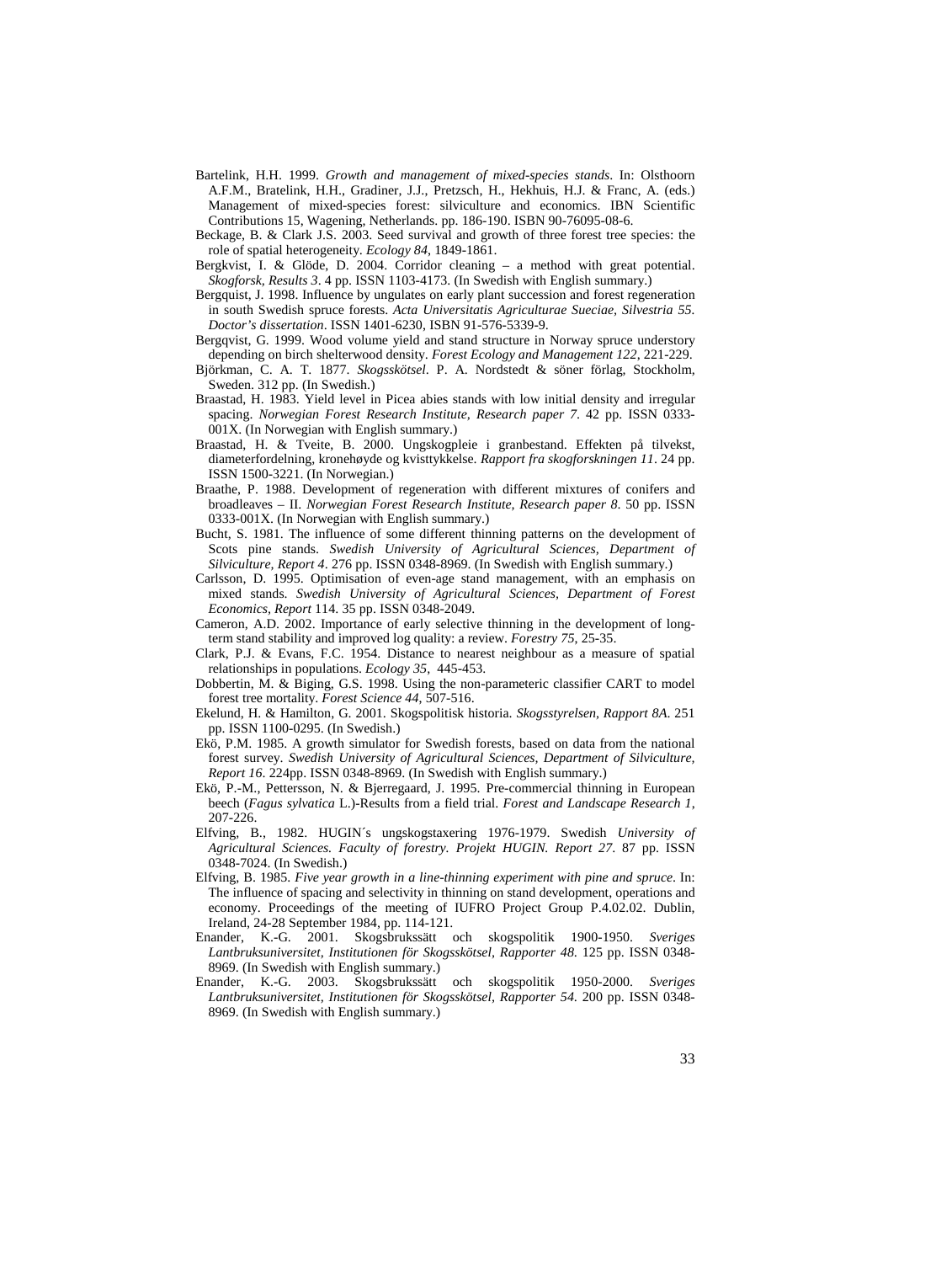- Eriksson, H. 1976a. Yield of Norway spruce. *Royal College of Forestry, Department of Forest Yield Research, Research notes 41*. 291 pp. ISSN 0585-3303. (In Swedish with English summary.)
- Eriksson, L. 1976b. Competition models for individual trees after cleaning. *Royal College of Forestry, Department of Operational Efficiency, Research notes 99*. 76 pp. ISSN 0585-332X. (In Swedish with English summary.)
- Eriksson, H. 1994. Effects of extraction road width and thinning pattern on stand development in an experiment with Norway spruce (*Picea abies* (L.) Karst.). *Swedish University of Agricultural Sciences, Department of Forest Yield Research, Report 38*. 23 pp. ISSN 0348-7636. (In Swedish with English summary.)
- Fällman, K., Ligné, D., Karlsson, A. & Albrektsson, A. 2003. Stem quality and height development in a *Betula*-dominated stand seven years after precommercial thinning at different stump heights. *Scandinavian Journal of Forest Research 18*, 145-154.
- Folkesson, B. & Bärring, U. 1982. Some examples of the influence of an abundant occurrence of birch on the development of young Norway spruce and Scots pine stands in north Sweden. *Swedish University of Agricultural Sciences, Division of Forest Herbology, Report 1*. 64 pp. ISSN 0280-3674. (In Swedish with English summary.)
- Freij, J. 1990. Drettingemetoden kombinerad plantering och naturlig föryngring under skärm. *Forskningsstiftelsen Skogsarbeten, Resultat 6*. 4 pp. (In Swedish)
- Fridman, J. & Ståhl, G. 2001. A three-step approach for modeling tree mortality in Swedish forests. *Scandinavian Journal of Forest Research* 16, 455-466.
- Fries, C. 1985. The establishment of seed-sown birch (*Betula verrucosa* Ehrh. and *B. pubescens* Ehrh.) on clear-cuttings in Sweden. In: Hägglund, B. & Peterson, G. Broadleaves in boreal silviculture – an obstacle or an asset? *Swedish University of Agricultural Sciences, Department of Silviculture, Report 14.* 111-125. ISSN 0348-8969.
- Frivold, L.H. 1982. Bestandsstruktur og produksjon i blandningsskog av bjørk (*Betula verrucosa* Ehrh., *B. pubescens* Ehrh.) og gran (*Picea abies*) i Sydøst-Norge. *Meldinger fra Norges Landbrukshögskole 61(18)*. 108 pp. ISSN 0025-8946. (In Norwegian with English summary.)
- Frivold, L.H. 1986. Seed regeneration of birch and spruce in clearcut areas in East Norwegian lowlands, in relation to vegetation type and moisture. Communications of the Norweigan Forest Research Institute 39, 67-84. ISSN 0332-5709. (In Norweigan with English summary.)
- Frivold, L.H. & Frank, J. 2002. Growth of mixed birch-coniferous stands in relation to pure coniferous stands at similar sites in south-eastern Norway. *Scandinavian Journal of Forest Research* 17, 139-149.
- Fryk, J. 1984. Wide spacing after cleaning of young stands stand properties and yield. *Swedish University of Agricultural Sciences, Department of Forest Yield Research, Report 13.* 248 pp. ISSN 0348-7636. (In Swedish with English summary.)
- FSC, 1998. *Swedish FSC standard for forest certification*. Swedish FSC-concil, Uppsala, Sweden. 42 pp.
- Glöde, D. & Bergkvist, I. 2003. Thirty years of mechanized cleaning: a summary of the research and an analysis of future potential. *Skogsforsk, Redogörelse 4*, 37 pp. ISSN 1103-4580. (In Swedish with English summary.)
- Hägg, A. 1989. The influence of birch upon the branch diameter and the self-pruning of pine trees in mixed stands. *Swedish University of Agricultural Sciences, Department of Forest Products, Report 208*. 35 pp. ISSN 0348-4599. (In Swedish with English summary.)
- Hägglund, B. & Lundmark, J.-E. 1987. *Handledning i bonitering diagram och tabeller*. Skogsstyrelsen, Jönköping, Sweden. 70 pp. (In Swedish.)
- Hagner, S. 1962. Naturlig föryngring under skärm: en analys av föryngringsmetoden, dess möjligheter och begränsningar i mellannorrlänskt skogsbruk. *Meddelande från Statens Forskningsinstitut 52 (4)*. 263 pp. ISSN 0369-2167. (In Swedish.)
- Hartig, M. 1999. First reactions of young Scots pine stands on thinning. *Forst und Holz 54*, 429-434. (In German with English abstract.)
- Haveraaen, O. 1960. Cleaning in young stands of pine and spruce. *Tidskrift for skogsbruk 67*, 49-97. (In Norwegian with English summary.)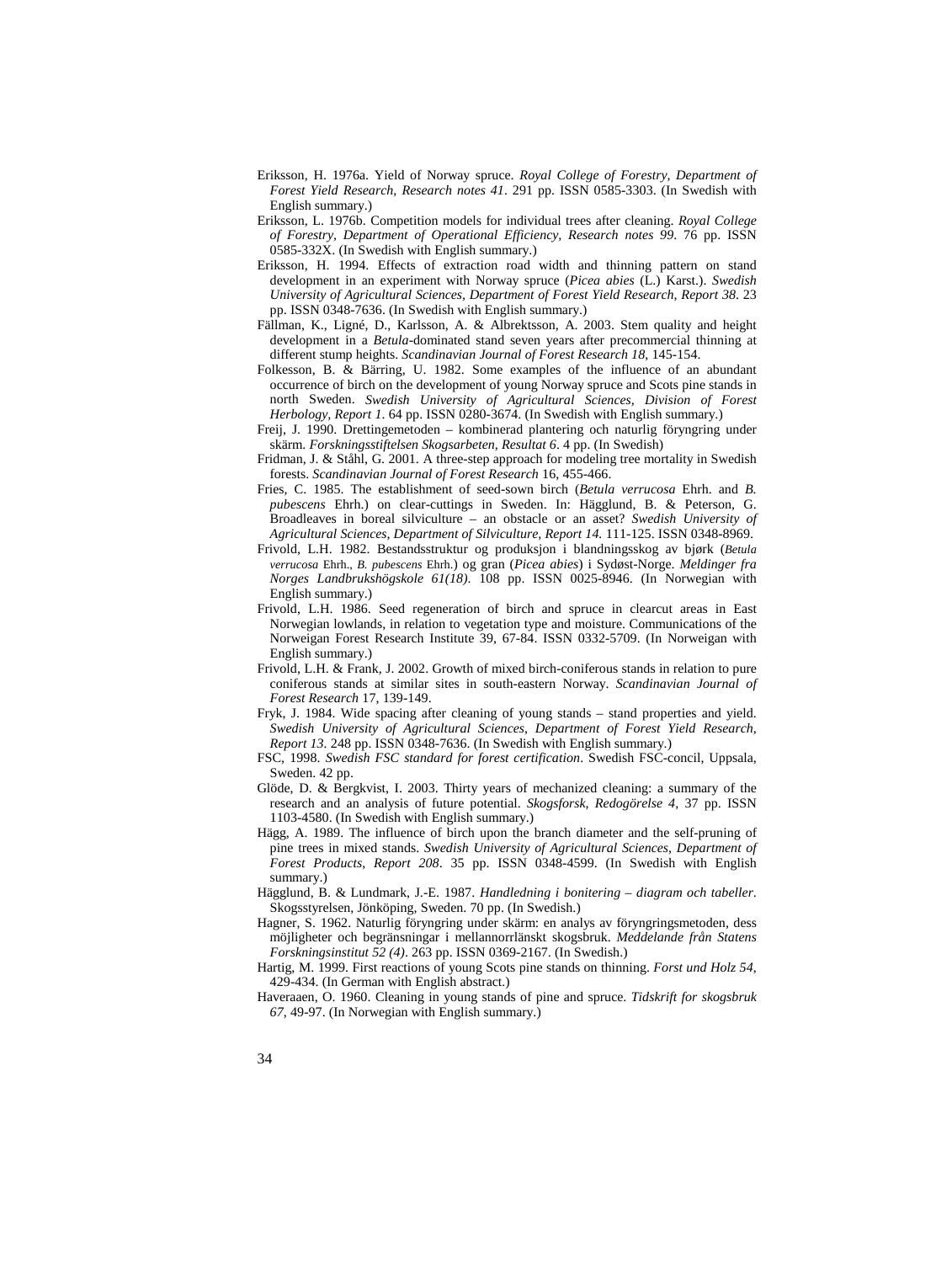- Holm, S. 1981a. Analys av metoder för tillväxtprognoser i samband med långsiktiga<br>avverkningsberäkningar. Sveriges Lantbruksuniversitet. Institutionen för avverkningsberäkningar. Sveriges Lantbruksuniversitet, *Biometri och Skogsindelning, Stencil.* 22 pp. (In Swedish.)
- Holm, S. 1981b. Hur säkra är prognoserna? *Sveriges skogsvårdsförbunds tidskrift 1-2.* (In Swedish.)
- Isomäki, A. & Niemistö, P. 1990. Effects of strip roads on the growth and yield of young spruce stands in southern Finland. *Folia Forestalia 756*, 1-36. (In Finnish with English summary.)
- Jõgiste, K. 1998. Productivity of mixed stands of Norway spruce and birch affected by population dynamics: a model analysis. *Ecolgical Modelling 106*, 77-91.
- Johansson, T., 1985. Treatment of broad-leaved trees in stands. In: Hägglund, B., Peterson, G. Broadleaves in boreal silviculture - an obstacle or an asset? *Swedish University of Agricultural Science, Department of Silviculture. Report 14*. 127-161. ISSN 0348-8969.
- Johansson, A. 1992. Föryngring av gran under björk. *Lantbrukspraktika 1992*, pp. 205-212. ISBN 91-85492-93-0. (In Swedish.)
- Johansson, F., Nyhlén, T. and Yngvesson, M. 1992. The impact of silviculture on spruce value as an industrial raw material. *Swedish University of Agricultural Sciences, Department of Forest Products, Report 227*. 38 pp. ISSN 0348-4599. (In Swedish with English summary.)
- Johansson, T. 2001. Birch shelter and Norway spruce Results from trials established in 1983-1984. *Swedish University of Agricultural Sciences, Department of Forest Management and Products, Report 16*. 29 pp. ISSN 1403-9508. (In Swedish.)
- Jonsson, B. 1962. Om barrblandskogens volymproduktion. *Meddelande från statens skogsforskningsinsitut 50(8)*, 143 pp. (In Swedish with English summary.)
- Jonsson, B. 2001. Volume yield to mid-rotation in pure and mixed sown stands of *Pinus sylvestris* and *Picea abies* in Sweden. *Studia Forestalia Suecica 211*, 1-19 pp.
- Juhlin-Dannerfelt, M. 1947. *Skogsskötsel: lärokurs för statens skogsskolor*. Kungliga Domänstyrelsen, Stockholm, Sweden. 176 pp. (In Swedish.)
- Karlsson, A. & Albrektsson, A. 2001. Height development of *Betula* and *Salix* species following pre-commercial thinning through breaking the tops of secondary stems: 3-year results. *Forestry 74*, 41-51.
- Karlsson, A., Albrektsson, A., Elfving, B. & Fries, C. 2002. Development of *Pinus sylvestris* main stems following three different precommercial thinning methods in a mixed stand. *Scandinavian Journal of Forest Research 17*, 256-262.
- Karlsson, M. 2001. Natural regeneration of broadleaved tree species in southern Sweden Effects of silvicultural treatments and seed dispersal from surrounding stands. *Acta Universitatis Agriculturae Sueciae, Silvestria 196. Doctor's dissertation.* ISSN 1401- 6230, ISBN 91-576-6080-8.
- Klang, F. & Ekö, P.-M. 1999. Tree properties and yield of *Picea abies* planted in shelterwoods. *Scandinavian Journal of Forest Research 14*, 262-269.
- Klang, F. 2000. The influence of silvicultural practices on tree properties in Norway spruce. *Acta Universitatis Agriculturae Sueciae, Silvestria 128. Doctor's dissertation.* ISSN 1401-6230, ISBN 91-576-5862-5.
- Kelty, M.J. 1992. Comparative productivity of monocultures and mixed-species stands. In: Kelty, M.J., Larson, B.C. & Oliver, C.D. (eds.). The ecology and silviculture of mixedspecies forests. Kluwer academic publishers, the Hague, Netherlands. pp. 125-141. ISBN 0-7923-1643-6.
- Kozlowski, T.T., Kramer, P.J. & Pallardy, S.G. 1991. *The physiological ecology of woody plants*. Academic Press Inc., San Diego, USA. 657 pp.
- Kuuluvainen, T., Penttinen, A., Leinonen, K. & Nygren, M. 1996. Statistical opportunities for comparing stand structural heterogeneity in managed and primeval forests: an example from boreal spruce forest in Southern Finland. *Silva Fennica 30*, 315-328.
- Lähde, E., Laiho, O., Norokorpi, Y. & Saksa, T. 1994a. Structure and yield of all-sized Scots pine-dominated stands. *Annales des Sciences Forestieres 51*, 111-120.
- Lähde, E., Laiho, O., Norokorpi, Y. & Saksa, T. 1994b. *Tree and stand increment in alland even-sized mixed stands*. In: Mixed stands: research plots, measurements and results,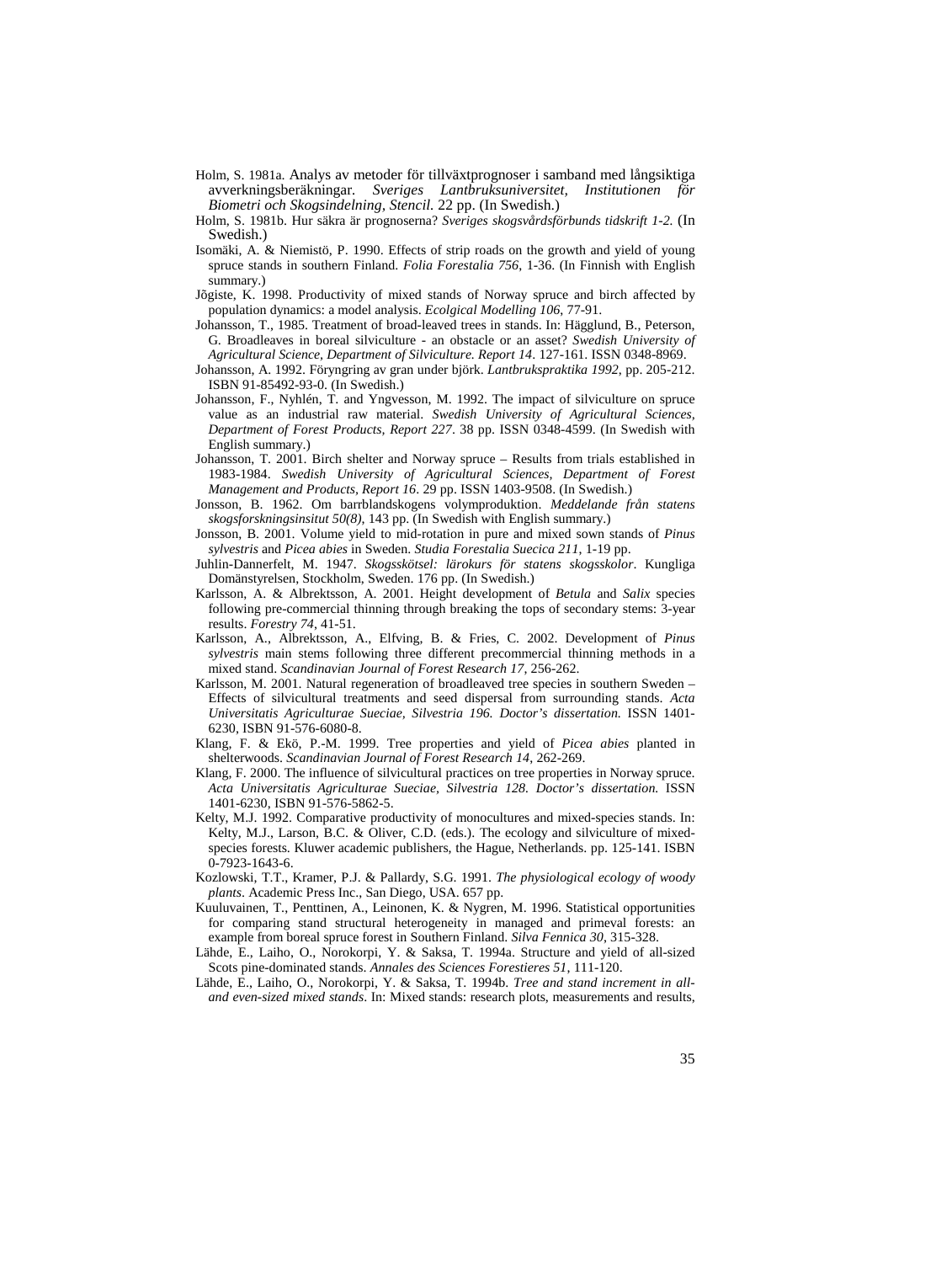models. (Eds. Pinto-da-Costa, M.E.). Proceeding from the symposium of the IUFRO Working Groups S4.01, April 25-29, 1994 in Lousa-Coimbra, Portugal, pp.147-157.

- Lämås, T. 1996. A cost function estimating the loss due to extended rotation age. *Scandinavian Journal of Forest Research 11*, 193-199
- Langvall, O. 2000. Interactions between near-ground temperature and radiation, silvicultural treatments and frost damage to Norway spruce seedlings. *Acta Universitatis Agriculturae Sueciae, Silvestria 140. Doctor's dissertation*. ISSN 1401-6230, ISBN 91- 576-5874-9.
- Leikola, M. 1999 *Definition and classification of mixed forests with a special emphasis on boreal forests*. In: Olsthoorn A.F.M., Bartelink, H.H., Gradiner, J.J., Pretzsch, H., Hekhuis, H.J. & Franc, A. Management of mixed-species forest: silviculture and economics. IBN Scientific Contributions 15, Wagening, Netherlands.
- Leppäniemi, P., Hallikainen, V., Mikkola, K., Puoskari, J. & Sepponen, P. 1998. Forest structure classes in central Finnish Lapland. *Scandinavian Journal of Forest Research 13*, 442-450.
- Ligné, D. 2004. New technical and alternative silvicultural approaches to pre-commercial thinning. *Acta Universitatis Agriculturae Sueciae, Silvestria 331. Doctor's dissertation.* ISSN 1401-6230, ISBN 91-576-6715-2.
- Lindén, M. & Agestam, E. 2002. Increment and yield in mixed and monoculture stands of *Pinus sylvestris* and *Picea abies* based on an experiment in southern Sweden. *Scandinavian Journal of Forest Research 18*, 155-162.
- Lindén, M. 2003. Increment and yield in mixed stands with Norway spruce in southern Sweden. *Acta Universitatis Agriculturae Sueciae, Silvestria 260. Doctor's dissertation*. ISSN 1401-6230, ISBN 91-576-6344-0.
- Lohmander, P. 1992. The multi species forest stand, stochastic prices and adaptive selective thinning. *Systems Analysis Modelling Simulation* 9, 229-250.
- Lundmark, J.-E. 1986. *Skogsmarkens ekologi: ståndortsanpassat skogsbruk. Del I: Grunder*. Skogsstyrelsen, Jönköping, Sweden. 158 pp. (In Swedish.)
- Lundqvist, L.1989. *Blädning i granskog strukturförändringar, volymtillväxt, inväxning och föryngring på försöksytor skötta med stamvis blädning*. Sveriges Lantbruksuniversitet. Institutionen för Skogsskötsel, Doktorsavhandling. ISBN 91-576- 3837-3. (In Swedish with English summary.)
- Mård, H. 1996. The influence of a birch shelter (*Betula* spp) on the growth of young stands of *Picea abies*. *Scandinavian Journal of Forest Research 11*, 343-350.
- Mielikäinen, K. 1980. Structure and development of mixed pine and birch stands. *Communicationes Instituti Forestalis Fenniae 99 (3)*. 82 pp. ISBN 951-40-0472-8. (In Finnish with English summary.)
- Mielikäinen, K. 1985. Effect of an admixture of birch on the structure and development of Norway spurce stands. *Communicationes Instituti Forestalis Fenniae 133*. 79 pp. ISSN 0358-9609. (In Finnish with English summary.)
- Møller-Madsen, E. & Petersen, H.C. 2002. Udrensning i planterige bøgeforyngelser. *Dansk Skovbrugs Tidskrift 4*, 109-130. (In Danish.)
- Näslund, B.-Å. 1986. Simulation of damage and mortality in young stands and associated stand development effects. *Swedish University of Agricultural Sciences, Department of Silviculture, Report 18*. 147 pp. ISSN 0348-8969. (In Swedish with English summary.)
- O'Hara, K.L. & Oliver, C.D. 1999. A decision system for assessing stand differentiation potential and prioritising precommercial thinning treatments. *Western Journal of Applied Forestry 14*, 7-13.
- Oliver, C.D. & Larson, B.C. 1996. *Forest stand dynamics*. Wiley, New York, USA. 520 pp.
- PEFC, 2000. *Miljöcertifiering : garanterar miljövården i skogsn*. PEFC, Sweden. 12 pp. (In Swedish.)
- Peng, C. 2000. Growth and yield models for uneven-aged stands: past, present and future. *Forest Ecology and Management 132*, 259-279.
- Persson, A. 1976. The influence of spacing on the quality of sawn timber from Scots pine. *Royal College of Forestry, Department of Forest Yield Research, Research notes 42*. 122 pp. ISSN 0585-3303. (In Swedish with English summary.)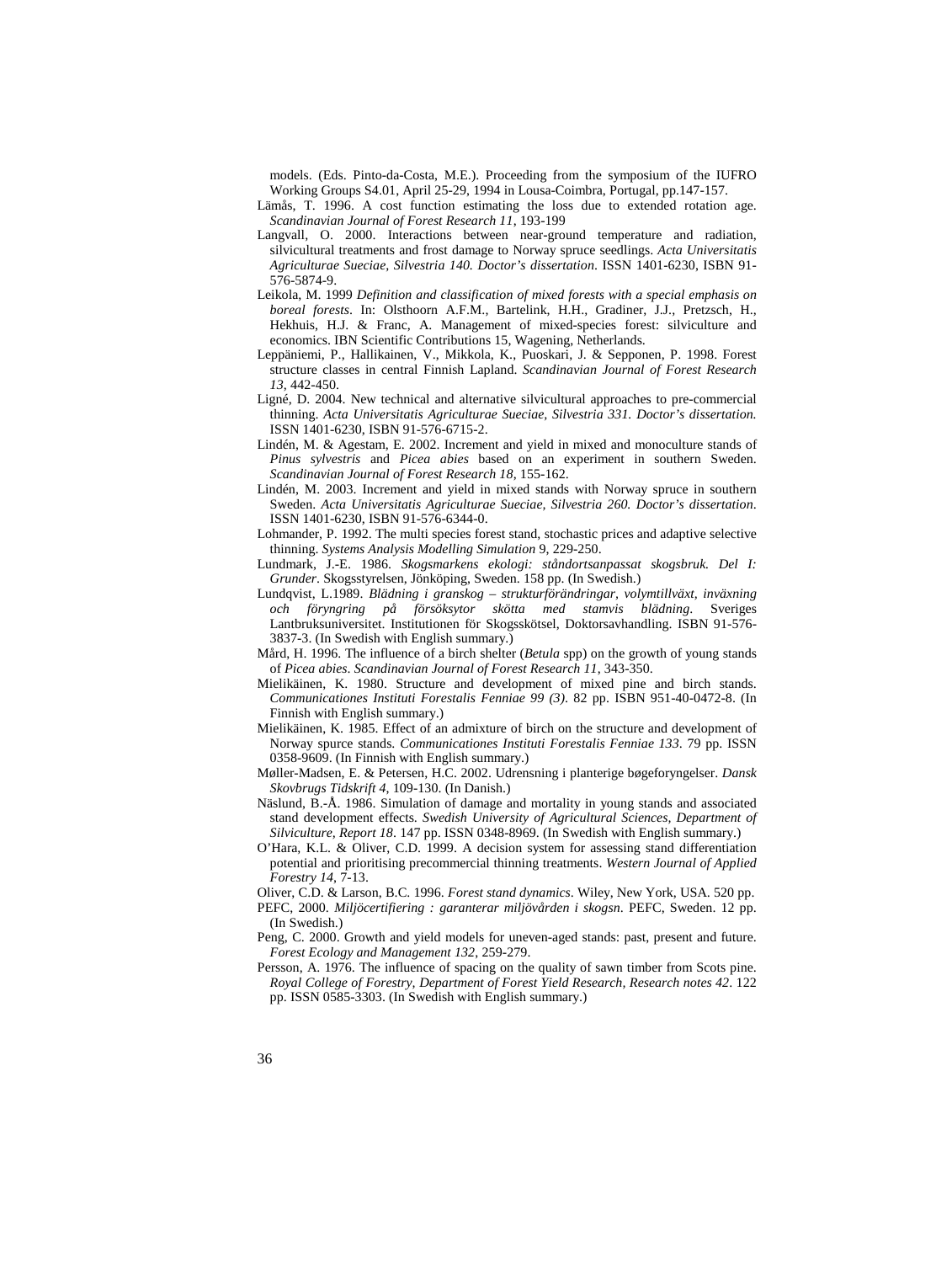- Petersson, M. 2004. Regeneration methods to reduce pine weevil damage to conifer seedlings. *Acta Universitatis Agriculturae Sueciae, Silvestria 330. Doctor's dissertation*. ISSN 1401-6230, ISBN 91-576-6714-4.
- Pettersson, N. 1986a. Line thinning in young natural regenerated pine stands. *Swedish University of Agricultural Sciences, Department of Forest Yield Research, Report 17*. 22 pp. ISSN 0348-7636.
- Pettersson, N. 1986b. Toppning och röjning i självföryngrad tall några resultat från ett av J-E Wretlinds försök i Malå. *Sveriges skogsvårdsförbunds tidskrift 4*, 39-47. (In Swedish with English summary)
- Pettersson, N. 1992. The effect on stand development of different spacing densities after planting and precommercial thinning in Norway spruce (*Picea abies* (L.) Karst.) and Scots pine (*Pinus sylvestris* L.) stands. *Swedish University of Agricultural Sciences, Department of Forest Yield Research, Report 34*. 17 pp. ISSN 0348-7636.
- Pettersson, N. 1993. The effect of density after precommercial thinning on volume and structure in *Pinus sylvestris* and *Picea abies* stands. *Scandinavian Journal of Forest Research 8*, 528-539.
- Pettersson, B. & Bäcke, J., 1998. Röjningsundersökning 1997. *Skogsstyrelsen, Jönköping, Sweden. Meddelande 1998:07*. 18 pp. (In Swedish.)
- Pettersson, F. 2001. Effekter av olika röjningsåtgärder på beståndsutvecklingen i tallskog. *Skogforsk, Redogörelse 4*, 1-28. (In Swedish with English summary.)
- Pielou, E.C. 1977. *Mathematical ecology*. Wiley, New York, USA. 384 pp.
- Pommering, A., Biber, D., Stoyan, D. & Pretszsch, H. 2000. New methods for the analysis and characterization of forest stand structures. *Forstwissenschaftliches Centralblatt 119*, 62-78. (In German with English summary.)
- Pommering, A. 2002. Approaches to quantifying forest structures. *Forestry 75*, 305-324.
- Porté, A. & Bartelink, H.H. Modelling mixed forest growth: a review of models for forest management. *Ecological Modelling 150, 141-188*
- Pretzsch, H. 1995. On the effect of the spatial distribution of trees on stand growth. *Allgemeine Forst und Jagdzeitung. 166*, 190-201. (In German with English summary)
- Pretzsch, H. 1997. Analysis and modeling of spatial stand structures. Methodological considerations based on mixed beech-larch stands in Lower Saxony. *Forest Ecology and Management 97*, 237-253.
- Pretzsch, H. 1999. *Structural diversity as a result of silvicultural operations*. In: Olsthoorn A.F.M., Bartelink, H.H., Gradiner, J.J., Pretzsch, H., Hekhuis, H.J. & Franc, A. Management of mixed-species forest: silviculture and economics. IBN Scientific Contributions 15, Wagening, Netherlands.
- Pukkala, T., Vettenranta, J., Kolström, T. & Miina, J. 1994. Productivity of mixed stands of *Pinus sylvestris* and *Picea abies*. *Scandinavian Journal of Forest Research 9*, 143-153.
- Rackham, O. 1992. Mixtures, mosaics and clones: the distribution of trees within European woods and forests. In: Cannell, M.G.R., Malcom, D.C. & Robertson, P.A. (eds.). The ecology of mixed-species stands of trees. Blackwell Scientific Publications. London. UK.
- Ranneby, B., Cruse, T., Hägglund, B., Jonasson, H. & Swärd, J. 1987. Designing a new national forest survey for Sweden. *Studia Forestalia Suecica, 177*. 29 pp.
- Ripely, B.D. 1977. Modelling spatial patterns. *Journal of the Royal Statistical Society, Serie B 39*, 172-212.
- Ruha, T. and Varmola, M. 1997. Precommercial thinning in naturally regenerated Scots pine stands in northern Finland. *Silva Fennica 31*, 401-415.
- Salminen, H. & Varmola, M. 1990. Development of seeded Scots pine stands from precommercial thinning to first commercial thinning. *Folia Forestalia 752*, 1-29. (In Finnish with English summary.)
- af Ström, I. A. 1822. *Förslag till en förbättrad skogshushållning i Sverige*. Nordström, Stockholm, Sweden. 160 pp. (In Swedish.)
- Thernström, P.-O. 1982. Några resultat från sex röjningsförsök med röjning i tallungskog vid olika beståndsålder. *Sveriges Lantbruksuniversitet, Institutionen för Skogsproduktion, Examensarbete 3*. 69 pp. ISSN 0349-2923. (In Swedish.)
- Tham, Å. 1988. Yield prediction after heavy thinning of birch in mixed stands of Norway spruce (*Picea abies* (L.) Karst.) and birch (*Betula pendula* Roth & *Betula pubescens*